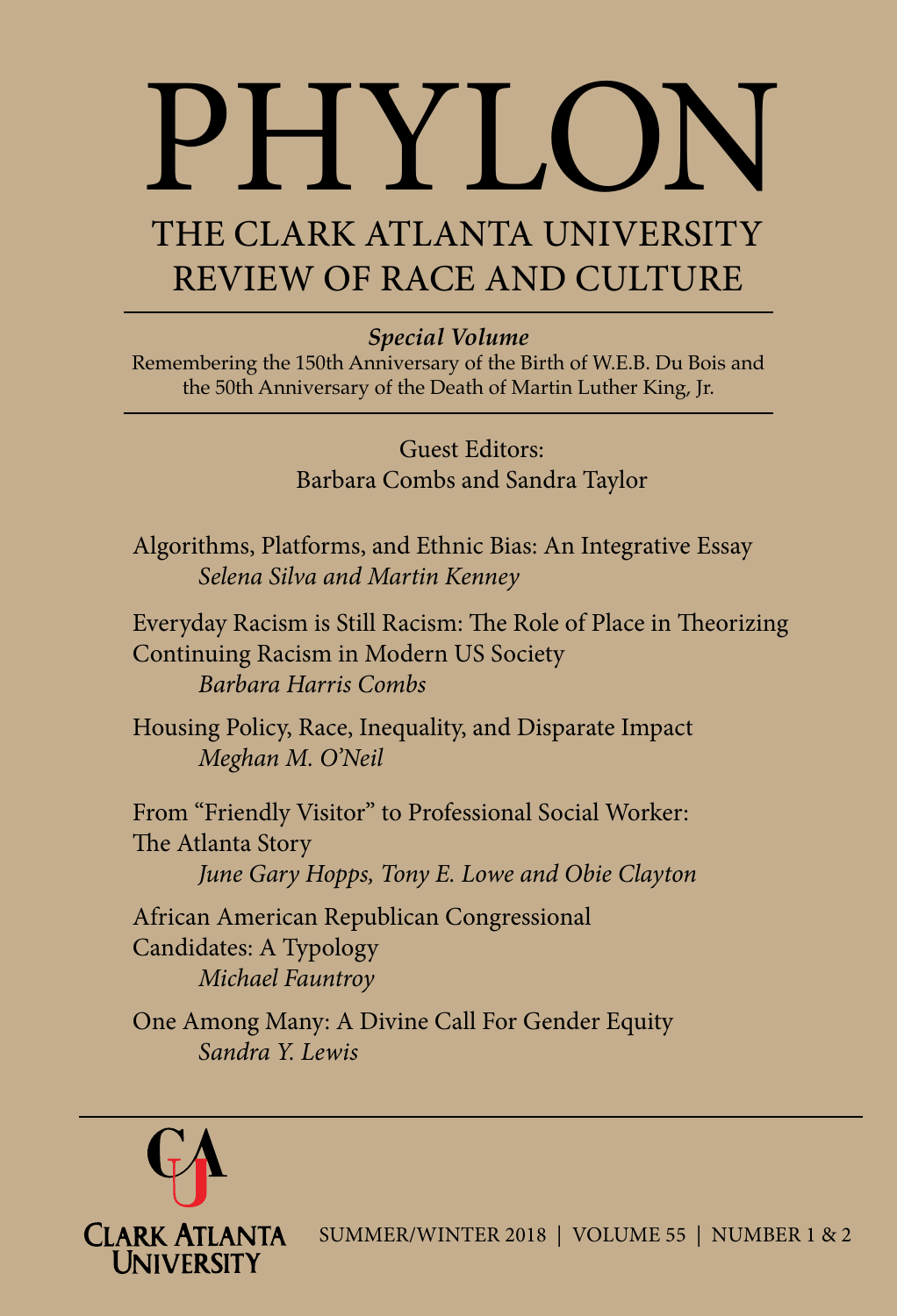# PHYLON

#### **Executive Editorial Staff**

**Editor** Obie Clayton

**Associate Editor** Sheila Flemming-Hunter

#### **Editorial Board**

Ann Adams—Cornell University Delores Aldridge—Emory University Derrick Alridge—University of Virginia Whitney Battle–Baptiste— University of Massachusetts John H. Bracey— University of Massachusetts John S. Butler—University of Texas William Bynum, Jr.— Jackson State University Thomas Calhoun— Jackson State University Kristen Clayton— Oglethorpe University Barbara Combs—Clark Atlanta University Maurice Daniels—University of Georgia Stephanie Evans—Clark Atlanta University Robert Franklin—Emory University

#### **Past Editors**

W. E. B. Du Bois (1940–1944) Ira De A. Reid (1944–1948) Mozell C. Hill (1948–1958) Tilman C. Cothran (1959–1970) John D. Reid (1971–1978) Charles F. Duncan (1978–1980) Wilbur W. Watson (1980–1989) Lucy C. Grisby (1989–1998) Jeff Porterfield (1998–2002)

Danielle Gray–Singh— Clark Atlanta University June G. Hopps—University of Georgia Mack Jones—Clark Atlanta University Ida Rousseau Mukenge— Morehouse College Loretta Parham— Atlanta University Center James Rodriquez— Fathers and Families Coalition of America Elsie Scott—Howard University Danille K. Taylor— Clark Atlanta University Elsie Scott—Howard University Sandra Taylor— Clark Atlanta University Shirley Williams–Kirksey— Clark Atlanta University Earl Wright—University of Cincinnati

#### **Copyright Information**

All Phylon (ISSN 0031-8906) publications are registered with the Library of Congress and protected Under Sections 107 and 108 of the U.S. Copyright Law.

Reprints (Permission Beyond Fair Use): Written request (to Phylon) must be submitted in order to obtain permission to copy or reprint materials beyond the parameters of the U.S. Copyright Laws.

Reprint fees are typically required for such permission. However, these fees are not instituted for materials for nonprofit or educational purposes. Likewise, a fee will not be claimed of materials requested by the original author(s).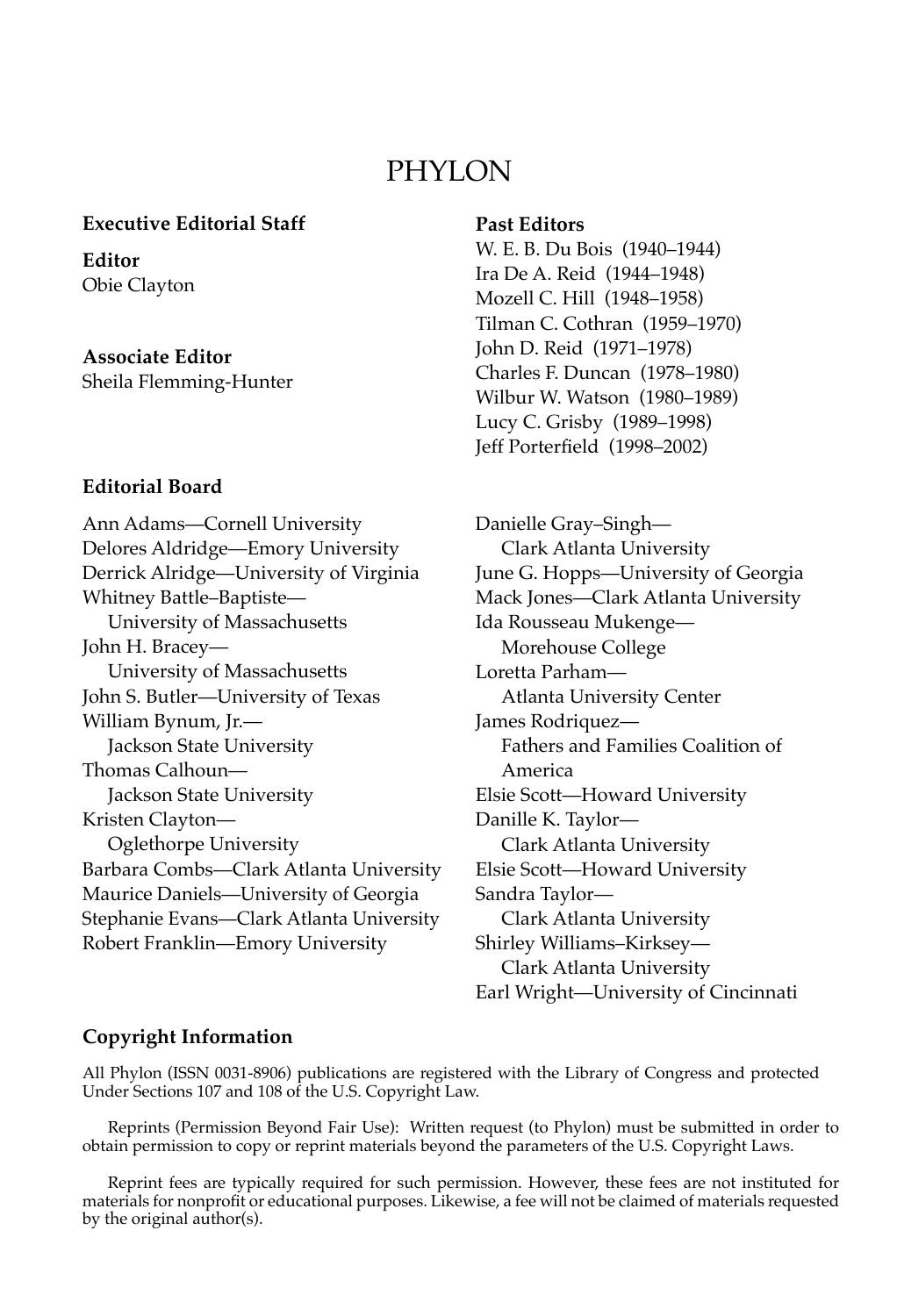# PHYLON The Clark Atlanta University of Race and Culture

# **CONTENTS Volume 55 | 1 & 2**

| Remembering the 150th Anniversary of the Birth of W.E.B. Du Bois and   | 3   |
|------------------------------------------------------------------------|-----|
| the 50th Anniversary of the Death of Martin Luther King, Jr.           |     |
| Barbara Harris Combs and Obie Clayton, Clark Atlanta University        |     |
| Algorithms, Platforms, and Ethnic Bias:                                | 9   |
| An Integrative Essay                                                   |     |
| Selena Silva and Martin Kenney, University of California, Davis        |     |
| Everyday Racism is Still Racism:                                       | 38  |
| The Role of Place in Theorizing Continuing Racism in Modern US Society |     |
| Barbara Harris Combs, Clark Atlanta University                         |     |
| Housing Policy, Race, Inequality, and Disparate Impact                 | 60  |
| Meghan M. O'Neil, University of Michigan                               |     |
| From "Friendly Visitor" to Professional Social Worker:                 | 93  |
| The Atlanta Story                                                      |     |
| June Gary Hopps and Tony E. Lowe, University Of Georgia                |     |
| Obie Clayton, Clark Atlanta University                                 |     |
| African American Republican Congressional                              | 111 |
| <b>Candidates: A Typology</b>                                          |     |
| Michael Fauntroy, Montclair State University                           |     |
| <b>One Among Many:</b>                                                 | 133 |
| A Divine Call For Gender Equity                                        |     |
| Sandra Y. Lewis, Montclair State University                            |     |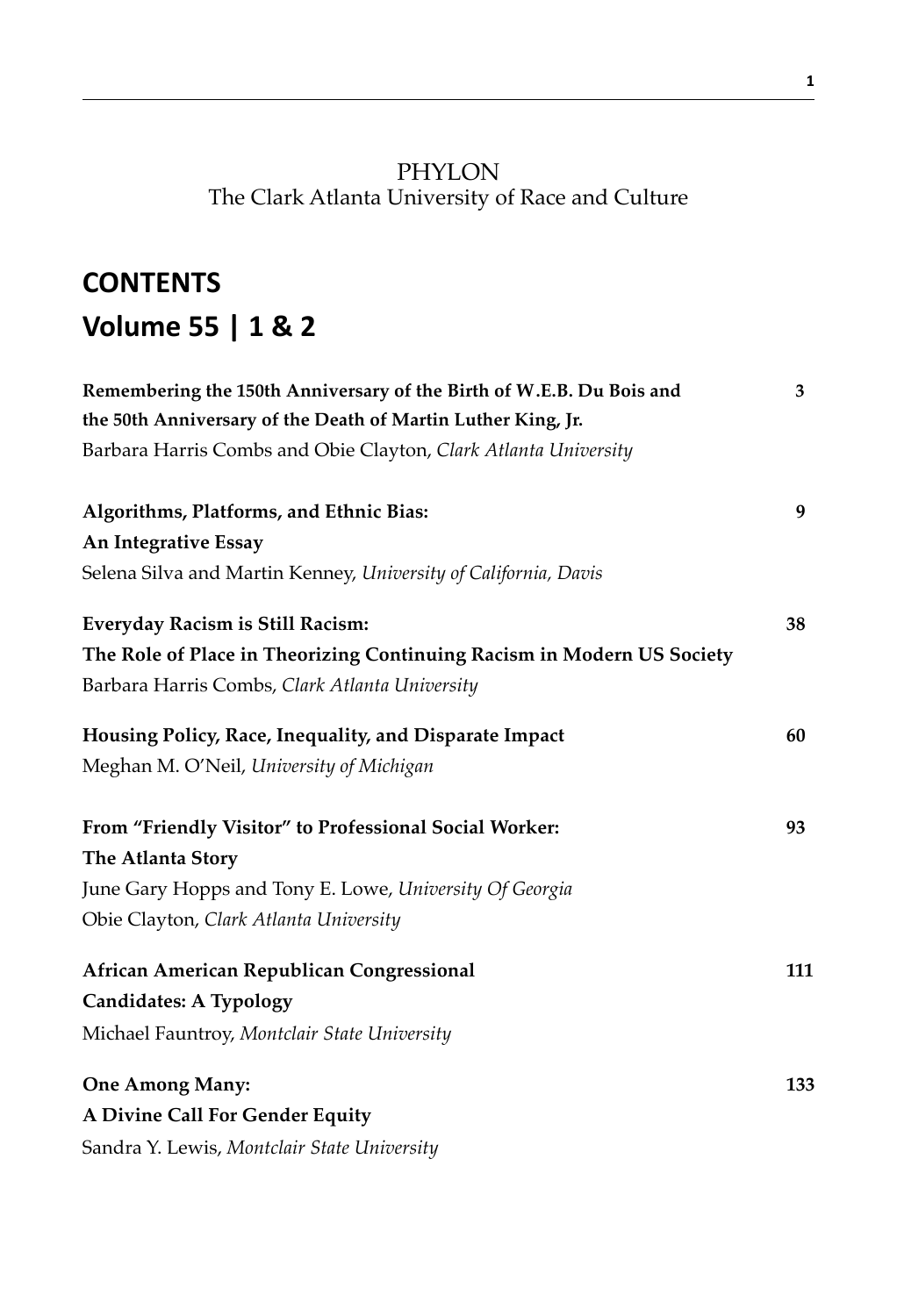Algorithms, Platforms, and Ethnic Bias: An Integrative Essay

In *Phylon: The Clark Atlanta University Review of Race and Culture* (Summer/Winter 2018) Vol. 55, No. 1 & 2: 9-37

#### Selena Silva

## Research Assistant

and

Martin Kenney\* Distinguished Professor Community and Regional Development Program University of California, Davis

Davis

&

Co-Director

Berkeley Roundtable on the International Economy

Affiliated Professor

#### Scuola Superiore Sant'Anna

\* Corresponding Author

The authors wish to thank Obie Clayton for his encouragement and John Zysman for incisive and valuable comments on an earlier draft.

Keywords: Digital bias, digital discrimination, algorithms, platform economy, racism

<sup>&</sup>amp;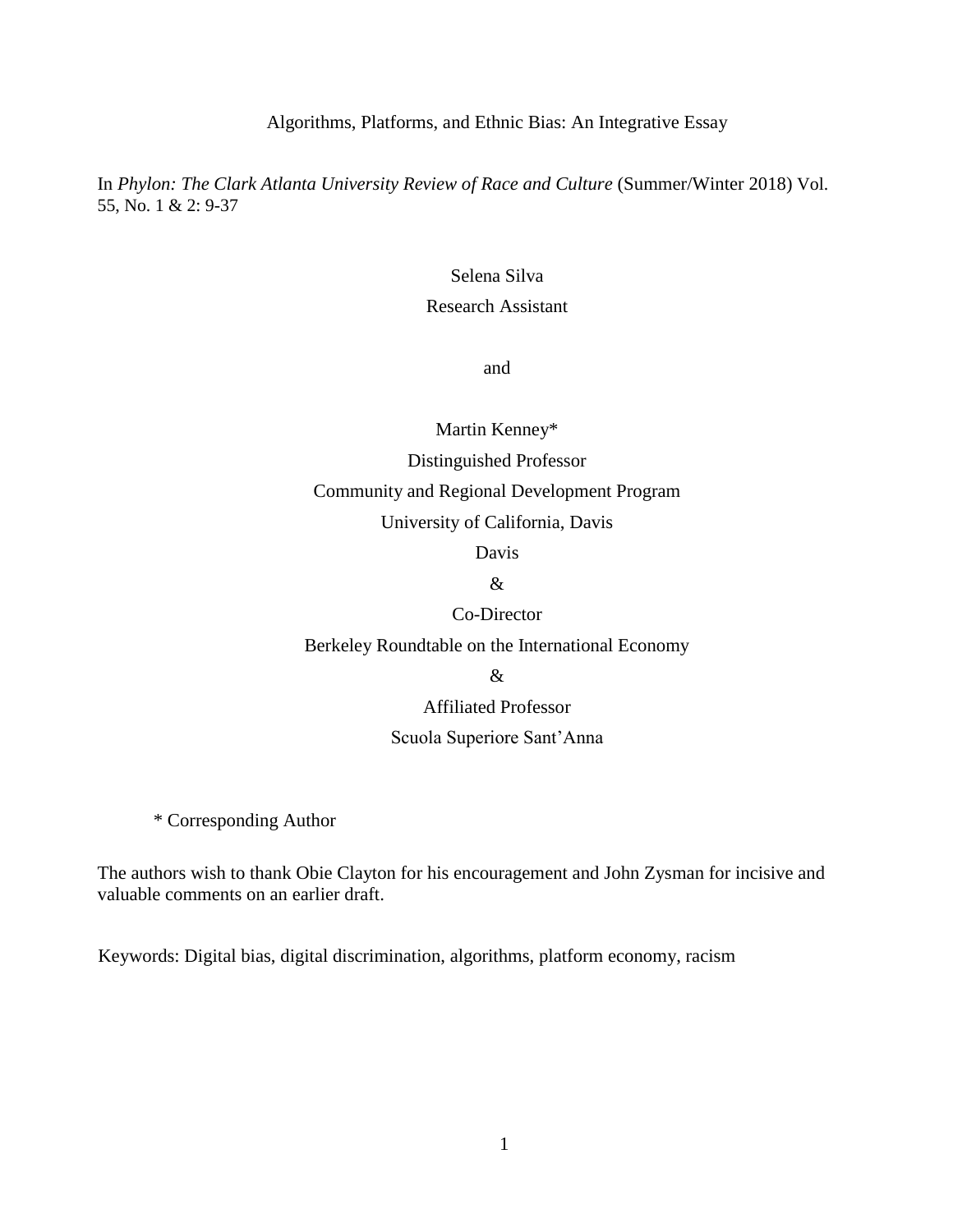#### Abstract

 $\overline{a}$ 

Racially biased outcomes have increasingly been recognized as a problem that can infect software algorithms and datasets of all types. Digital platforms, in particular, are organizing ever greater portions of social, political, and economic life. This essay examines and organizes current academic and popular press discussions on how digital tools, despite appearing to be objective and unbiased, may, in fact, only reproduce or, perhaps, even reinforce current racial inequities. However, digital tools may also be powerful instruments of objectivity and standardization. Based on a review of the literature, we have modified and extended a "value chain–like" model introduced by Danks and London, depicting the potential location of ethnic bias in algorithmic decision-making.<sup>1</sup> The model has five phases: input, algorithmic operations, output, users, and feedback. With this model, we identified nine unique types of bias that might occur within these five phases in an algorithmic model: (1) training data bias, (2) algorithmic focus bias, (3) algorithmic processing bias, (4) transfer context bias, (5) misinterpretation bias, (6) automation bias, (7) non-transparency bias, (8) consumer bias, and (9) feedback loop bias. In our discussion, we note some potential benefits from the movement of decisions online, as they are then traceable and amenable to analysis. New social challenges arise as algorithms, and digital platforms that depend on them organize increasingly large portions of social, political, and economic life. Formal regulations, public awareness, and additional academic research are crucial, as algorithms will make or frame decisions, often without awareness by either the creators of the algorithms or those affected by them of biases that might affect those decisions.

<sup>1.</sup> David Danks and Alex John London, "Algorithmic Bias in Autonomous Systems." In *Proceedings of the Twenty-Sixth International Joint Conference on Artificial Intelligence*, (2017): 4691-4697.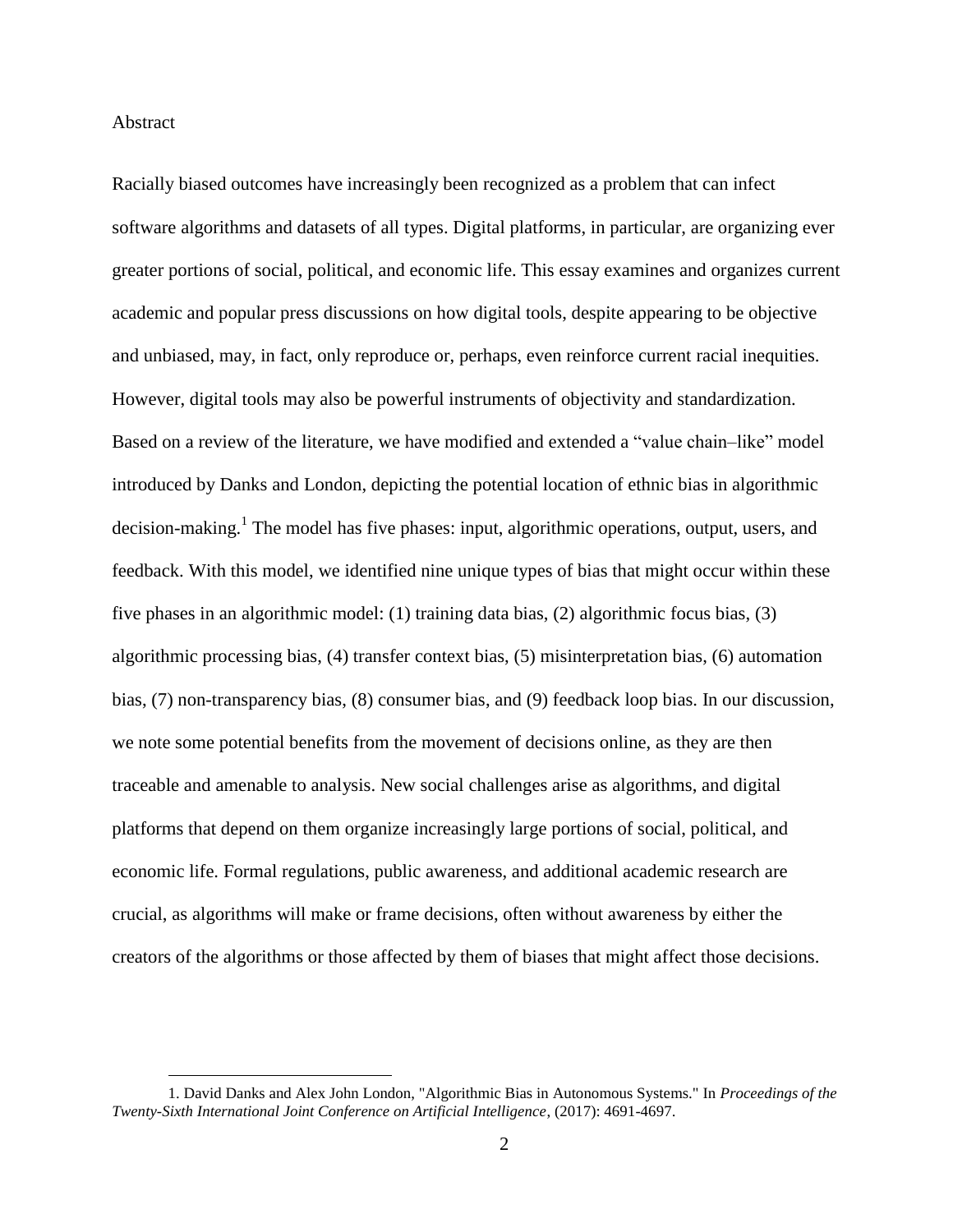Racially biased outcomes have increasingly been recognized as a problem that can infect software algorithms and datasets of all types, and these can be expressed by the decisions that the digital platforms are organizing ever greater portions of social, political, and economic life.<sup>2</sup> We contribute to the rapidly growing literature on software-based ethnic bias by extending the model created by Danks and London created to identify where it can be introduced in decision-making processes and which types of bias have received the greatest popular and research attention.<sup>3</sup> This field is particularly important, as digital platforms and software algorithms are creating ever larger assemblages of data to inform decision-making. $4$  Further, these digital technologies have become more sophisticated even as they have become progressively more intertwined in social and economic decision-making, either directly or by providing output that shapes human decisions.<sup>5</sup> This is particularly important because software and digital platforms structure social activity.<sup>6</sup> Understanding how and, in particular, where in the software operation bias might be introduced is vital for ensuring that society does not reproduce biases from the social world directly in the decision-making machinery of the future. As many scholars have shown, technologies, by their nature, often embody, consciously or unconsciously, the often unarticulated beliefs and goals of their creators.<sup>7</sup>

<sup>2.</sup> Tarleton Gillespie, "The Relevance of Algorithms." In *Media technologies: Essays on Communication, Materiality, and Society,* eds. by Tarleton Gillespie, Pablo J. Boczkowski, and Kirsten A. Foot, (Cambridge, MA: MIT Press, 2014), 167-194; Cathy O'Neil, *Weapons of Math Destruction: How Big Data Increases Inequality and Threatens Democracy*. (New York: Broadway Books, 2016).

<sup>3.</sup> London and Danks "Bias in Autonomous Systems."

<sup>4.</sup> Tarleton, "Relevance of Algorithms."; O'Neil, "Weapons of Math Destruction."

<sup>5.</sup> Viktor Mayer-Schönberger and Kenneth Cukier. *Big Data–A Revolution That Will Transform How We Live, Think and Work.* (Boston, MA: Houghton Mifflin Harcourt, 2013).

<sup>6.</sup> Stephen R. Barley, "Why the Internet Makes Buying a Car Less Loathsome: How Technologies Change Role Relations," *Academy of Management Discoveries* 1, no. 1 (2015): 5-35. https://doi.org/10.5465/amd.2013.0016; Susan Scott and Wanda J. Orlikowski. "Reconfiguring Relations of Accountability: Materialization of Social Media in the Travel Sector," *Accounting, Organizations and Society* 37, no. 1 (2012): 26-40. https://doi.org/10.1016/j.aos.2011.11.005.

<sup>7.</sup> Langdon Winner, "Do artifacts have politics?" *Daedalus*, (1980): 121-136; Davis Noble, *Forces of Production: A Social History of Industrial Automation* (New York: Routledge, 2017).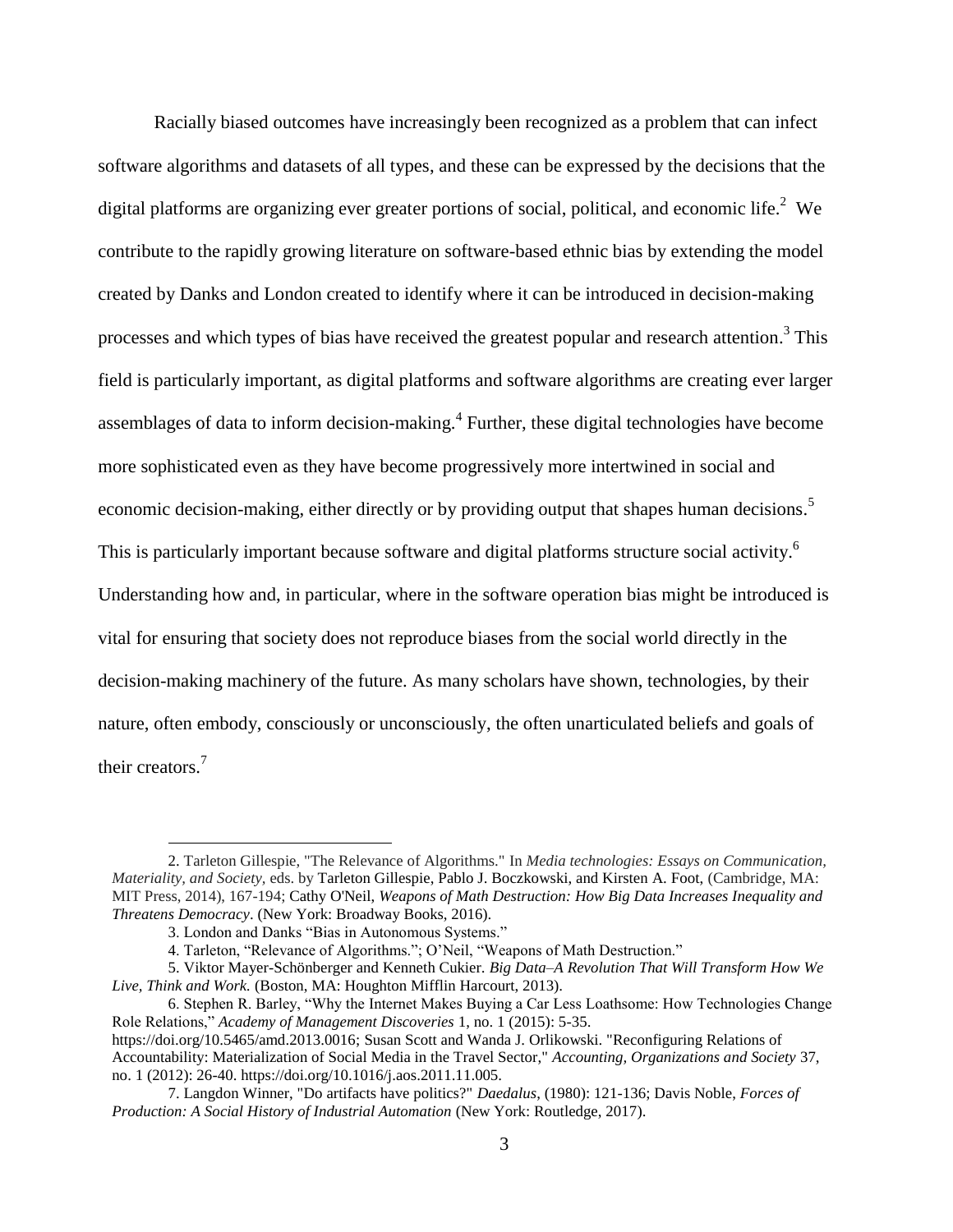Software algorithms and platforms are already widely spread across society<sup>8</sup> and are constantly insinuating themselves into ever more social, political, and economic activities and concomitantly reorganizing them. Already, software programs sift through ever-increasing volumes of data to provide credit ratings, decide which advertisements should be delivered to whom, match individuals on dating sites, flag unusual transactions on credit cards, determine who qualifies for a mortgage, predict the locations of future crimes, parse résumés and rank job candidates, generate lists of which candidates for bail or probation are likely to reoffend, and perform a wide variety of other tasks.<sup>9</sup> Facebook's algorithms recommend articles for our newsfeed, and Google auctions advertising to place next to information that we receive. As a result, even if legally proscribed categories such as race and gender are not used directly, indirect identifiers for such categories are certain to proliferate as algorithms render decisions based on variables that are highly correlated with race, existing biased databases are mined, and individuals express their biases, consciously or unconsciously, in their platform-mediated behavior.

Although concerns about algorithms in decision-making have a long history, their salience in public discourse increased after a 2014 report to the administration of President Barack Obama meant to focus on privacy also addressed the issue of digital discrimination. <sup>10</sup> The Obama administration then commissioned a second report titled "Big Data: A Report on Algorithmic Systems, Opportunity, and Civil Rights" that addressed these issues directly.<sup>11</sup> With this and an increasing number of newspaper articles and reports from various organizations, a discussion that

<sup>8.</sup> Wanda Orlikowski, "Digital Work: A Research Agenda," *In A Research Agenda for Management and Organization Studies*. ed. Barbara Czarniawska, (Northampton, MA: Edward Elgar Publishing, 2016), 88-96. http://hdl.handle.net/1721.1/108411.

<sup>9.</sup> O'Neil, *Weapons of Math Destruction*.

<sup>10.</sup> U.S. Executive Office of the President and John Podesta. *Big data: Seizing Opportunities, Preserving Values,* White House, Executive Office of the President, 2014.

https://obamawhitehouse.archives.gov/sites/default/files/docs/big\_data\_privacy\_report\_may\_1\_2014.pdf.

<sup>11.</sup> U.S. Executive Office of the President, *Big Data: A Report on Algorithmic Systems, Opportunity, and Civil Rights,* Executive Office of the President, 2016.

https://obamawhitehouse.archives.gov/sites/default/files/microsites/ostp/2016\_0504\_data\_discrimination.pdf.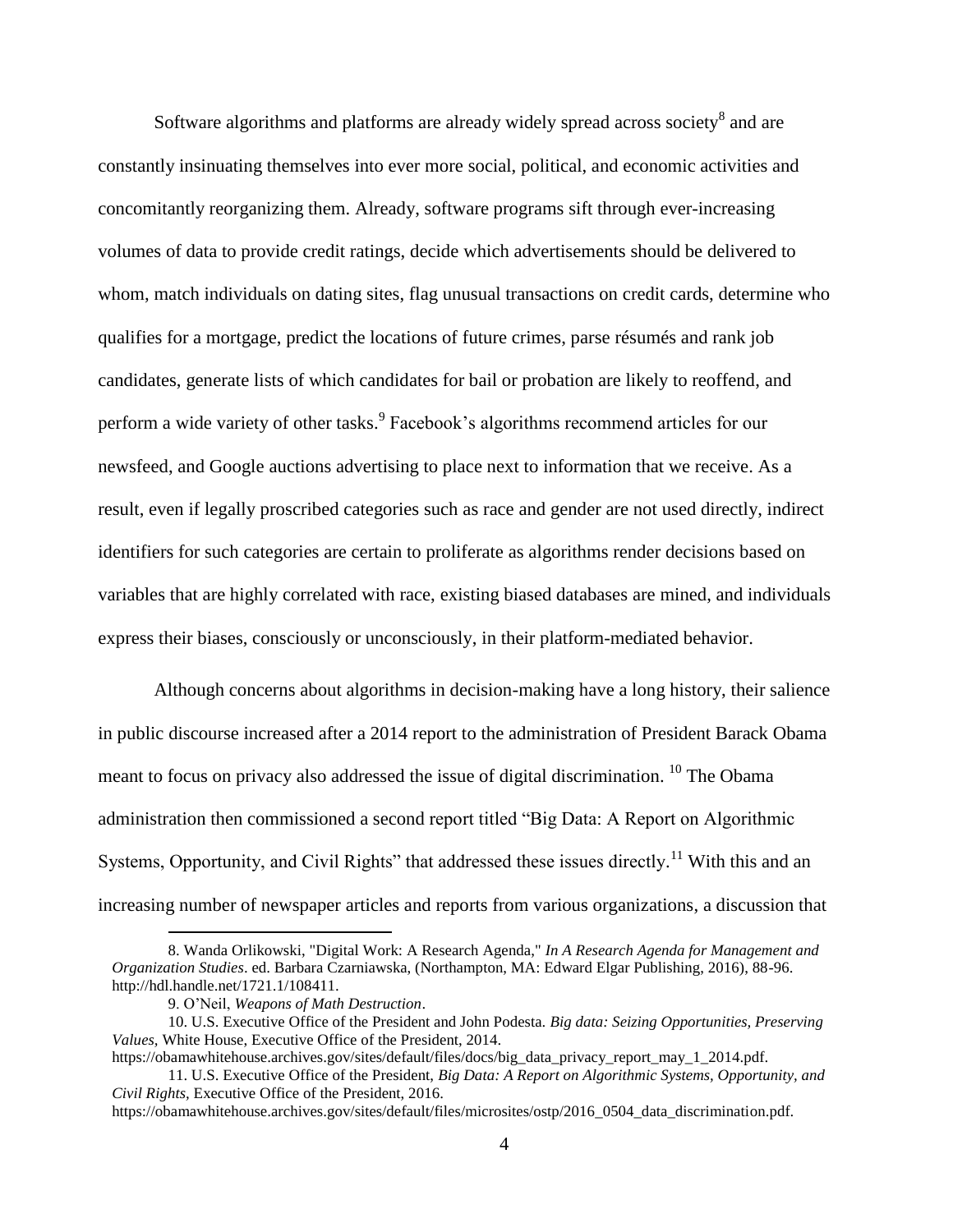had largely been confined to a few data scientists and some civil society organizations burst into public consciousness.

Our goal is to identify in the existing literature the ways in which bias can be introduced into online social and economic decisions. For that purpose, in this paper, we focus on ethnic bias. Our review categorizes and summarizes the existing literature on the ways in which algorithmic decision systems can reproduce, accentuate, or even create ethnically biased outcomes. Importantly, the model by Danks and London that we have extended could be generalizable to other biases, though it is likely that each set of biases manifest themselves differently or concentrate in particular forms.<sup>12</sup> Our goal is to motivate others, build upon the general conclusions here, and apply them to other specific instances.

#### **Algorithms and Digital Platforms**

 $\overline{a}$ 

For convenience, let us define the term "algorithm" as it is used here. At its most elementary level, an algorithm is a process or set of rules to be followed in calculations or other problem-solving operations, especially by a computer. In computation, algorithms are rendered into software that can then process input data according to a set of rules and produce output. Algorithms are used to make decisions or advise on decision-making in nearly every part of social life.

<sup>12.</sup> Danks and London, "Bias in Autonomous Systems."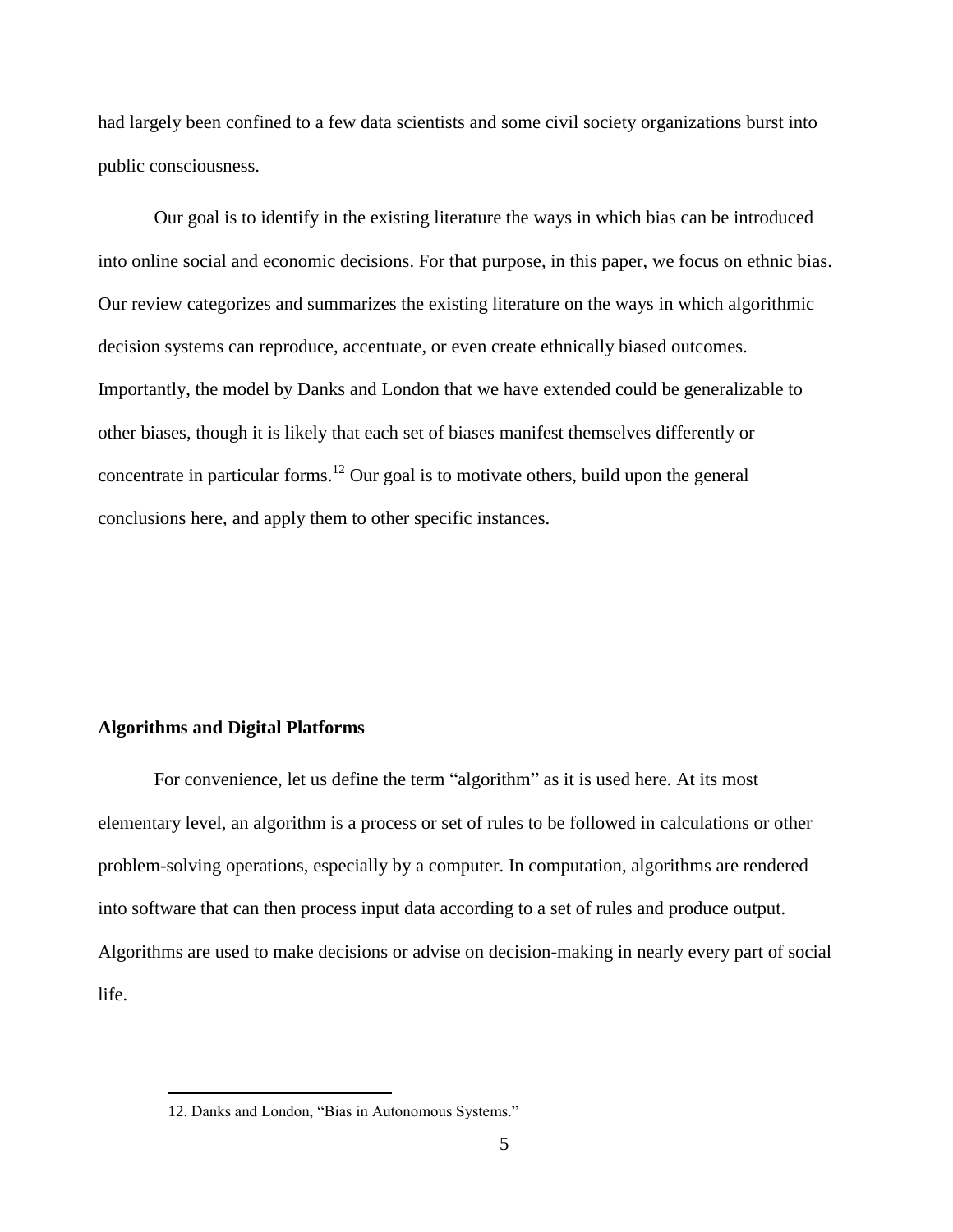For us, a digital platform is composed of software-executing algorithms that allow various populations to interact or work together. Thus, Microsoft's operating system (OS) was a platform that allowed computer makers to build machines that could, through the OS platform, interface with software built by developers. The application software allows users to perform useful functions. The recent growth of online platforms, such as Airbnb, Amazon, Facebook, Google, LinkedIn, Lyft, and Uber, enables two or more sides of a market to interact. In performing these linking functions, platforms can structure human activity. Yet platforms are not neutral; the decisions are made by the platform owners for their own benefit. They are built to frame and drive activities (see, e.g., Gillespie, 2018). As Seaver and Piskorski point out, specific theories about the correspondences between persons and things are built into the infrastructure of algorithms and online platforms.<sup>13</sup> Used as filters, these theories shape our perception of the phenomena they describe. For example, the algorithmic choices of a dating site in serving certain matches shape the user's choices, not only by limiting them but also by validating them as "scientifically" chosen. These issues will become even more difficult to address when outcomes are based on advanced machine-learning techniques. Machine learning is problematic because the outcomes of the algorithmic black box cannot be explained.<sup>14</sup> If the reason for a decision cannot be explained, then it is possible that a decision is biased, and yet difficult to disprove allegations of bias.

Whereas machine learning and tools for using machine learning are quickly spreading, today most algorithmic decision-making is based not on artificial intelligence (AI) or machine learning but, rather, regression analysis. Regression analysis is statistical prediction that predicts only the odds

<sup>13.</sup> Nick Seaver, "Algorithmic Recommendations and Synaptic Functions," Limn 1, no. 2 (2012); Mikolaj Jan Piskorski, *A Social Strategy: How We Profit from Social Media*, (Princeton University Press, 2014).

<sup>14.</sup> Will Knight, "Intelligent Machines: The Dark Secret at the Heart of AI," *Technology Review*, April 11, 2017. https://www.technologyreview.com/s/604087/the-dark-secret-at-the-heart-of-ai/; Bruno Lepri et al., "Fair, Transparent, and Accountable Algorithmic Decision-making Processes," *Philosophy & Technology* (2017): 1-17. https://doi.org/10.1007/s13347-017-0279-x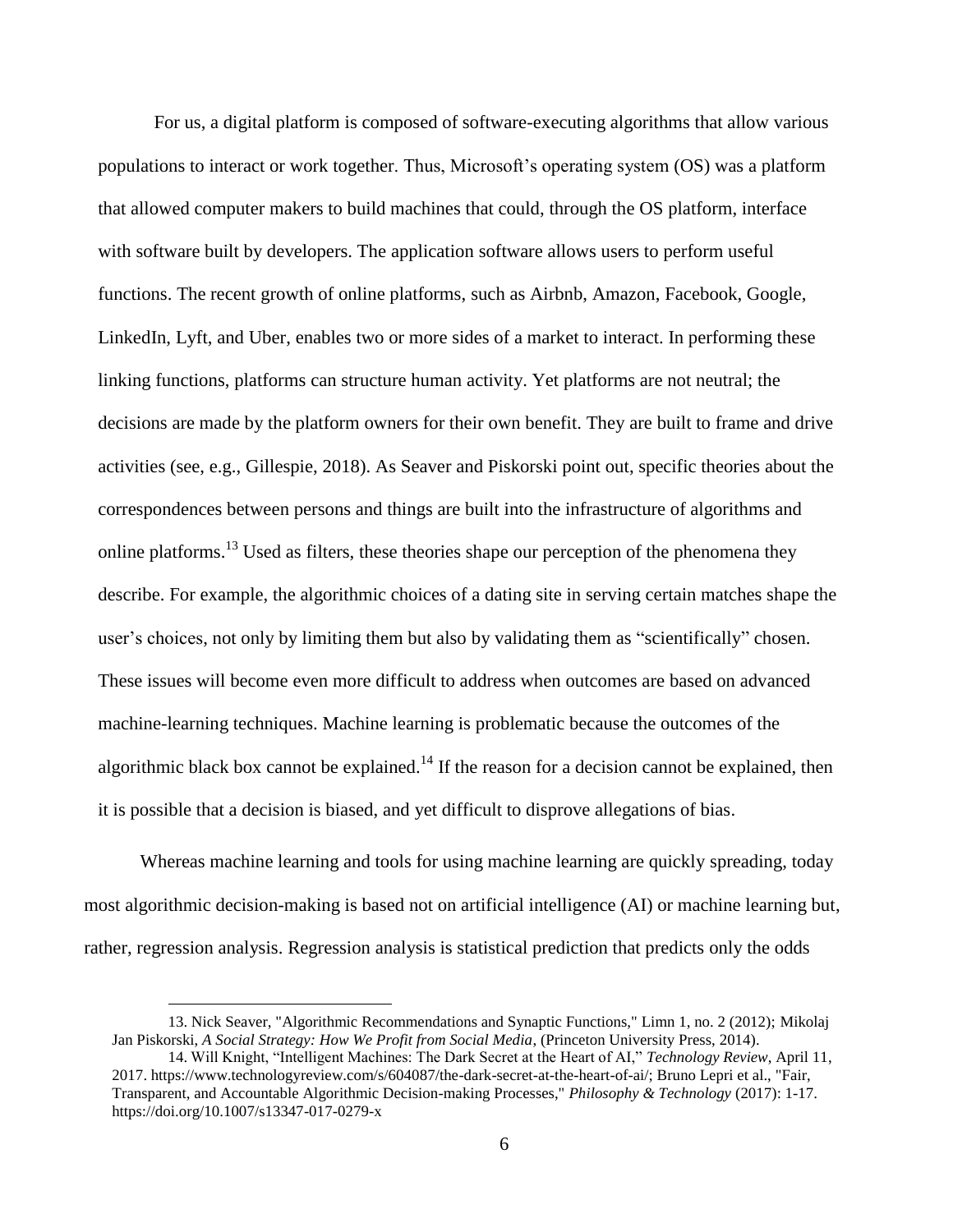that something will happen in a specific case. For example, the odds of committing a crime can be predicted, but what is beyond a reasonable doubt—10%, 5%, 1%, or some other percentage? Going further, Barabas et al. suggest that in criminal contexts, such as regression results, such broad-brush statistical results are ill-suited for "effective diagnosis and intervention."<sup>15</sup> Of course, as in any statistical exercise, results can only be as good as the data entered into the algorithms.

#### **What about Bias?**

 $\overline{a}$ 

Because bias is profoundly and deeply integrated into the fabric of society, it consequently can be expected to appear in data used for algorithmic decision-making. For example, in a linguistic study of the correlation among internet word associations, Caliskan et al. find that machine learning can acquire biases from textual data on the internet and concluded that "if we build an intelligent system that learns enough about the properties of language to be able to understand and produce it, in the process, it will also acquire historic cultural associations, some of which can be objectionable."<sup>16</sup> Until recently, bias research has largely focused on interpersonal dynamics. Yet, in online rating systems, even though obviously individuals are making the biased decision, because aggregated results are reported, the results may be "a function of societal, i.e. macro-level bias." The result is that preexisting bias will become embedded in the software that makes or influences real-world decisions. For example, in a critique of "evidence-based" sentencing, Starr argues against "the use of demographic, socioeconomic, family, and neighborhood variables to determine whether

<sup>15.</sup> Chelsea Barabas et al., "Interventions Over Predictions: Reframing the Ethical Debate for Actuarial Risk Assessment." arXiv preprint arXiv:1712.08238 (2017): 8.

<sup>16.</sup> Aylin Caliskan, Joanna J. Bryson, and Arvind Narayanan, "Semantics derived automatically from language corpora contain human-like biases," Science 356, no. 6334 (2017): 183. https://doi.org/10.1126/science.aal4230.

<sup>17.</sup> Brad Greenwood, Idris Adjerid, and Corey M. Angst, "Race and Gender Bias in Online Ratings: An Origins Story," *ICIS 2017 Proceedings*, 5. (2017): 23. http://aisel.aisnet.org/icis2017/IT-and-Social/Presentations/5.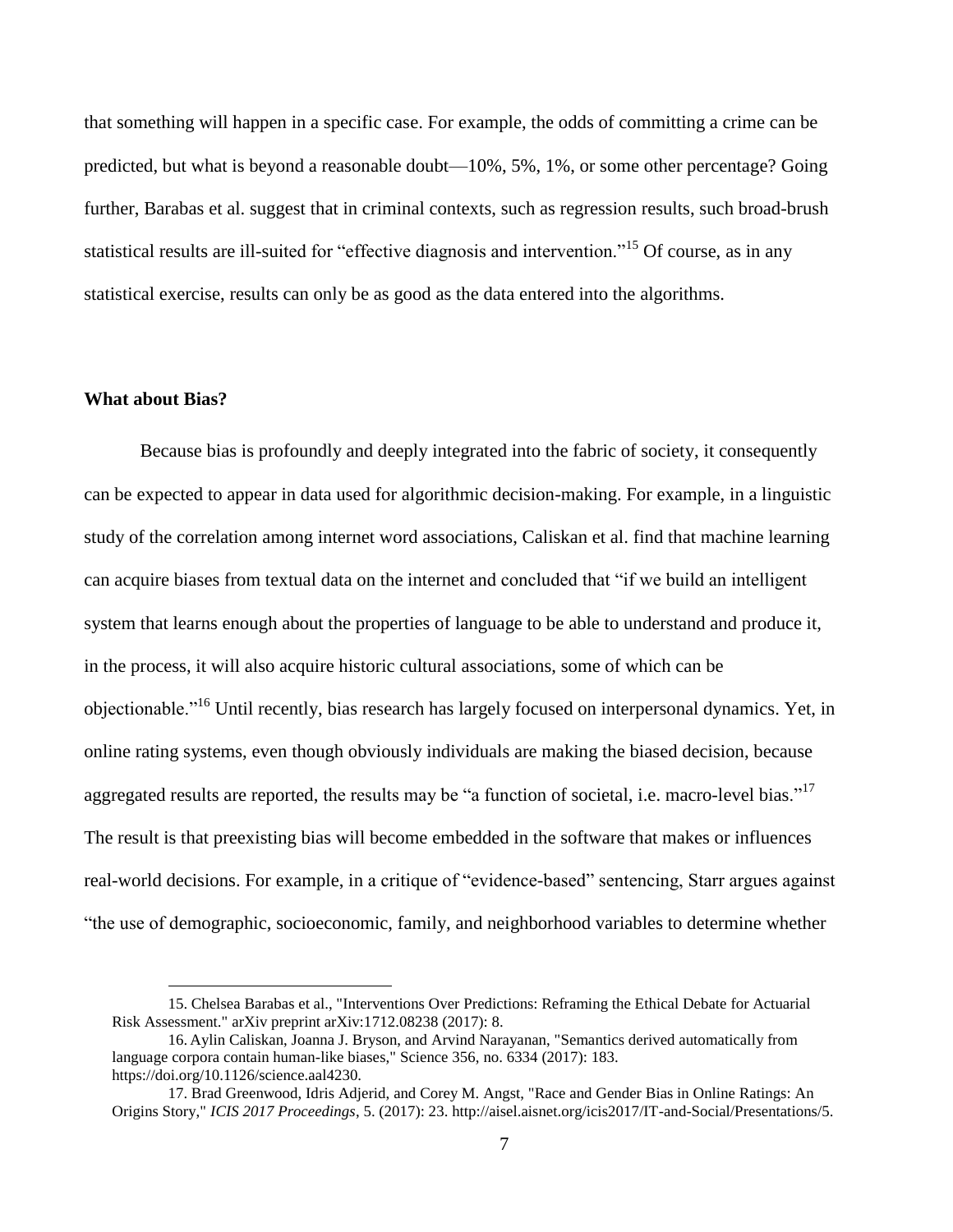and for how long a defendant is incarcerated," concluding that the practice is neither "progressive" nor particularly scientific and likely unconstitutional.<sup>18</sup> Barocas, Bradley, Honavar, and Provost attribute this infringing practice to the fact that software developers are not well versed in issues such as civil rights and fairness.<sup>19</sup> However, the issue may be far deeper than many assume, as the bias may not be immediately visible in the big datasets or the ways in which the algorithms structure decisions or platforms force interaction into specific patterns.

Bias issues may be subtle or quite obvious. To illustrate the obvious, Facebook had ethnic "affinity groups" that allowed advertisers to use them for targeting. After complaints from various community groups, Facebook "agreed to not allow ads related to housing, employment, and financial services be targeted using the attribute and renamed it 'multicultural affinity.'"<sup>20</sup> More subtly, Sweeney finds that searches on African-American–sounding names were accompanied by a significantly higher percentage of advertisements that had "arrest" in their text.<sup>21</sup> Such explicit use of sensitive attributes is not the sole way that an algorithm can result in discriminatory behavior or output.<sup>22</sup> Consider the implications of a data-mining exercise by an insurance firm that secures access to an individual's shopping habits (cigarettes, processed food, sodas, alcohol), ZIP codes, and other physical characteristics, such as body mass, and used this to price life insurance. Although life insurance pricing using such characteristics may be understandable, these consumption patterns might correlate with car accidents or mortgage delinquency. It is here that the issue becomes more complex: what if these characteristics are also more prevalent among certain ethnic groups or

<sup>18.</sup> Sonja B. Starr, "Evidence-Based Sentencing and the Scientific Rationalization of Discrimination," Stan. L. Rev. 66 (2014): 806.

<sup>19.</sup> Solon Barocas et al., "Big Data, Data Science, and Civil Rights," arXiv preprint arXiv:1706.03102 (2017).

<sup>20.</sup> Till Speicher et al., "Potential for Discrimination in Online Targeted Advertising," *In Conference on Fairness, Accountability and Transparency*, (2018): 1

<sup>21.</sup> Latanya Sweeney, "Discrimination in Online Ad Delivery." *Queue* 11, no. 3 (2013): 1-19. https://doi.org/10.1145/2460276.2460278.

<sup>22.</sup> Barocas et al., "Big Data, Data Science, and Civil Rights."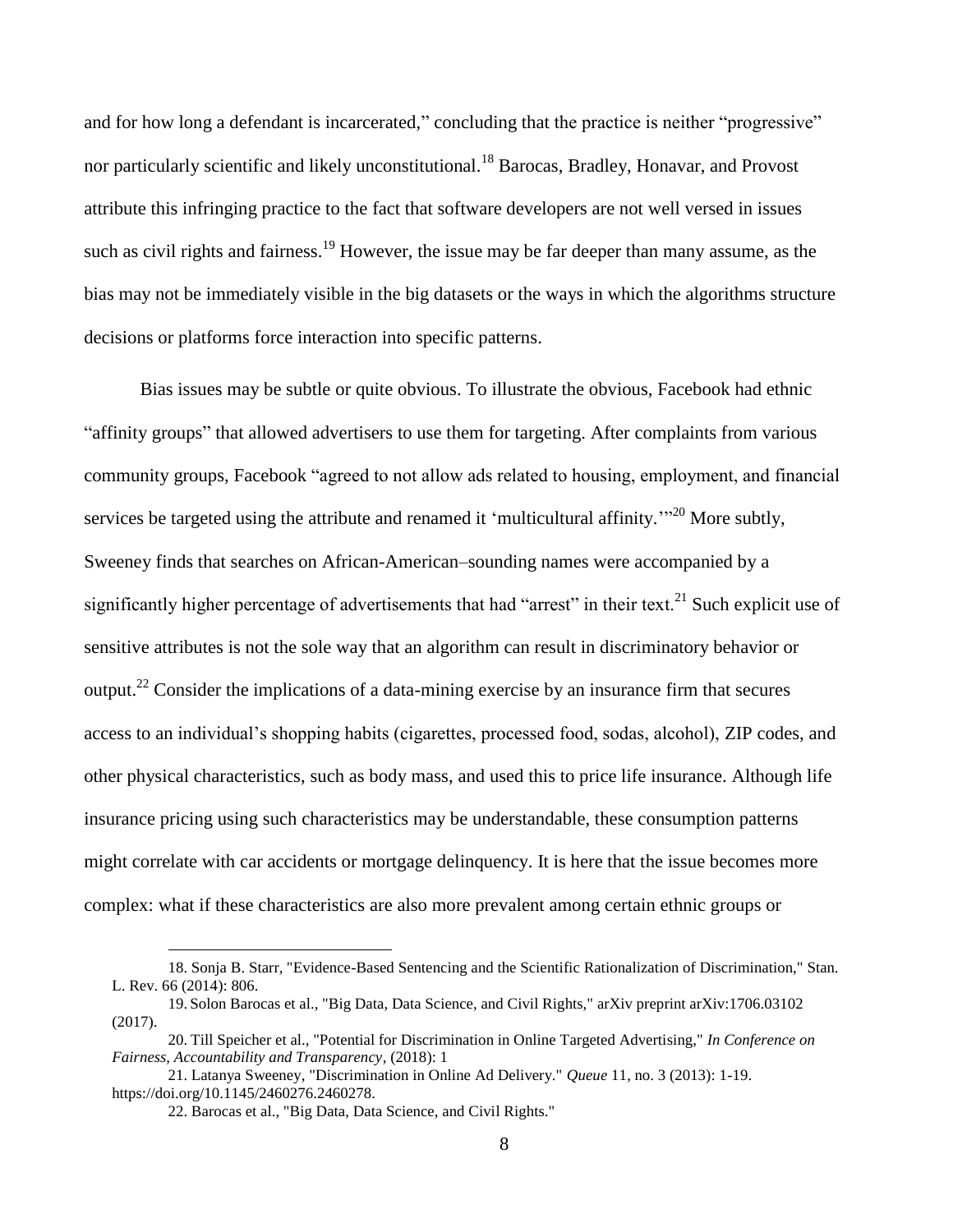socioeconomic strata? These characteristics then also could proxy for categories of people who are legally protected or, depending upon the situation, illegal.

Software is increasingly being developed to recognize images. Image recognition is performed by a computer, which examines visible patterns and generates a statistical prediction based on what it "learned" from its training data. Facial recognition software accuracy differs by race. There is a recent example, in China, Apple's facial recognition software could not distinguish between two Chinese faces. Apple claims it was simply an expected but statistically highly improbable event.<sup>23</sup> Recently, a press report suggests that better and more training data sets using non-white faces can reduce the error rate.<sup>24</sup> In any system based upon statistical predictions that misidentification is inevitable, and when it appears to be less successful with one race than another, what appear to be discriminatory outcomes can result. Whether lack of recognition is a manifestation of racism, technical issues, lack of interest in a particular market segment (not a sufficient number of training pictures) is uncertain. Other high-visibility instances of failures in facial recognition software have occurred.

Although much of the discussion has centered on exclusion, algorithms and machine learning can also be used to target certain groups. For example, algorithms might identify certain ethnic groups as susceptible to abusive mortgage offers pitched in a certain way. At the same time, algorithms could be used to monitor mortgage offers to identify racial targeting, thereby alerting authorities to potential legal violations. It is this multivalence that makes algorithms so interesting. They can be used not only to discriminate but also to detect discrimination.

<sup>23.</sup> Christina Zhao, "Is the iPhone racist? Apple Refunds Device that Can't tell Chinese People Apart." *Newsweek*, December 18, 2017. http://www.newsweek.com/iphone-x-racist-apple-refunds-device-cant-tell-chinesepeople-apart-woman-751263/.

<sup>24.</sup> Luke Dormehl, "Facial Recognition has a Race Problem — Here's how Gyfcat is Fixing That." *Digital Trends*, January 25, 2018. https://www.digitaltrends.com/cool-tech/facial-recognition-gyfcat-race/.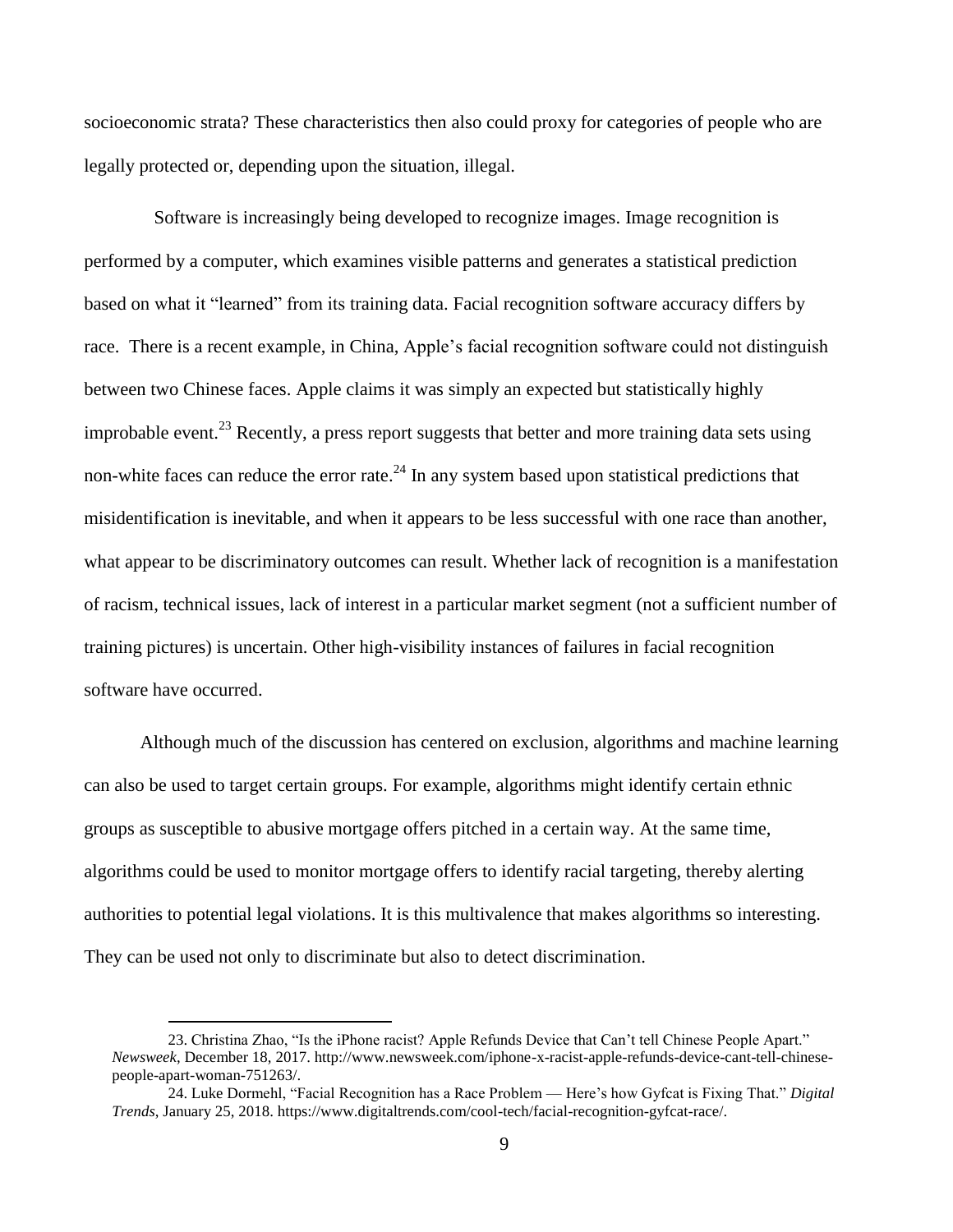## **Methodology**

This paper concerns solely race and ethnic bias, and thus we omit the voluminous literature on gender unless the contribution also addressed race and ethnicity in a substantive way. However, we believe that the value-chain model can be extended to gender and other such issues. Because the literature on algorithms is so broad, we did a comprehensive search on "algorithmic bias" and "algorithmic discrimination." We also searched sectorally for articles that addressed software and algorithms in fields that included words such as "sentencing" or "education." Additionally, we searched for "algorithm regulations" and "algorithm legislation" for articles pertaining to actions being taken to regulate the use of algorithms. When articles were identified as candidates for inclusion, their references were examined for additional articles. We did not include articles that discussed general problems with software and algorithms in which discrimination was mentioned in passing. Further, papers that were purely mathematical methodologies discussing how to address "discrimination" with purely technical means generally were not included. We had intended to limit the search to peer-reviewed journal articles, however, we also included papers from conferences that had been published in venues such as arXiv, if they were directly relevant.

Many articles on digital ethnic bias have appeared in the popular press, in particular about specific instances, so we also assembled a database of those articles. Selection of popular press articles for inclusion was difficult, as reports are often reprinted, or derivative articles are published. In cases in which the press article referred to academic research, we obtained the source article. Reports from various organizations were included if they dealt directly with ethnic bias if they were substantive, though that is admittedly subjective. We endeavored to be comprehensive and inclusive yet still focused.

10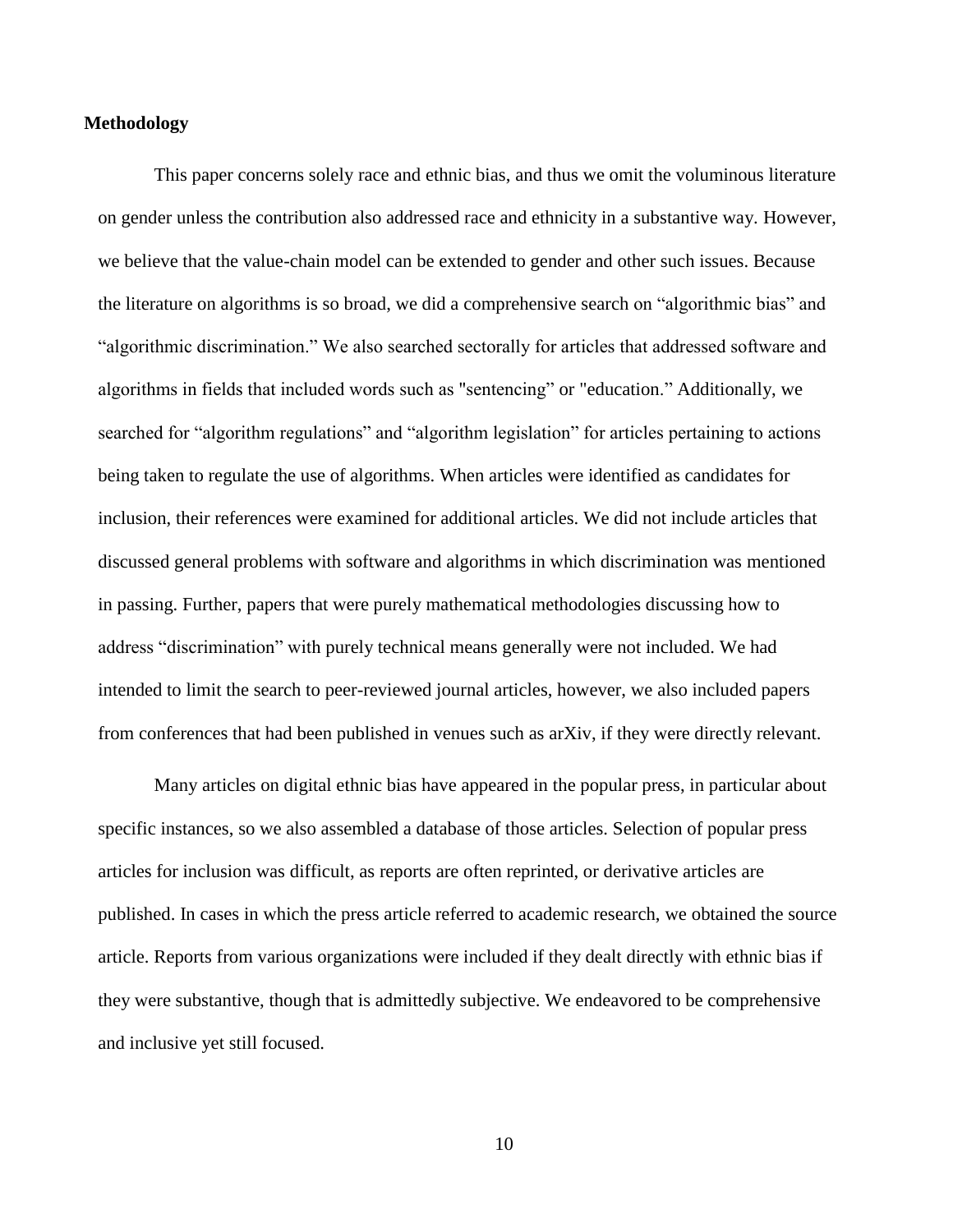#### **Potential Sources of Bias in Algorithmic Decision-Making Processes**

To organize our paper, we built on the model developed by Danks and London, which can be thought of as an algorithmic value chain, as a way to identify where bias can enter an algorithmic production process.<sup>25</sup> This model suggests that the value chain has five phases: input, algorithmic operations, output, users, and feedback. The final phase, interestingly, involves the users themselves, as they can affect the outcome through their own actions and, of course, affect the feedback. Our review of the literature inductively produced nine types of potential bias, as shown in Figure 1: (1) training data bias, (2) algorithmic focus bias, (3) algorithmic processing bias, (4) transfer context bias, (5) misinterpretation bias, (6) automation bias, (7) non-transparency bias, (8) consumer bias, and (9) feedback loop bias. We also included articles with general discussions of bias<sup>26</sup> that can be found in different parts of the algorithmic value chain.<sup>27</sup> These types of bias are not mutually exclusive, as it is possible for a particular algorithmic process or digital platform to have multiple sources of biases, and they may interact in ways that may be difficult to understand. We also identified the activity (i.e., criminal justice, education), technology (facial recognition, search, etc.), or, in certain cases, the firm that was being studied (Uber, Airbnb, etc.). This analysis provides insight into the sectors where algorithms or platforms operate that have attracted the greatest attention. The next section discusses the nine phases and types of bias that we identified.

<sup>25.</sup> Danks and London, "Bias in Autonomous Systems."

<sup>26.</sup> In slide 30 of her PowerPoint presentation, Mitchell (2017) identifies far more sources of bias, but we have reduced the number to nine.

<sup>27.</sup> The only other reference to an "algorithmic value chain" that we found was from an anonymous expert reported in Rainee and Anderson (2017).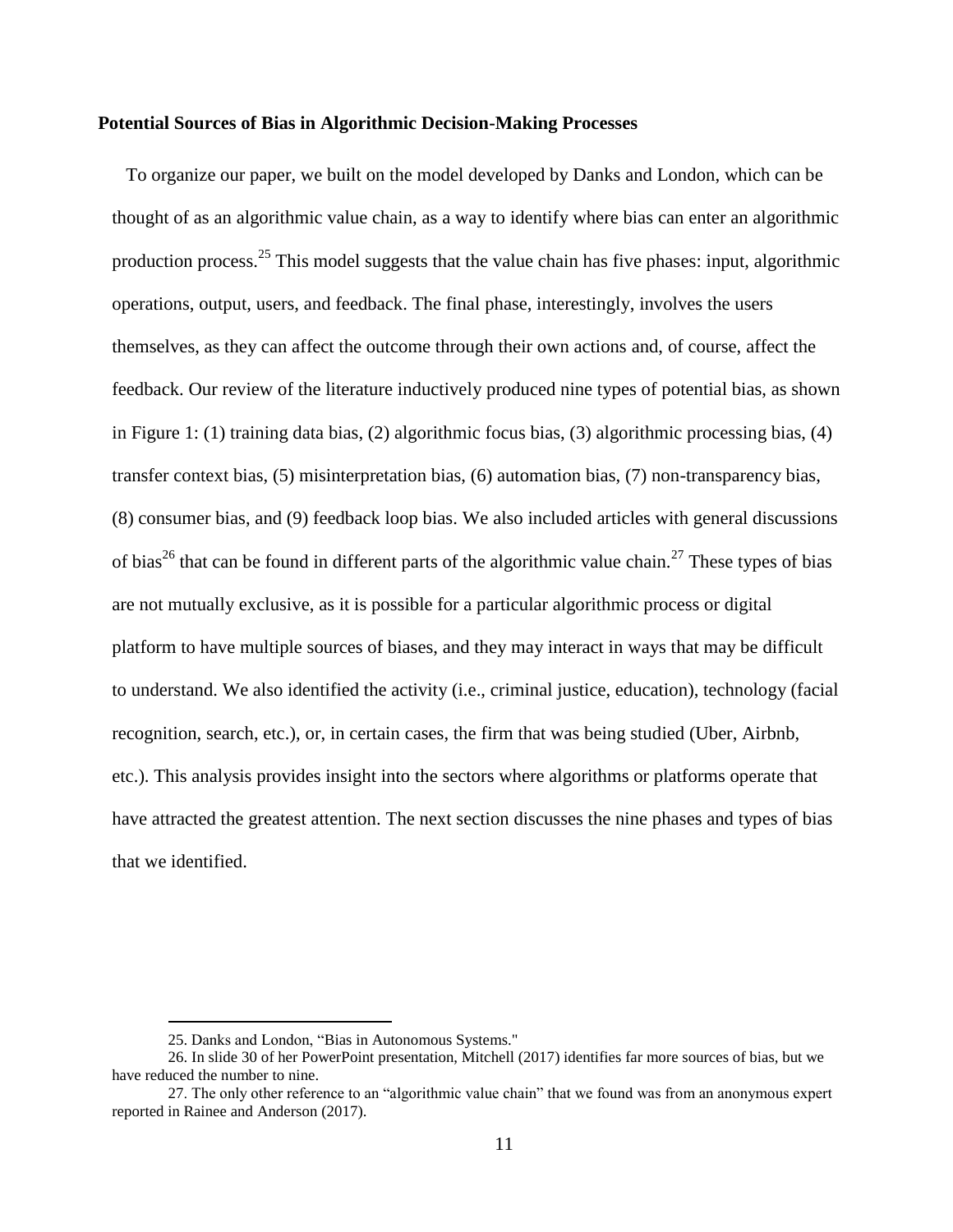*Figure 1*: Types of Potential Bias and Where They Can Be Introduced in the Algorithmic Value

Chain

# Bias Can Be Introduced in Each Step



Source: The first six biases were drawn from Danks, D., & London, A. J. (2017). The figure and remaining material are the work of Silva and Kenney.

## **Types of Bias**

#### *1. Training Data Bias*

 $\overline{a}$ 

The dataset on which an algorithm is trained serves as the foundation for the eventual computations, outputs, and decisions.<sup>28</sup> Bias introduced into the software by its training data has received the most research attention. Training data bias is one of the most common types of algorithmic bias because all predictive algorithms must be traced. Effectively, the tracing data determines the future operation of the algorithm.<sup>29</sup> Although, in principle, training data bias should be relatively easy to detect, doing so is nearly impossible in reality because data sources are rarely released to the public. Barocas et al. suggest that this form of bias is more pernicious than using

<sup>28.</sup> Jessica M. Eaglin, "Constructing Recidivism Risk." *Emory LJ* 67, no. 1 (2017): 59-122.

<sup>29.</sup> Barocas et al., "Big Data, Data Science, and Civil Rights."; Danks and London, "Bias in Autonomous Systems."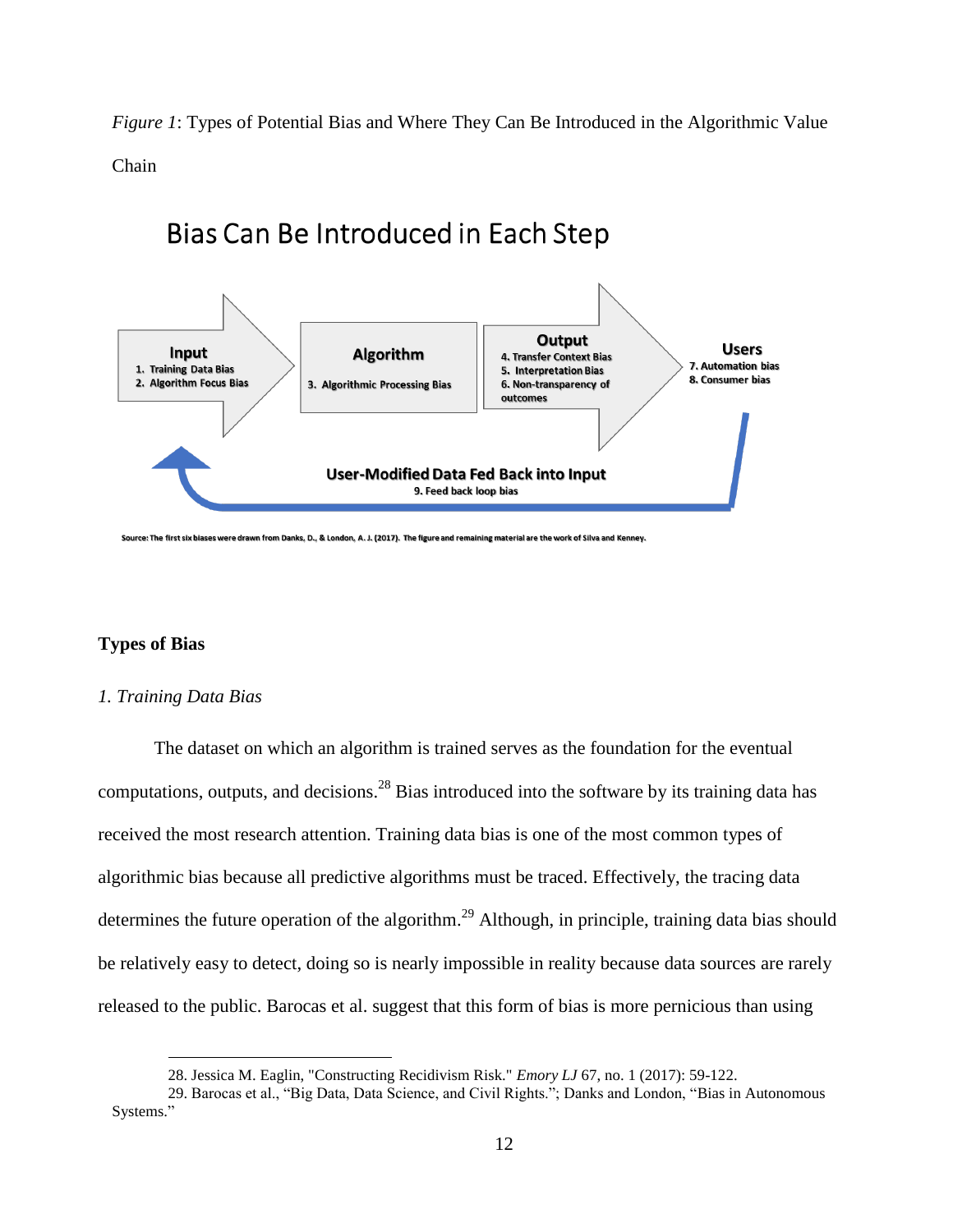protected categories because it is easier for the developers and those using the algorithm to overlook or completely miss bias that may exist in their source data especially if they did not collect it themselves.  $30<sup>30</sup>$ 

Biased training data is likely widespread. For example, software is being adopted by criminal justice agencies in the hope of preventing crime, rather than waiting for it to happen, as detailed below.<sup>31</sup> Many of these programs have been developed by private companies, such as PredPol, Palantir, HunchLabs, and IBM.<sup>32</sup> Each company's software is the product of different data sources and measurements, thus leading to discrepancies in measurement validity and different degrees of bias.<sup>33</sup> For example, PredPol develops predictive algorithms trained on measurements derived from historical crime data.<sup>34</sup> This means that an individual is likely to receive different risk scores, and therefore a different sentence, depending on which algorithm the jurisdiction employs.

The criminal justice system is an ideal setting for understanding training data bias. It is widely accepted that the justice system already suffers from bias, and an algorithm based on its data will reflect those biases, as crime data are obtained from police records. The result is that the bias is "hardwired" into the results produced by the software. The dataset's prediction software is trained on, are not a measurement of the incidence of crime but, instead, interaction among the community–police relations, policing strategy, and criminality.<sup>35</sup> Therefore, the adoption of predictive policing results in disproportionately high levels of over-policing in low-income and

<sup>30.</sup> Barocas et al., "Big Data, Data Science, and Civil Rights."

<sup>31.</sup> Lindsey Barrett, "Reasonably Suspicious Algorithms: Predictive Policing at the United States Border," *NYU Rev. L. & Soc. Change* 41, no. 3 (2017): 327-365; Kristian Lum and William Isaac, "To Predict and Serve?" *Significance* 13, no. 5 (2016): 14-19. https://doi.org/10.1111/j.1740-9713.2016.00960.x.

<sup>32.</sup> Lum and Issac, "Predict and Serve?"

<sup>33.</sup> Agnèle Christin, Alex Rosenblat, and Danah Boyd, "Courts and Predictive Algorithms." *Data & CivilRight* (2015); Eaglin, "Constructing Recidivism Risk."; Lum and Issac, "Predict and Serve?"

<sup>34.</sup> Barrett, "Predictive Policing at the United States Border." 35. Lum and Issac, "Predict and Serve?"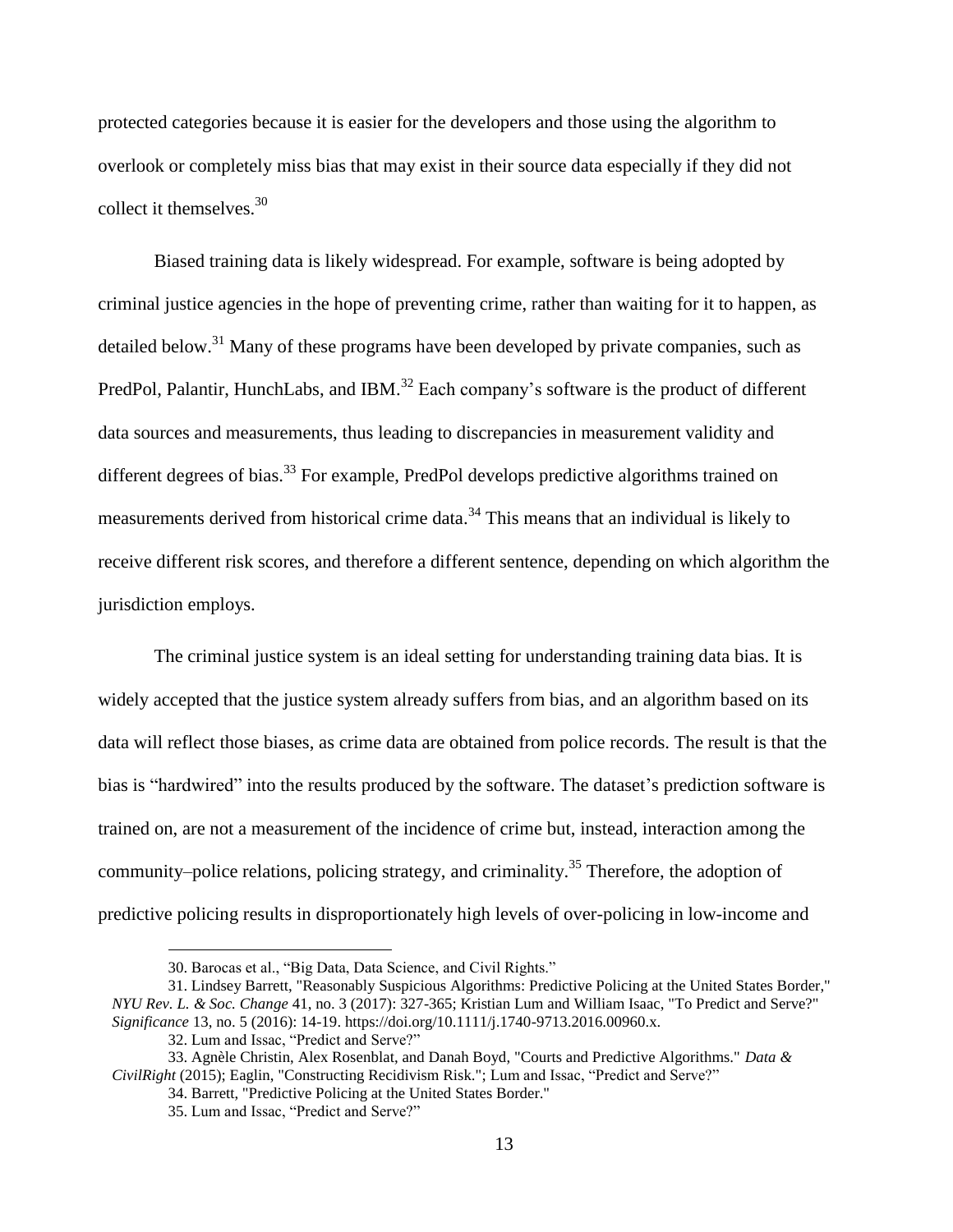minority communities. If this analysis is accepted, then, paradoxically, predictive policing effectively predicts future policing, not future crime (16).

The criminal justice system's incorporation of prediction software extends to the courtroom as well. Risk assessment software is used as a tool to help judges with setting bail and determining criminal sentences. Researchers at ProPublica conducted an experiment comparing risk assessments derived from Northpoint, a for-profit company, to actual recidivism rates among released prisoners who had been convicted of a crime.<sup>36</sup> They found that racial disparities existed in the software that resulted in falsely flagging black defendants high risk twice as often as white defendants. Meanwhile, white defendants were falsely labeled low risk more often than black defendants. This could imply that the data used were weighted toward higher expected recidivism rates among black defendants. As in the crime prediction software, risk assessments from software can vary by training data, which varies by company.<sup>37</sup> Some assessments include criminal history and age, while others include psychological assessments and subjective measurements, such as "personal attitude," often performed by general prison staff with little to none psychological training. members. Also, the number of cases used to create the training dataset is crucial for an accurate reflection of the population, yet some software is trained on as little as several thousand cases. Large variances in training data can result in a dramatically different outcome, depending on the developer. This leads us to question the validity, accuracy, and fairness of the measurements.

Training data bias can still occur with large numbers of cases if the original data points are not obtained through random sampling, thus resulting in either underrepresentation or

<sup>36.</sup> Julia Angwin et al., "Machine bias: There's Software Used Across the Country to Predict Future Criminals and It's Biased Against Blacks," *ProPublica*, May 23, 2016. https://www.propublica.org/article/machinebias-risk-assessments-in-criminal-sentencing.

<sup>37.</sup> Agnèle Christin, Alex Rosenblat, and Danah Boyd, "Courts and Predictive Algorithms."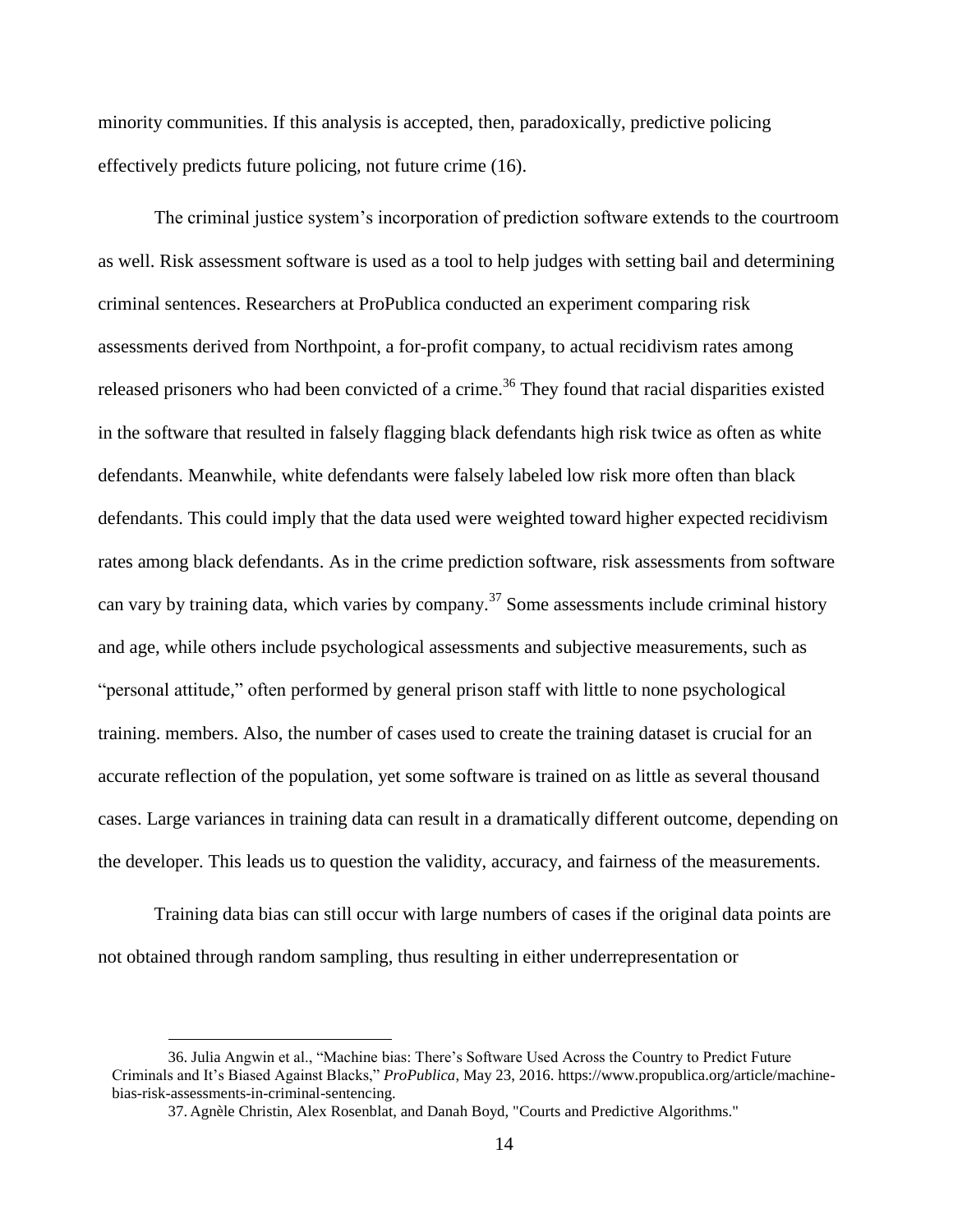overrepresentation of groups.<sup>38</sup> This is critical, as the algorithms make assumptions about individuals according to statistics derived from sampled groups. For instance, facial recognition software often does not have a diverse set of training data, which results in poor performance and low accuracy for the underrepresented sample, which often comprises minorities.<sup>39</sup> Database photos are taken from driver's license and ID photos, allowing law enforcement to compare them against the entire city or county population. However, this software has been shown not to be as accurate for individuals with a darker complexion, possibly because of insufficient training. The result could be an increase in false positives and negatives.<sup>40</sup> Today, facial recognition software has been used in the criminal justice system to identify criminals by creating "virtual line-ups" developed by algorithms, instead of witnesses.

When building algorithms, firms make decisions regarding where to concentrate their investment. Algorithm producers might choose to optimize their algorithm for concrete reasons. For example, a firm might optimize a facial recognition algorithm to recognize a social group more accurately. As a thought experiment, compare Algorithm 1 in Figure 2, which is more accurate at prediction for the much larger Group 1 than for Group 2, against Algorithm 2, which is equally effective for both populations. From a technical and likely business perspective, Algorithm 1 is superior. Now consider a case in which Group 1 members individually have a significantly higher business value than those in Group 2. In this case, it would be even more valuable for the firm to continue to improve the algorithm for identifying Group 1 and Group 2 would languish. If Group 2

<sup>38.</sup> Bryce W Goodman, "Economic Models of (Algorithmic) Discrimination," *In 29th Conference on Neural Information Processing Systems*, vol. 6. 2016; Barocas et al., "Big Data, Data Science, and Civil Rights." 39. Brendan Klare et al., "Face Recognition Performance: Role of Demographic Information." *IEEE* 

*Transactions on Information Forensics and Security* 7, no. 6 (2012): 1789-1801.

<sup>40.</sup> Clare Garvie, *The Perpetual Line-up: Unregulated Police Face Recognition in America*, (Georgetown Law, Center on Privacy & Technology, 2016), 54.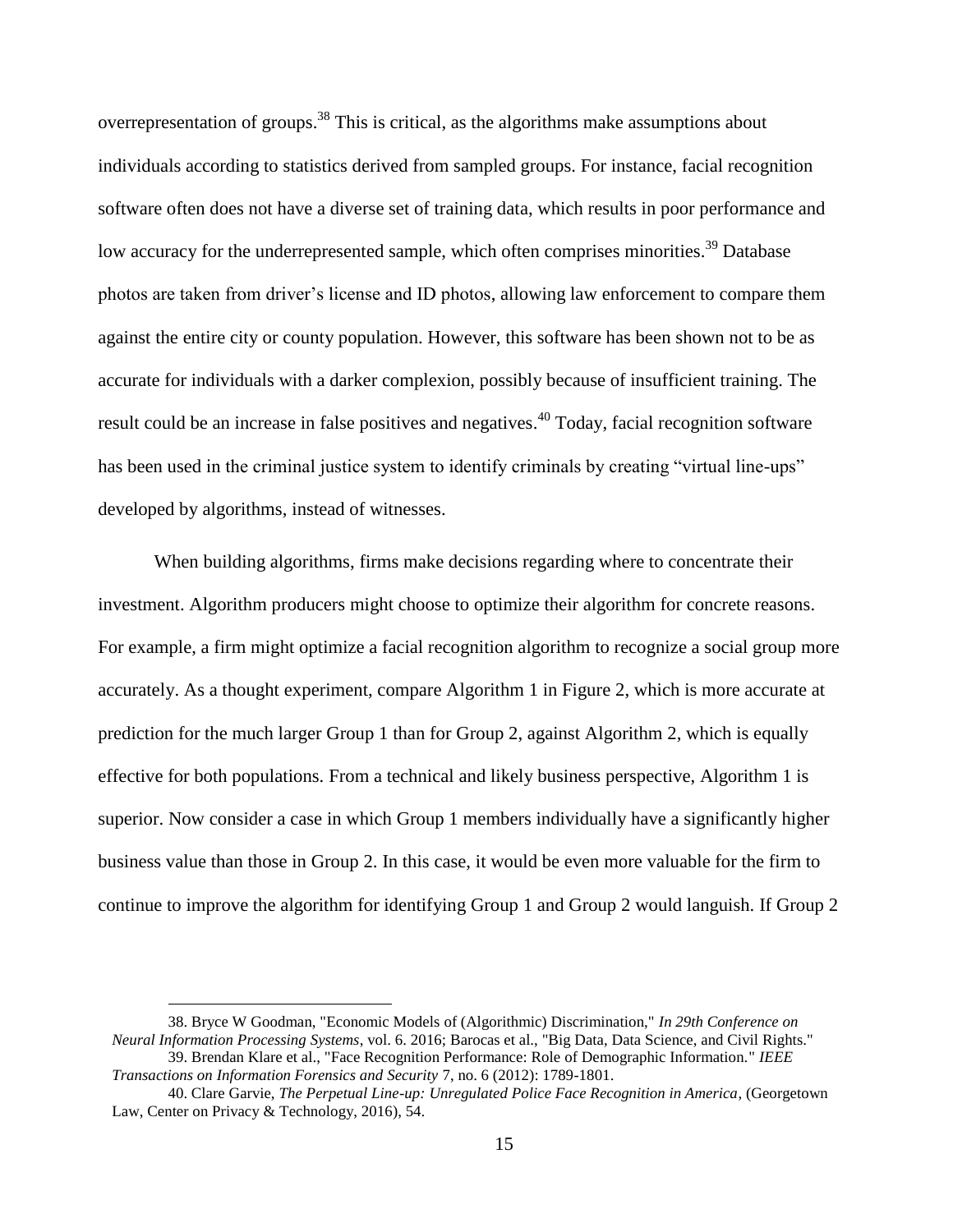is a "protected" group, then the firm could be labeled biased, though, in fact, it would be a business

decision regarding the direction to orient R&D.

 $\overline{a}$ 

*Figure 2*: Graphical Representation of the Conundrum Posed by the Difference between Two Algorithms in Terms of Overall Identification Accuracy for Groups 1 and 2



However, the implications of such decisions can be a powerful generator of inequality. For example, consider whether facial recognition software is less effective for certain social groups. In policing, if the recognition software is less effective for a certain group, that group's members would be more likely to be stopped unnecessarily and not stopped when they should be. It has been shown that facial recognition software is less effective with African Americans, but whether this is technical problem or due to insufficient training data is not clear.<sup>41</sup> Lower accuracy of facial recognition of minorities by software is seen in other countries as well. East Asian algorithms were

<sup>41.</sup>Charles Pulliam-Moore, "Google Photos Identified Black People as "Gorillas," but Racist Software Isn't New," *Splinter*, July 1, 2015. https://splinternews.com/google-photos-identified-black-people-as-gorillas-but-1793848829/.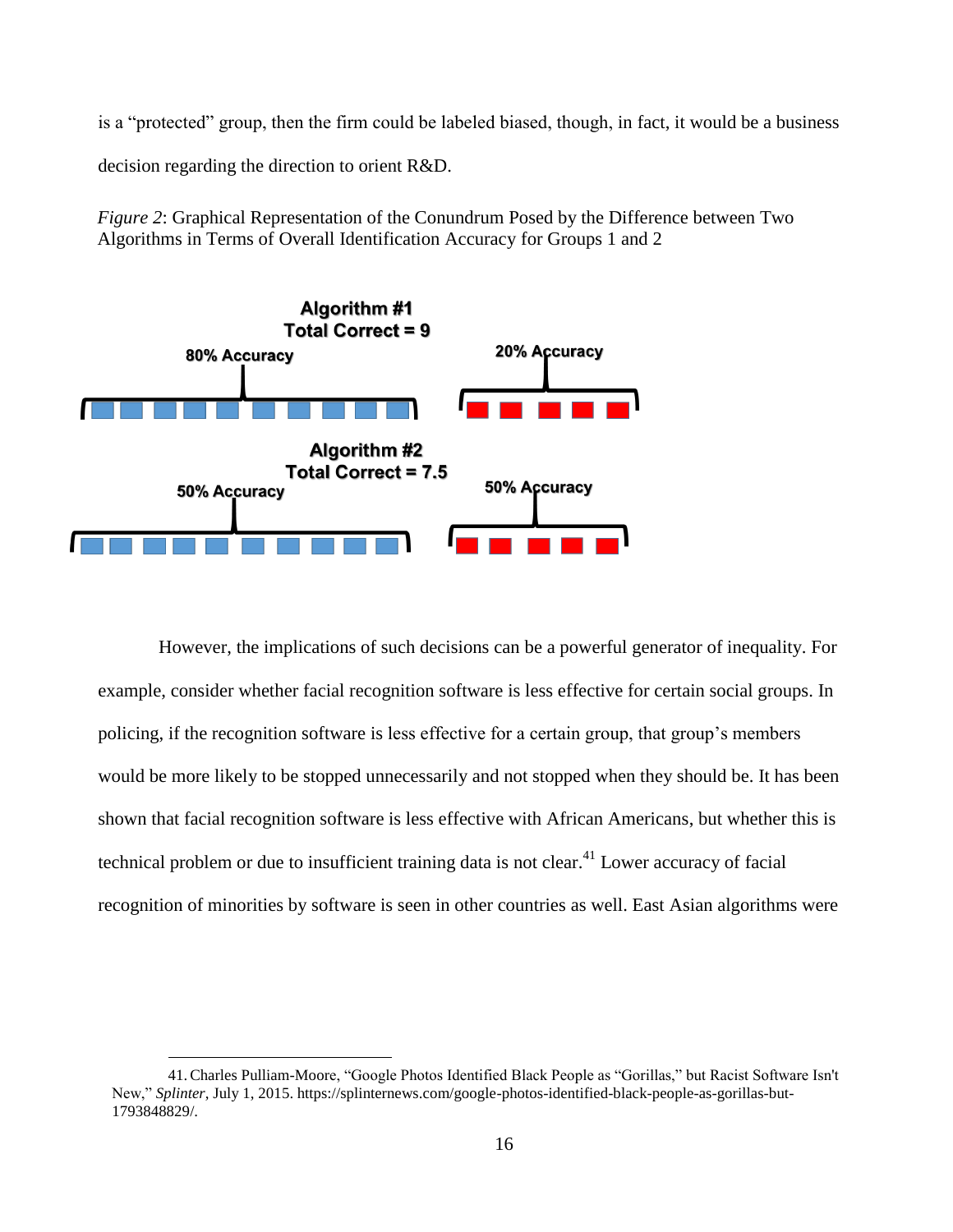found to perform better on East Asian faces and less well on Caucasian faces.<sup>42</sup> The training data samples are nearly always larger for the majority population, for which they have greater accuracy.

Skewed or biased training data can affect the hiring process and employment opportunities for minorities as well. Algorithms can be used to rank candidates' applications to determine the best choice for the job. However, the way in which the data are acquired could skew the results toward specific groups of people. To illustrate, consider a case in which the algorithm uses the existing database of employees for training, thereby the algorithm developer will select individuals who are similar to those already employed.<sup>43</sup> As a result, applications of individuals from groups who are not already part of the firm's employment profile will be excluded.

The nature of training and the data on which training take place can introduce bias. Algorithms can be trained on neutral data, such as crime statistics, but they are often imbued with historical prejudice because of differential enforcement or for a variety of other reasons. For example, historical stereotypes and biases have been found to be embedded in word choice. When an algorithm is trained on written language, it will develop the same human biases unintentionally.<sup>44</sup> Credit scores are also susceptible to historically biased training data. If a firm uses historical loan payment based on demographic characteristics, such as location or race, fewer samples will consist of disadvantaged groups that were denied access to credit. As a result, those already denied access to credit will continue to be denied access, thus resulting in continued marginalization.<sup>45</sup> The problem, of course, is that nearly all training is done with proprietary data,

<sup>42.</sup>Jonathon P. Phillips et al., "An Other-Race Effect for Face Recognition Algorithms," *ACM Transactions on Applied Perception (TAP)* 8, no. 2 (2011): 14. http://doi.acm.org/10.1145/1870076.1870082

<sup>43.</sup>Ifeoma Ajunwa et al., "Hiring by Algorithm: Predicting and Preventing Disparate Impact." (2016). https://friedler.net/papers/SSRN-id2746078.pdf.

<sup>44.</sup>Caliskan, Bryson, and Narayanan, "Language Corpora Contain Human-Like Biases."

<sup>45.</sup> Goodman, "Models of (Algorithmic) Discrimination."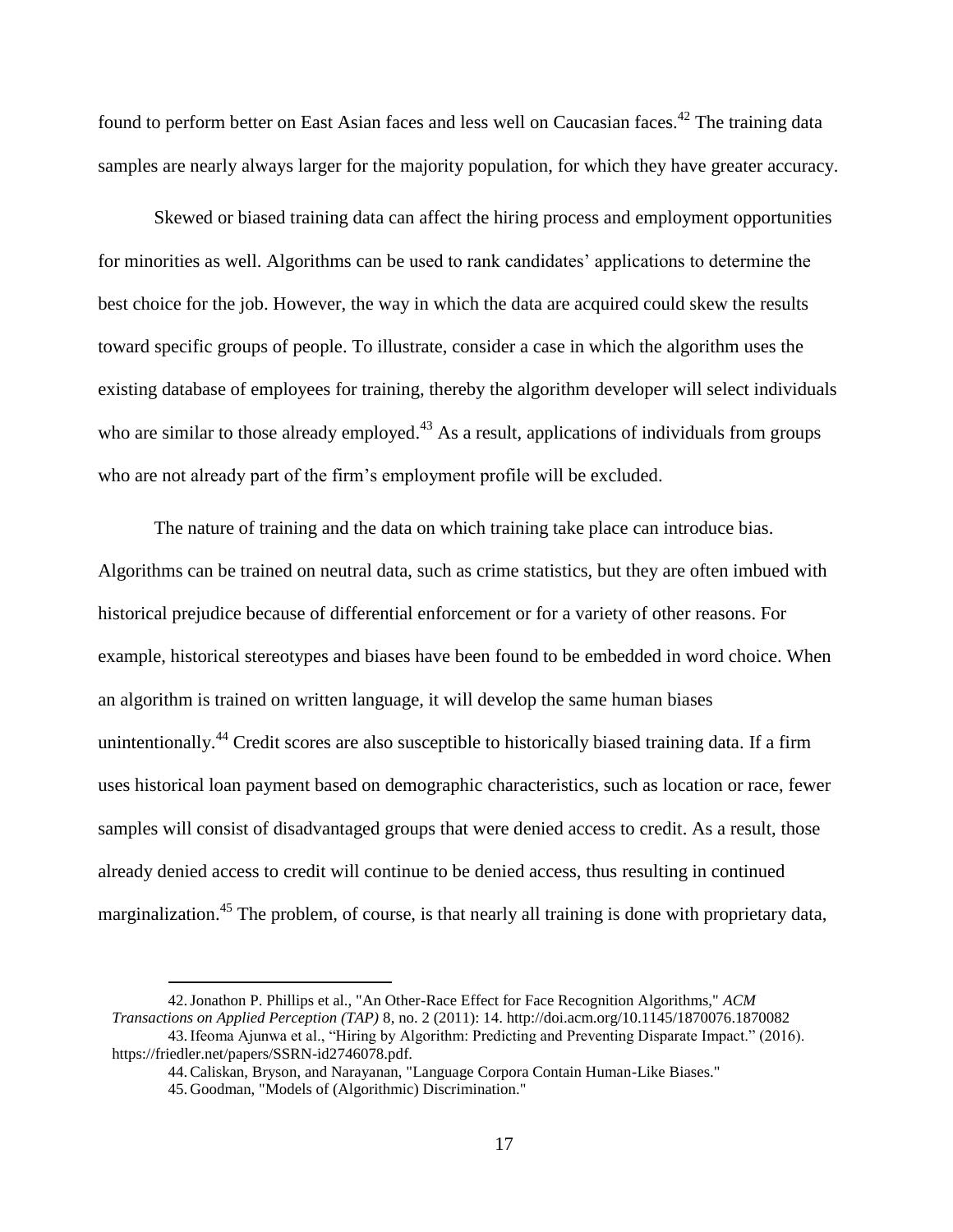so, in the absence of litigation compelling discovery and a reanalysis of the data, there is no way to know whether the training data were biased.

#### *2. Algorithmic Focus Bias*

Algorithmic focus bias occurs within the dataset itself. As a society, we have established certain categories, such as race and gender, that cannot be incorporated into algorithms. Biases can occur from both the inclusion and exclusion of available information. This means developers must carefully consider the effects of the variable(s) in question and whether the benefit outweighs the potential harm from using sensitive information.<sup>46</sup> For instance, exclusion of gender or race in a health diagnostic algorithm can lead to an inaccurate and harmful report. However, the inclusion of gender or race in a sentencing algorithm can lead to discrimination against protected groups. Yet Barocas et al. point out that, in certain cases, these variables must intentionally be used to weigh groups differently in order to reach a "fair" outcome.<sup>47</sup>

Targeted online advertising is prone to algorithmic focus bias, which has recent received great attention. As mentioned earlier, Angwin and Parris discovered that Facebook allowed advertisers to filter groups classified by "ethnic affinity."<sup>48</sup> They were able to purchase advertising targeted at house hunters and exclude individuals identified as having "African-American," "Asian-American," and "Hispanic" affinity. Facebook maintained that its "ethnic affinity" identifier is not the same as race but, instead, is assigned based on the user's "likes," though the category is listed in the "demographics" section. Facebook's response to the backlash was to

<sup>46.</sup> Danks and London, "Bias in Autonomous Systems."

<sup>47.</sup>Barocas et al., "Big Data, Data Science, and Civil Rights."

<sup>48.</sup>Julia Angwin and Terry Parris Jr., "Facebook Lets Advertisers Exclude Users by Race." *ProPublica*, October 28, 2016. https://www.propublica.org/article/facebook-lets-advertisers-exclude-users-by-race.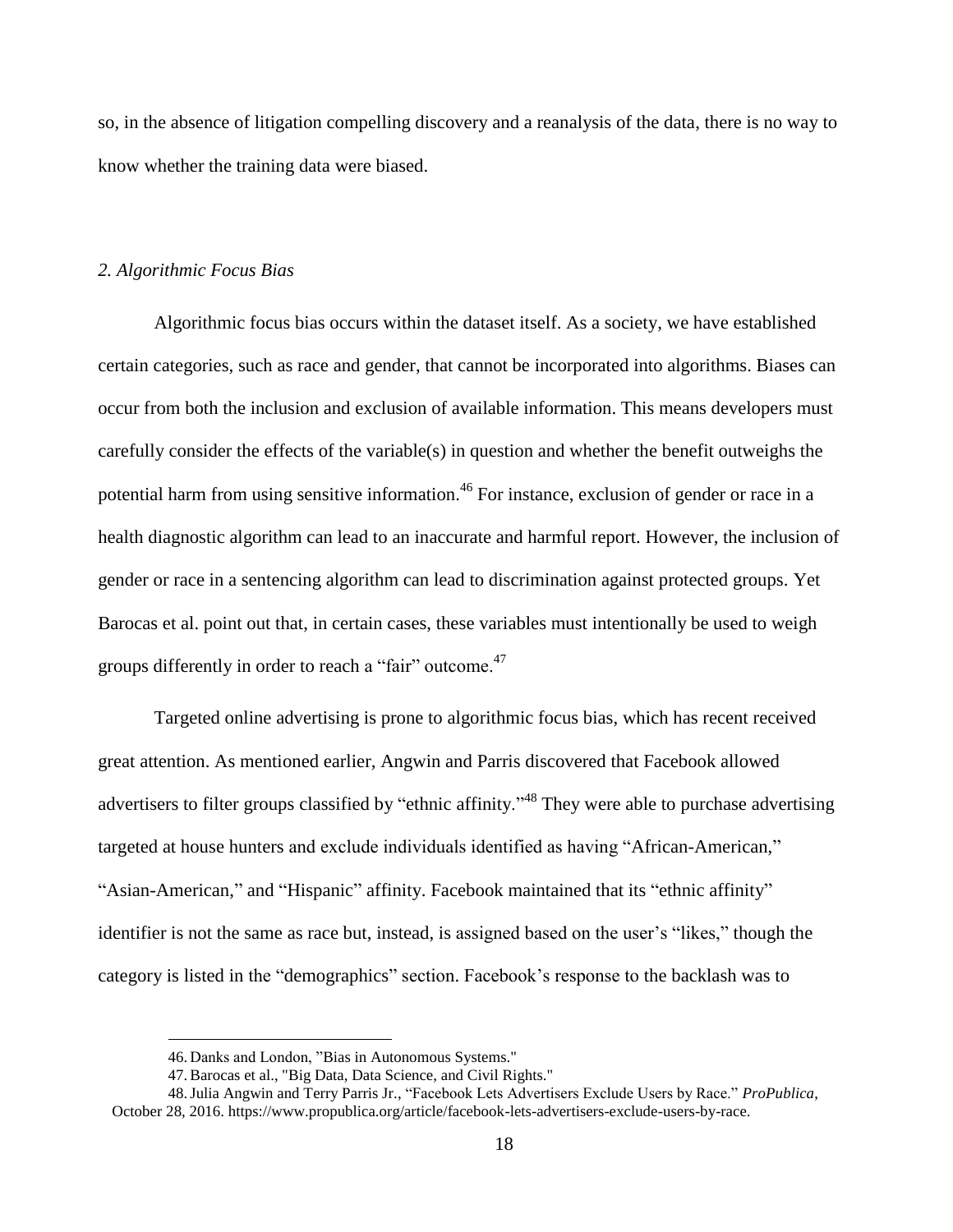rename "ethnic affinity" as "multicultural affinity" and place the modifier under the "behaviors" classification instead of "demographics." <sup>49</sup> Although Facebook advertising does not include race or ethnicity as a choice, "ethnic affinity" or "multicultural affinity" appears to be a close proxy. More recently, Facebook introduced a new advertising feature, "custom audiences," allowing them to select "personally identifying information" (PII).<sup>50</sup> Advertisers cannot identify any targeted profiles, however, the identifiers used are very personal "including phone numbers, email addresses, and combinations of name with other attributes (such as date of birth or ZIP code)."<sup>51</sup> They can use this system to target certain groups by making a PII list of desired attributes. Advertisers can gather sensitive data from various public records and then use that data to target users with specific characteristics. Meanwhile, those who lack these characteristics would be unaware that they were omitted.

Algorithmic focus bias potentially influences the criminal justice system as well. Angwin et al. obtained generated risk scores for 7,000 people arrested in Broward County, Florida and checked who committed crimes after two years.<sup>52</sup> Through their analysis, they discovered that race may have been used as an attribute in the risk assessment's crime prediction calculations: or, more likely, a highly correlated proxy variable such as income or address.

[They] ran a statistical test that isolated the effect of race from criminal history and recidivism, as well as from defendant's age and gender. Black defendants were still 77

<sup>49.</sup> Julia Angwin and Ariana Tobin, "Facebook (Still) Letting Housing Advertisers Exclude Users by Race," *ProPublica*, November 21, 2017. https://www.propublica.org/article/facebook-advertising-discriminationhousing-race-sex-national-origin.

<sup>50.</sup> Speicher et al., "Discrimination in Online Targeted Advertising."

<sup>51.</sup> Ibid.

<sup>52.</sup> Angwin et al., "Machine bias."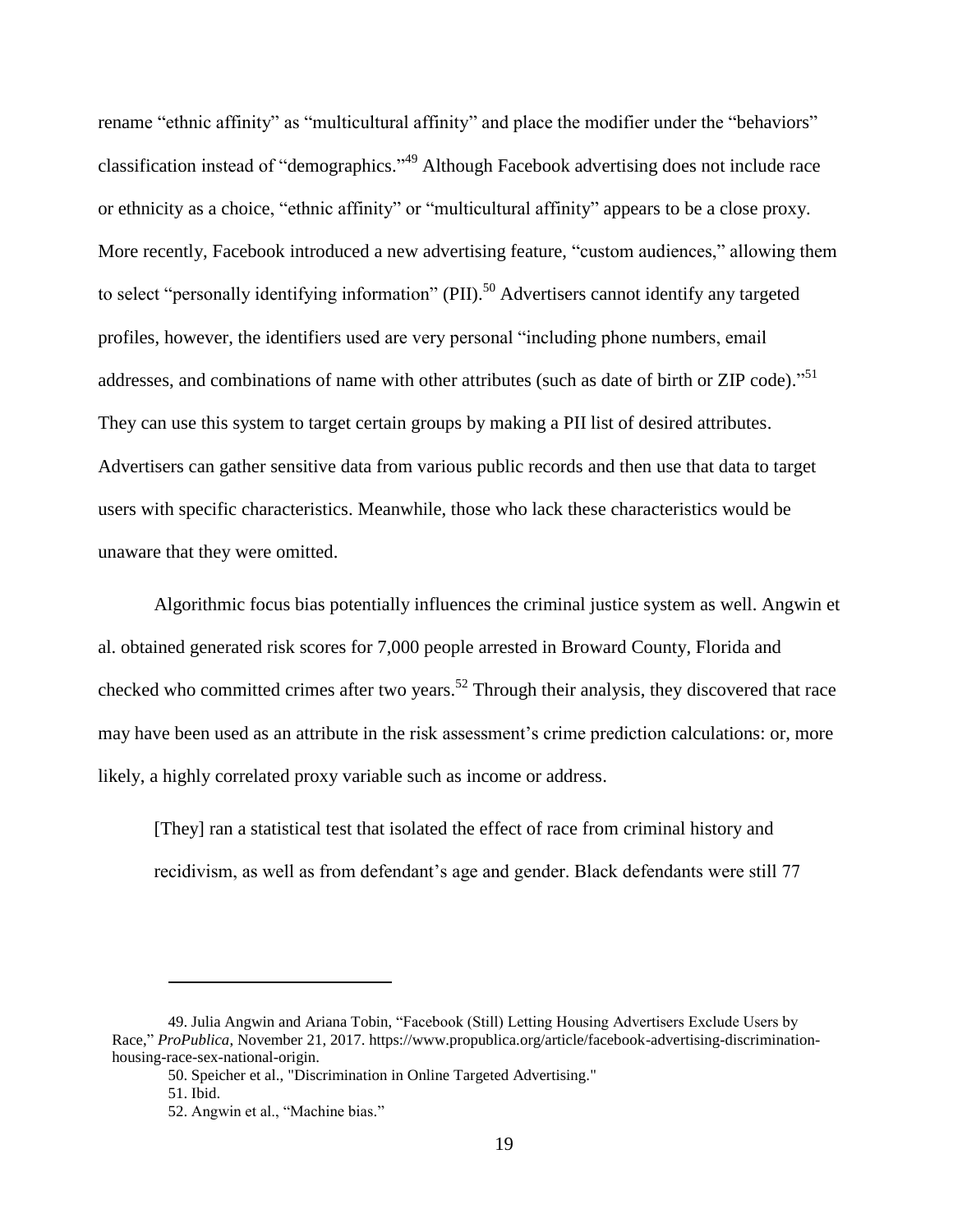percent more likely to be pegged as at higher risk of committing a future violent crime and

45 percent more likely to be predicted to commit a future crime of any kind.<sup>53</sup>

However, this evidence is not proof of algorithmic focus bias and may actually be training data bias (see Bias 1) or both types interacting to produce an arguably discriminatory result. Berry-Jester, Casselman, and Goldstein explain that, even if these measures are accurate at predicting rates of recidivism, it is unfair to measure variables or characteristics that are outside the defendants' control (race, gender, age, etc.).<sup>54</sup> Although it is not difficult for developers to consciously avoid sensitive variables, proxy variables that are highly correlated with protected categories may result in discriminatory measures. To illustrate, high school attendance, street address, or even first names can be a proxy for race and provide results that are functionally equivalent to those that use race as a variable.<sup>55</sup>

#### *3. Algorithmic Processing Bias*

Bias can also be embedded in the algorithms themselves, hence the term "processing" bias. One common source of such bias is created when variables are weighted.<sup>56</sup> Another arises when the algorithms do not account for differences in cases, resulting in unfair or inaccurate outputs. For example, grading algorithms are being introduced in classroom instruction. Guskey and Jung found that when an algorithm was given student grades over the course of a lesson, it scored students based on the average of their assignments.<sup>57</sup> However, when teachers were given the same data, they adjusted the students' score according to their progress and understanding of the material by

<sup>53.</sup> Angwin et al., "Machine Bias."

<sup>54.</sup> Anna Maria Berry-Jester, Ben Casselman, and Dana Goldstein, "The New Science of Sentencing," *The Marshall Project,* August 8, 2015. https://www.themarshallproject.org/2015/08/04/the-new-science-of-sentencing/. 55.Ajunwa et al., "Hiring by Algorithm."

<sup>56.</sup> Danks and London, "Bias in Autonomous Systems."

<sup>57.</sup> Thomas R. Guskey and Lee Ann Jung, "GRADING: Why You Should Trust Your

Judgment," *Educational Leadership* 73, no. 7 (2016): 50-54.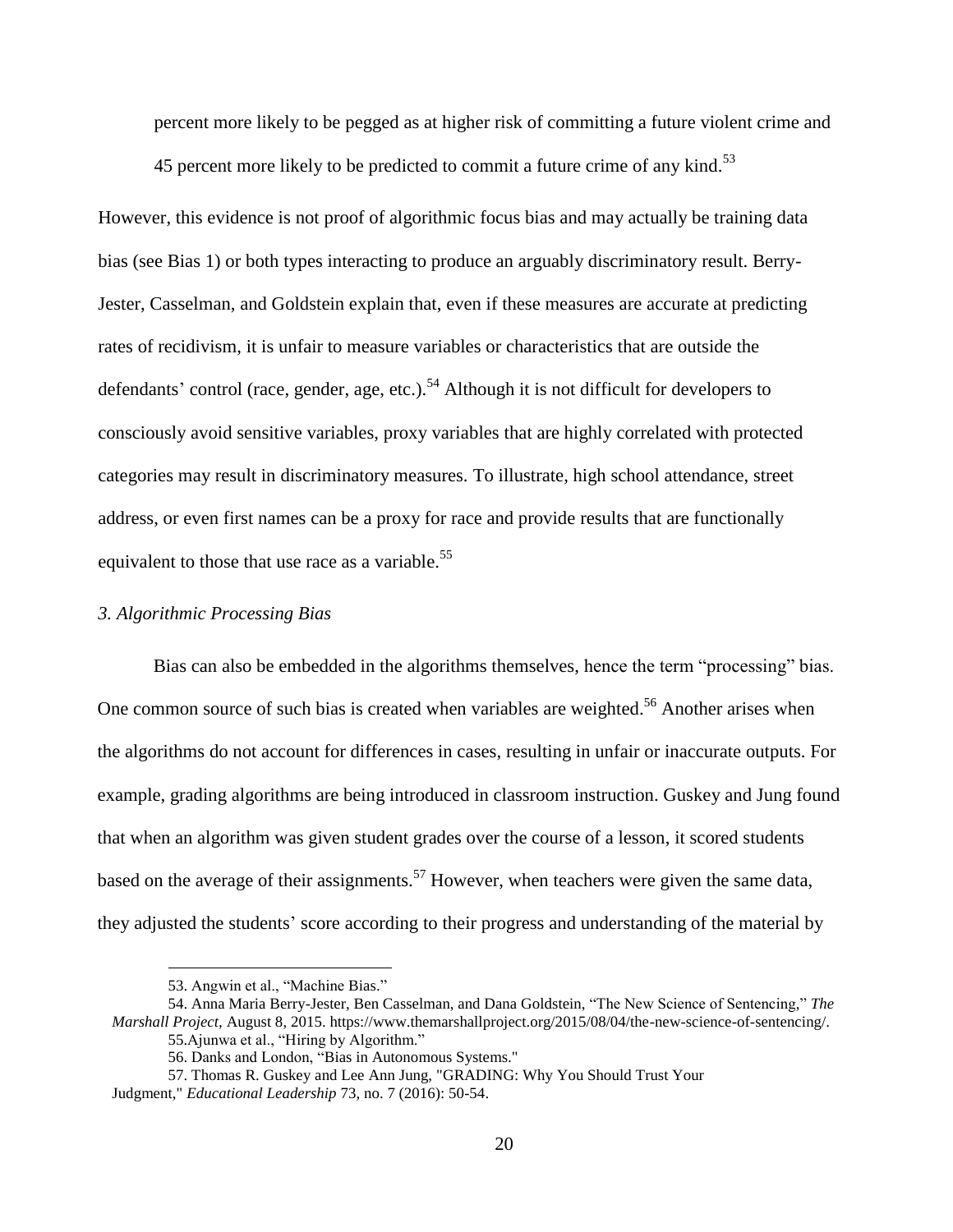the end of the lesson. The grades by the teachers appear to be fairer than that of the algorithm. Of course, the algorithm could be reprogrammed and to take student progress into account. This algorithm was unable to process the information "fairly" despite being given a neutral dataset.

Other cases are more complex. Consider a widely reported case in which one company's chief scientist found that "one solid predictor of strong coding is an affinity for a particular Japanese manga site."<sup>58</sup> The discovery of this data point could then be given a particularly high weighting in the algorithm and used for selection. This might introduce unknown bias against or for certain groups. Effectively, the weighting in the algorithm tends to exclude non-readers of that site from consideration, thereby introducing bias.<sup>59</sup> Bias can also be introduced in a subtler way. Design choices may end up promoting certain values or advantaging certain social subgroups. As Surden observes, these preferences or biases may be a byproduct of design decisions made for technical, efficiency, or functionality reasons. $60$ 

Algorithmic processing bias is one of the most difficult forms of bias to reveal, as developers have incentives not to disclose their source code to the public.<sup>61</sup> In some instances, consumers have discovered this type of bias after repeated usage, such as by users on Booking.com, whose algorithm that did not allow users to rate any hotel below 2 out of 10. Users

<sup>58.</sup> Don Peck, "They're Watching You at Work," *The Atlantic*, December 2013.

https://www.theatlantic.com/magazine/archive/2013/12/theyre-watching-you-at-work/354681/.

<sup>59.</sup> Allan G. King and Marko J. Mrkonich, "Big Data and the Risk of Employment Discrimination," *Okla. L. Rev*. 68 (2015): 576.

<sup>60.</sup> Surden, "Values Embedded in Legal Artificial Intelligence," *U of Colorado Law Legal Studies Research Paper No. 17-17.* (2017). http://dx.doi.org/10.2139/ssrn.2932333.

<sup>61.</sup> Danielle Keats Citron and Frank Pasquale, "The Scored Society: Due Process for Automated Predictions," *Wash. L. Rev.* 89 (2014): 1-33.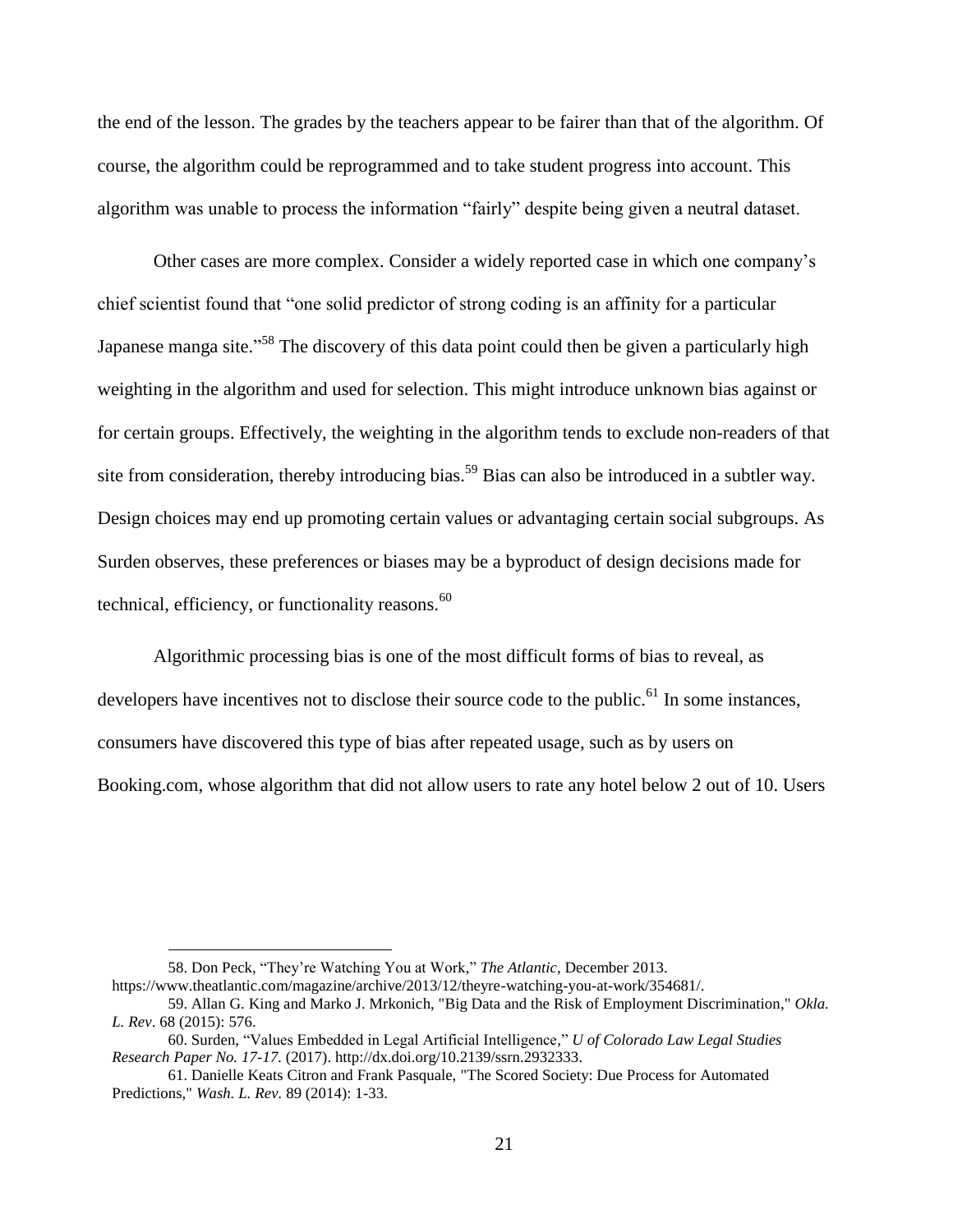described unsatisfactory experiences in comments, but the algorithm's design inflated hotel scores, resulting in significantly higher scores on the hotel reservation platform.<sup>62</sup>

#### *4. Transfer Context Bias*

Bias can occur after the algorithm provides the user with an output. One type of bias occurs when the output is put into an inappropriate or unintended context, leading to discriminatory or biased decisions. This is called "transfer context bias."<sup>63</sup> One common example is the use of credit scores as a variable in employment. It has been estimated that roughly one-third of employers request credit checks on job candidates.<sup>64</sup> Effectively, bad credit is being equated with bad job performance. Yet little evidence indicates that credit is related to work performance. Because having bad credit is not a protected category, the employer is free to use it as a screening device. This can relate to bias because certain groups do not have the same access to credit, so this variable would exclude them from employment. With the advent of big data and machine learning, using it may increase the potential for this sort of transfer bias.

#### *5. Interpretation Bias*

 $\overline{a}$ 

Interpretation bias is another way that users can cause a "neutral" output to reflect bias. The bias arises when users interpret an ambiguous output according to their own internalized biases. The problem of interpretation bias occurs because algorithmic outcomes are stochastic—each prediction is in fact only the risk that something will occur. For example, a recidivism prediction may itself not be biased, and it is ultimately up to the judge to interpret that score and decide on the

<sup>62.</sup> Motahhare Eslami, Kristen Vaccaro, Karrie Karahalios, and Kevin Hamilton, "Be Careful; Things Can Be Worse than They Appear: Understanding Biased Algorithms and Users' Behavior Around Them in Rating Platforms," In *ICWSM*, (2017): 62-71.

<sup>63.</sup> Danks and London, "Bias in Autonomous Systems."

<sup>64.</sup> Kelly Gallagher, "Rethinking the Fair Credit Reporting Act: When Requesting Credit Reports for Employment Purposes Goes Too Far." *Iowa L. Rev.* 91 (2005): 1593-1620.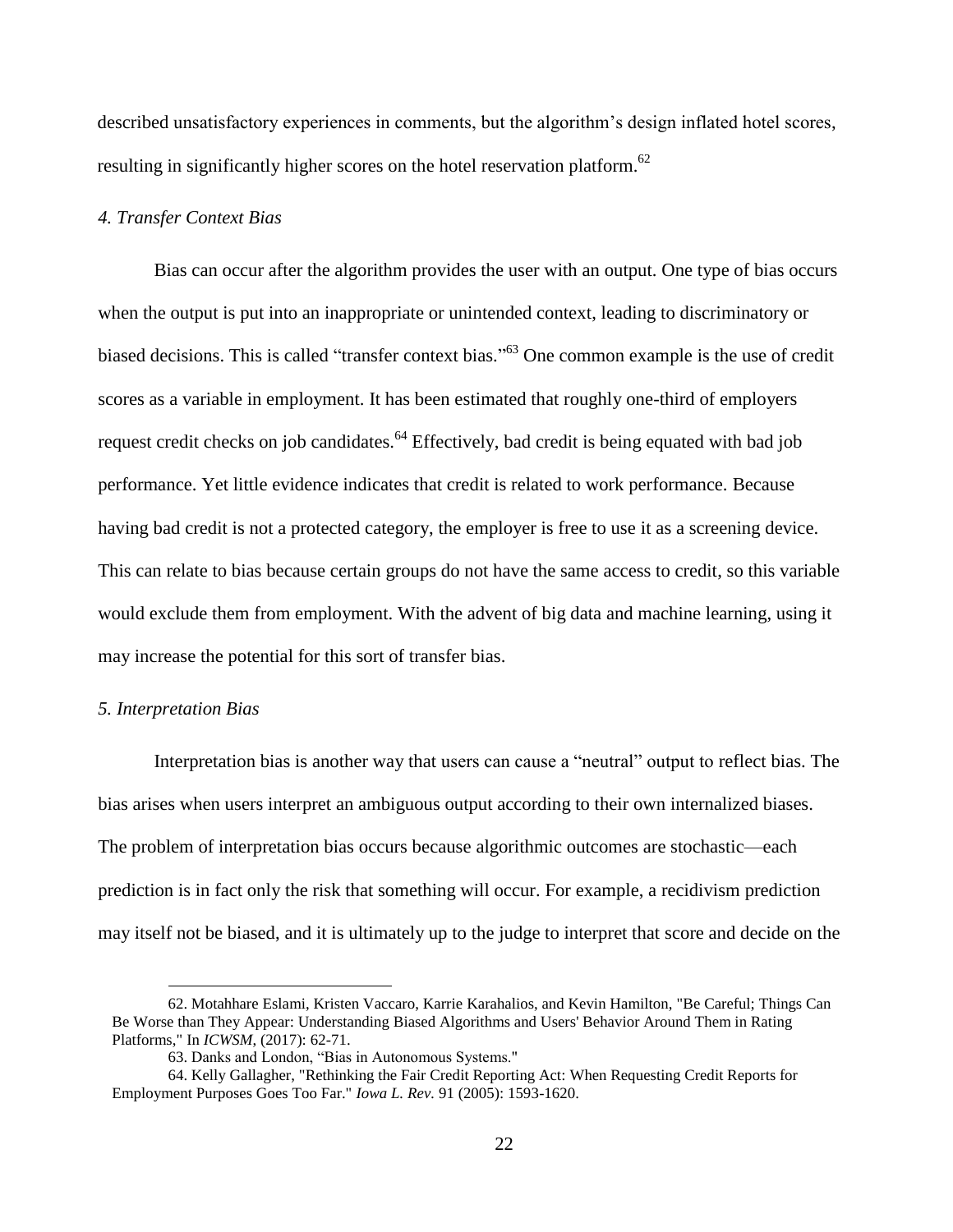punishment or bail amount for the defendant.<sup>65</sup> The difficulty is that individual judges may be susceptible to bias. One judge may interpret a risk score of 6 as high, while another judge may see this as low.

Problems arise in a variety of areas. For example, facial recognition software is used to compare evidence obtained at the scene of a crime, such as video surveillance, to a database of photo identification to determine possible suspects.<sup>66</sup> The software cannot unequivocally determine an exact match. Instead, it indicates the likeliness of a match on a scale of, say, 1 to 100. An officer must determine whether the threshold for a sufficient match has been reached and then decide whether the evidence is sufficient for an arrest.<sup>67</sup> Interpretation bias arises because the user interprets the data provided by the computer to, for example, decide whether the evidence is sufficiently compelling either to act or not to act. Effectively, the interpretation can be affected by the interpreter's biases.

### *6. Non-Transparency of Outcomes Bias*

Because of the increasing use of machine learning, enormous databases containing large numbers of variables, and algorithms that are constantly being breached, a situation has been creating in which the reasons for the outcomes are becoming increasing opaque.<sup>68</sup> Interestingly, the reasons for the outcome may even be inexplicable to the creator of the algorithm or the software owner. For example, when a loan application is denied, even the bank may not know the exact reasons for the denial.

<sup>65.</sup> Eaglin, "Constructing Recidivism Risk."

<sup>66.</sup> Clare Garvie, *The Perpetual Line-up: Unregulated Police Face Recognition in America*, 54. 67. Ibid.

<sup>68.</sup> Will Knight, "Intelligent Machines: The Dark Secret at the Heart of AI,"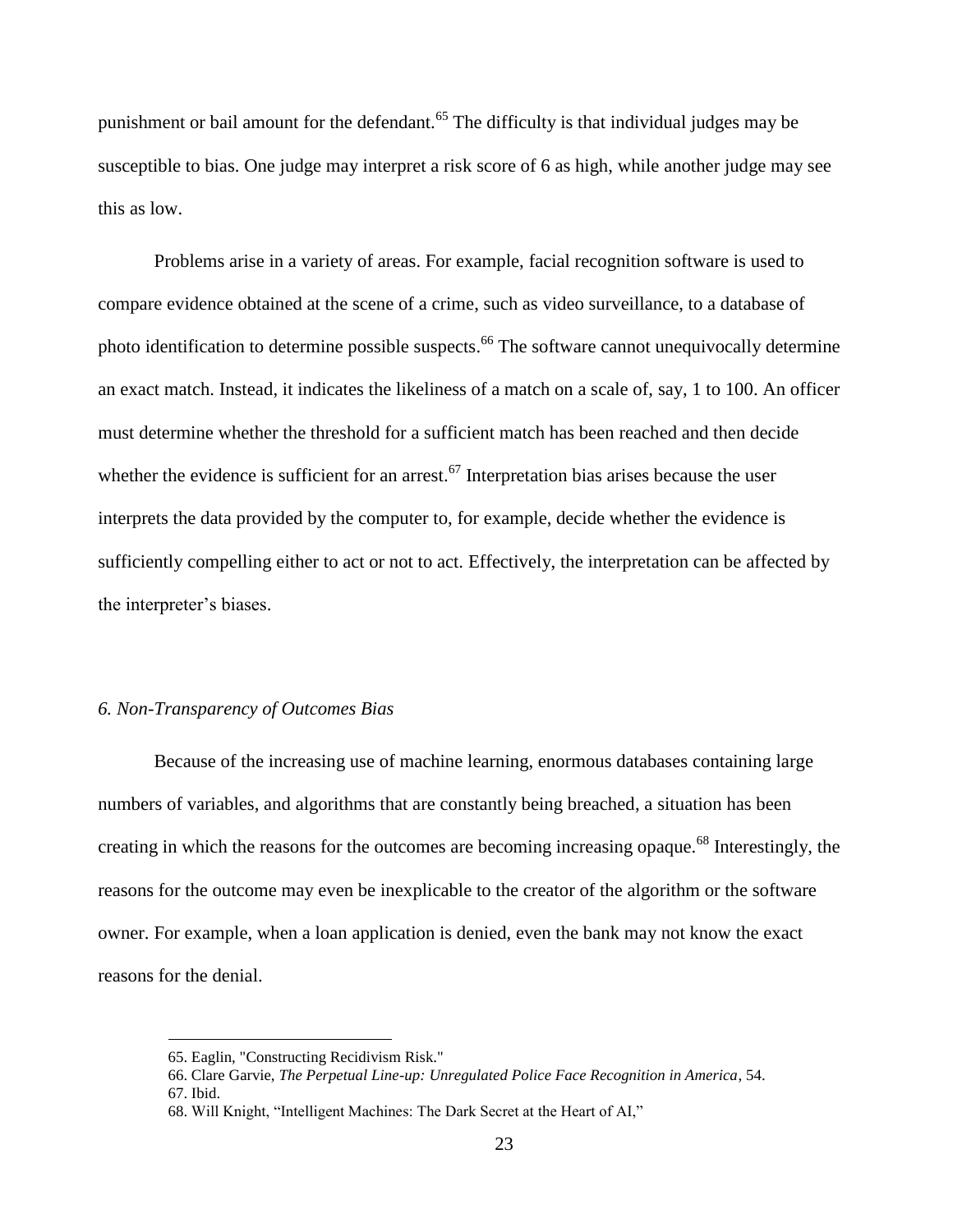Such outcomes are particularly problematic when a few powerful actors, such as corporations and governments, possess enormous datasets and sophisticated tools that make important decisions that are not transparent.<sup>69</sup> The absence of transparency makes it difficult for the subjects of these decisions to identify discriminatory outcomes or even the reasons for the outcome. Within the realm of predictive policing, transparency is an issue for both those using the algorithms and those who are being judged based on their outputs.<sup>70</sup> This is exacerbated, as many of the firms providing systems attempt to suppress even the knowledge that their software is used in decision-making. Thus, secrecy regarding the software's usage can further contribute to the problem of non-transparency.

Firms such as Google, Yahoo, and Microsoft have created tools to allow the user to control and select which type of advertisements will be displayed on Google services and partner's websites.<sup>71</sup> However, Datta et al. find that the user's selection of ad settings preferences had only a small effect on the ad outcomes.<sup>72</sup> Not surprisingly, an individual's browsing history and personal demographic characteristics were much larger determinants of the ads reviewed. To illustrate: when users browsed websites related to disabilities, they received ads depicting mobility lifters and standing wheelchairs. A control group that did not browse disability-related websites did not receive any of these advertisements. Interestingly, this attribute was not displayed in the agent's ad settings. They conclude from this study that the "ad settings" function did not provide full information regarding what Google uses to make decisions.

<sup>69.</sup> Lepri et al., "Accountable Algorithmic Decision-making Processes." 70. Lindsey Barrett, Barrett, "Predictive Policing at the United States Border."

<sup>71.</sup> Amit Datta, Michael Carl Tschantz, and Anupam Datta, "Automated Experiments on Ad Privacy Settings," *Proceedings on Privacy Enhancing Technologies* 2015, no. 1 (2015): 92-112. https://doi.org/10.1515/popets-2015-0007.

<sup>72.</sup> Amit Datta et al., "Discrimination in Online Advertising: A Multidisciplinary Inquiry." *Proceedings of the 1st Conference on Fairness, Accountability and Transparency, PMLR* 81, (2018): 20- 34*.*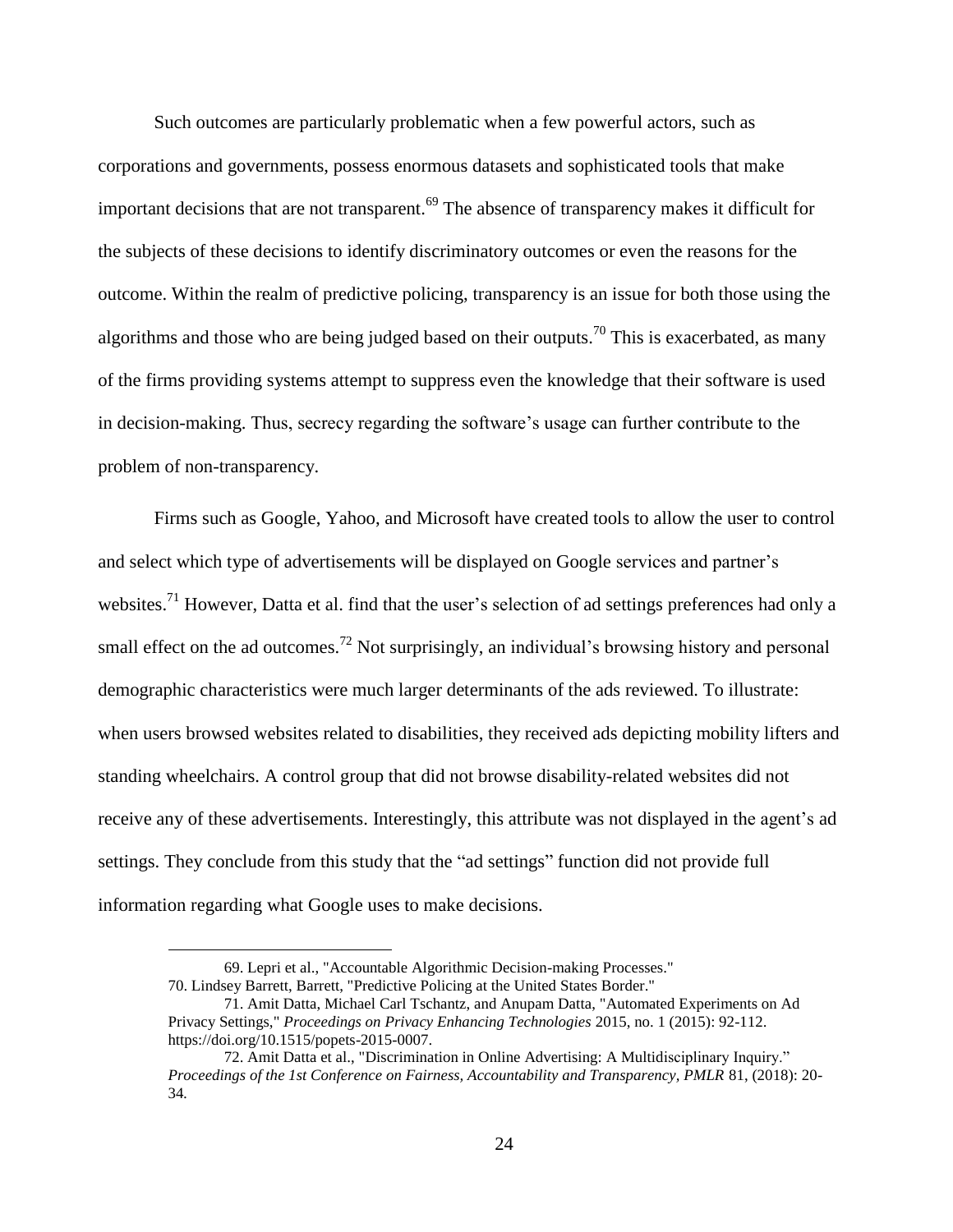AI and machine learning further complicate the provision of transparency. Some of these systems use "neural networks," modeled after the human brain based upon millions of computation clusters. The software constantly updates and changes its nodes, in response to new data, resulting in extremely complex code and computations. Researchers and developers of machine learning systems are often unable to explain how the machine derives its output and which variables are being used.<sup>73</sup> As a result, it is virtually impossible to provide clear explanations for the outcome of any decision that relies on machine learning.

#### *7. Automation Bias*

 $\overline{a}$ 

Automation bias results when the user views the algorithms' output as objective or factual. The user believes that the machine provides "neutral" statistical computation. It results from the belief that the output, which is stochastic, is objectively true, rather than being a prediction with a confidence level.<sup>74</sup> For instance, Zarsky finds that automation bias can affect credit decisions because the scores are fully automated, relying on group statistics and personal credit history to produce a result.<sup>75</sup> Such a process effectively identifies some people as having lower credit scores and then limits their access to credit. If they lack access to credit, their scores cannot improve. Effectively, the algorithm traps them.

<sup>73.</sup> David Gershgorn, "AI is Now so Complex its Creators Can't Trust Why it Makes Decisions," *Quartz Media*, December 7, 2017. https://qz.com/1146753/ai-is-now-so-complex-its-creators-cant-trust-why-it-makesdecisions/; Cliff Kuang, "Can A.I. be Taught to Explain Itself?" *New York Times*, November 21. 2017. https://www.nytimes.com/2017/11/21/magazine/can-ai-be-taught-to-explain-itself.html.

<sup>74.</sup> Goodman, "Models of (Algorithmic) Discrimination."

<sup>75.</sup> Tal Zarsky, "The Trouble with Algorithmic Decisions: An Analytic Road Map to Examine Efficiency and Fairness in Automated and Opaque Decision Making," *Science, Technology, & Human Values* 41, no. 1 (2016): 118-132. https://doi.org/10.1177/0162243915605575.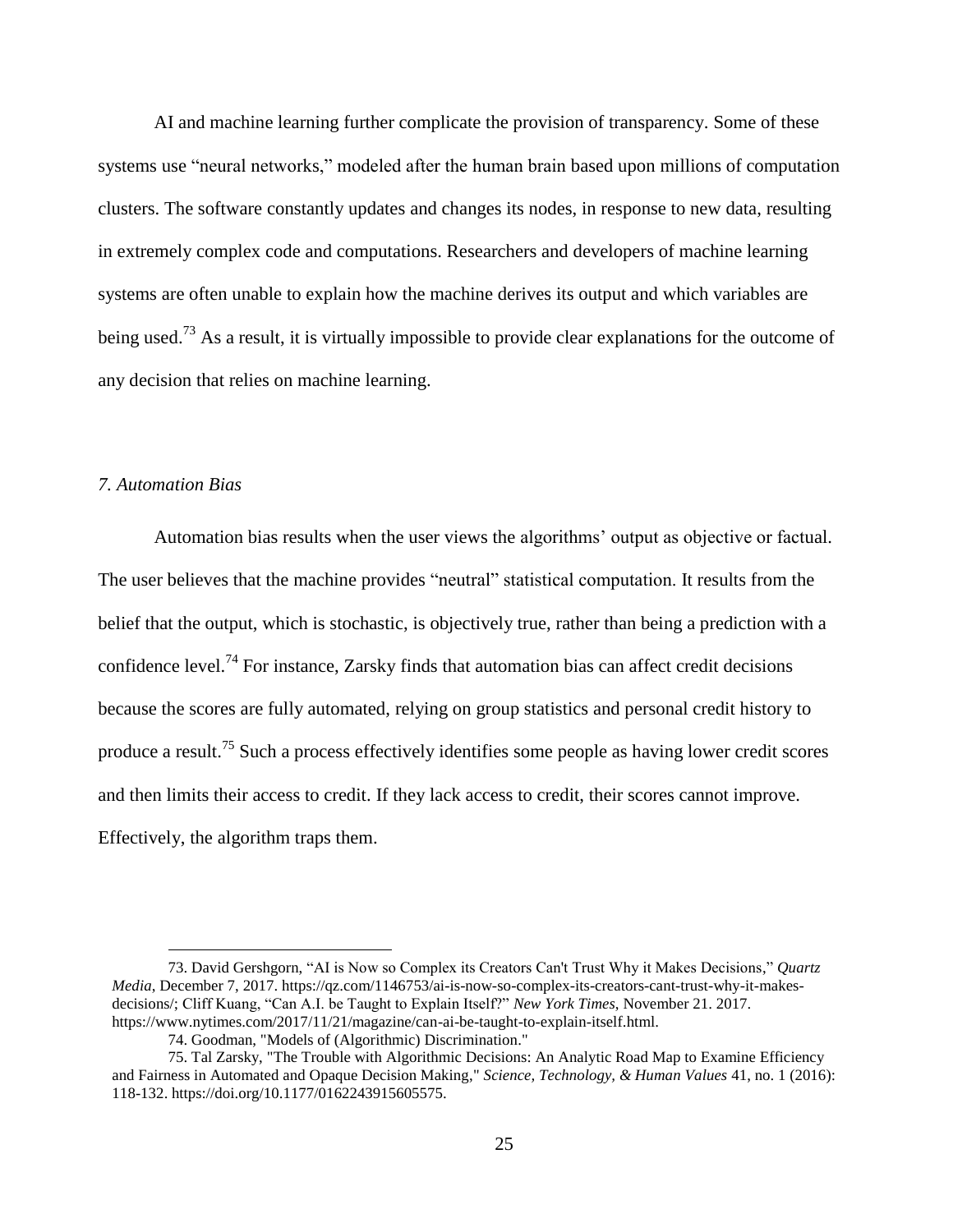Automation bias also can be seen in the criminal justice system. In these cases, the algorithm generates risk assessments to inform decisions regarding sentencing and bail.<sup>76</sup> Judges and others may give more credence to computer-based recommendations, in contrast to comparable human-based assessments, because of the belief that a computer-generated, analyticsbased decision may be more objective. Importantly, Dressel and Farld showed that commonly used recidivism prediction software was no more accurate than the average citizen provided with minimal information on the defendant.<sup>77</sup> This human tendency to unduly ascribe value neutrality to technology and to defer to mathematical analysis can lead to erroneous decisions.<sup>78</sup>

Algorithms lack intuition and empathy, and thus using them may result in discriminatory outcomes. There is a counterargument, assuming that the training data and algorithms were not biased: that using outputs as objective values can eliminate discrimination that could arise with human intervention. The danger in automation bias is that algorithm users are unaware of the assumptions and hidden bias in the algorithms' operation and uncritically accept the decisions generated.

#### *8. Consumer Bias*

 $\overline{a}$ 

Consumer bias is bias that people can express on digital platforms. Effectively, it transfers their biases from the analog world to the online environment. In this respect, consumer bias is not significantly different from that in the offline world, but digital platforms can exacerbate or give expression to latent bias. Moreover, discrimination forbidden in the physical world may be expressed in platform-mediated context. Bias has been shown to occur in online purchasing

<sup>76.</sup> Brian A. Jackson et al., *Future-Proofing Justice: Building a Research Agenda to Address the Effects of Technological Change on the Protection of Constitutional Rights*. (RAND, 2017).

<sup>77.</sup> Julia Dressel and Hany Farid, "The Accuracy, Fairness, and Limits of Predicting Recidivism," Science advances 4, no. 1 (2018): eaao5580. https://doi.org/10.1126/sciadv.aao5580

<sup>78.</sup> Surden, "Values Embedded in Legal Artificial Intelligence."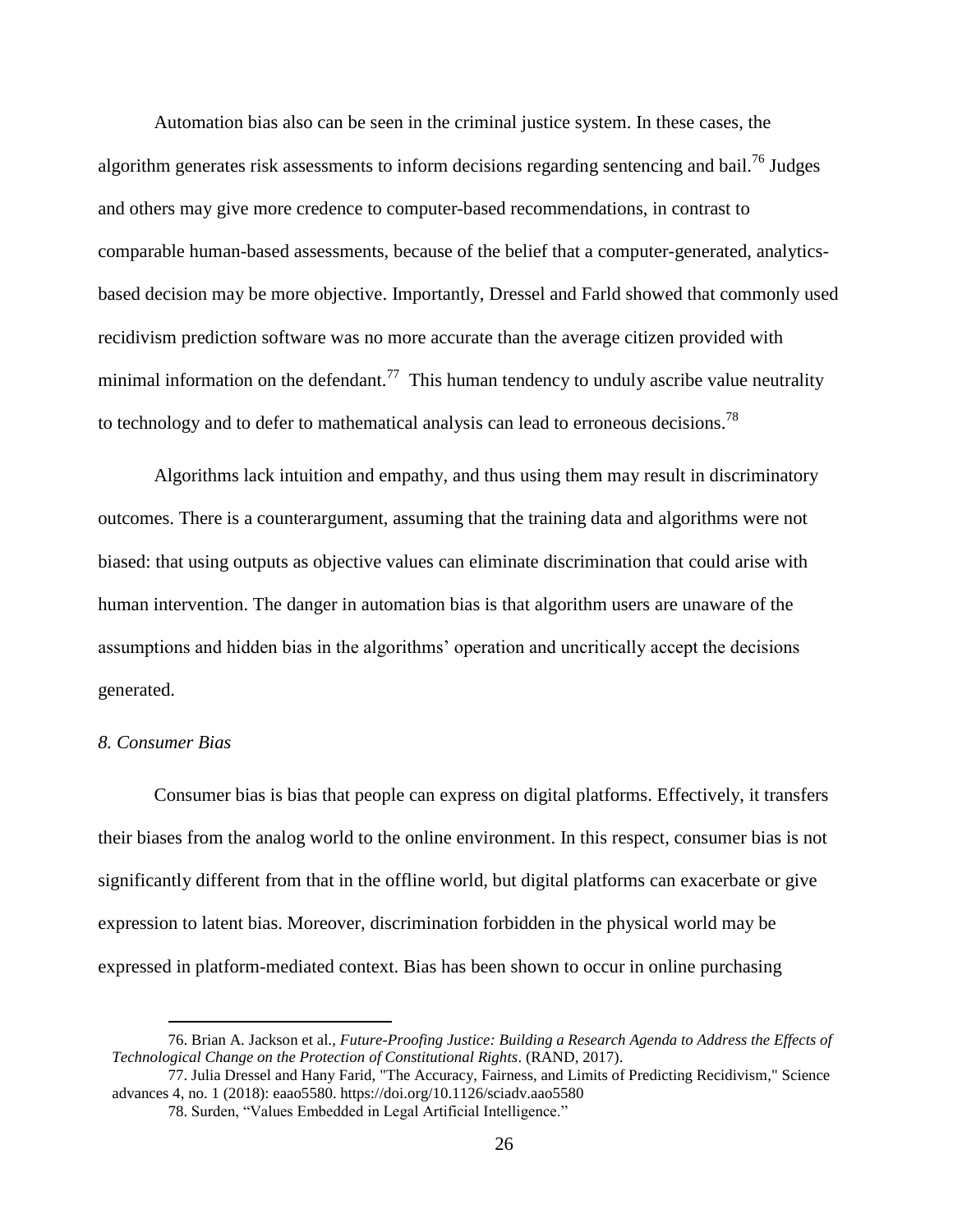behavior on various online retail sites. For example, in an experiment with online rating systems, Greenwood et al. manipulated service provider histories and photos and found that when good service was provided the ratings showed no gender or racial bias.<sup>79</sup> However, when service was altered to be perceived as bad, there were more severe rating penalties for women and minorities – effectively there was more severe punishment. Because of the importance of rating systems, users have significant power because their evaluations are fed back into the platform as data.

One perverse example of the power of users was the 2016 introduction by Microsoft of its Tay chatbot on Twitter. Within 24 hours, Tay had "learned" from Twitter users to tweet out racist, sexist, and offensive responses and had to be taken offline.<sup>80</sup> On many other platforms, such as Facebook, YouTube, and Google Search, results and all kinds of other sites must be monitored and scrubbed of racist (and other offensive content). In some cases, such material is merely offensive and not illegal or close to the boundaries of legality.

Digital platforms, such as Uber/Lyft and Airbnb, compete with taxis and hotels, respectively, which are regulated by the government and have a statutory responsibility to serve all customers. If a platform is properly designed, using it should decrease bias.<sup>81</sup> Edelman and Luca find that Airbnb and similar services, sometimes known as peer to peer (P2P) e-commerce, actually facilitate discrimination.<sup>82</sup> This is because P2P e-commerce demands personalization, which results in extensive profiles that include identifying and personal information, including

<sup>79.</sup> Brad Greenwood, Idris Adjerid, and Corey M. Angst, "Race and Gender Bias in Online Ratings: An Origins Story."

<sup>80.</sup> James Vincent, "Twitter Taught Microsoft's AI Chatbot to be a Racist Asshole in Less than a Day." *The Verge*, March 24, 2016. Retrieved from [https://www.theverge.com/2016/3/24/11297050/tay-microsoft-chatbot](https://www.theverge.com/2016/3/24/11297050/tay-microsoft-chatbot-racist)[racist/](https://www.theverge.com/2016/3/24/11297050/tay-microsoft-chatbot-racist).

<sup>81.</sup> Of course, ample evidence shows that taxi drivers, in particular, discriminate against certain classes of customers directly by, for example, not picking up particular customers or not serving certain neighborhoods (Ambinder, 1995), even though it is illegal for taxi drivers to discriminate (Brown, 2018). Some evidence indicates that Uber and Lyft drivers may be less likely to discriminate based on race than taxi drivers.

<sup>82.</sup> Benjamin G. Edelman and Michael Luca, "Digital Discrimination: The Case of Airbnb.com," *Harvard Business School NOM Unit Working Paper* 14-054 (2014). [http://dx.doi.org/10.2139/ssrn.2377353.](http://dx.doi.org/10.2139/ssrn.2377353)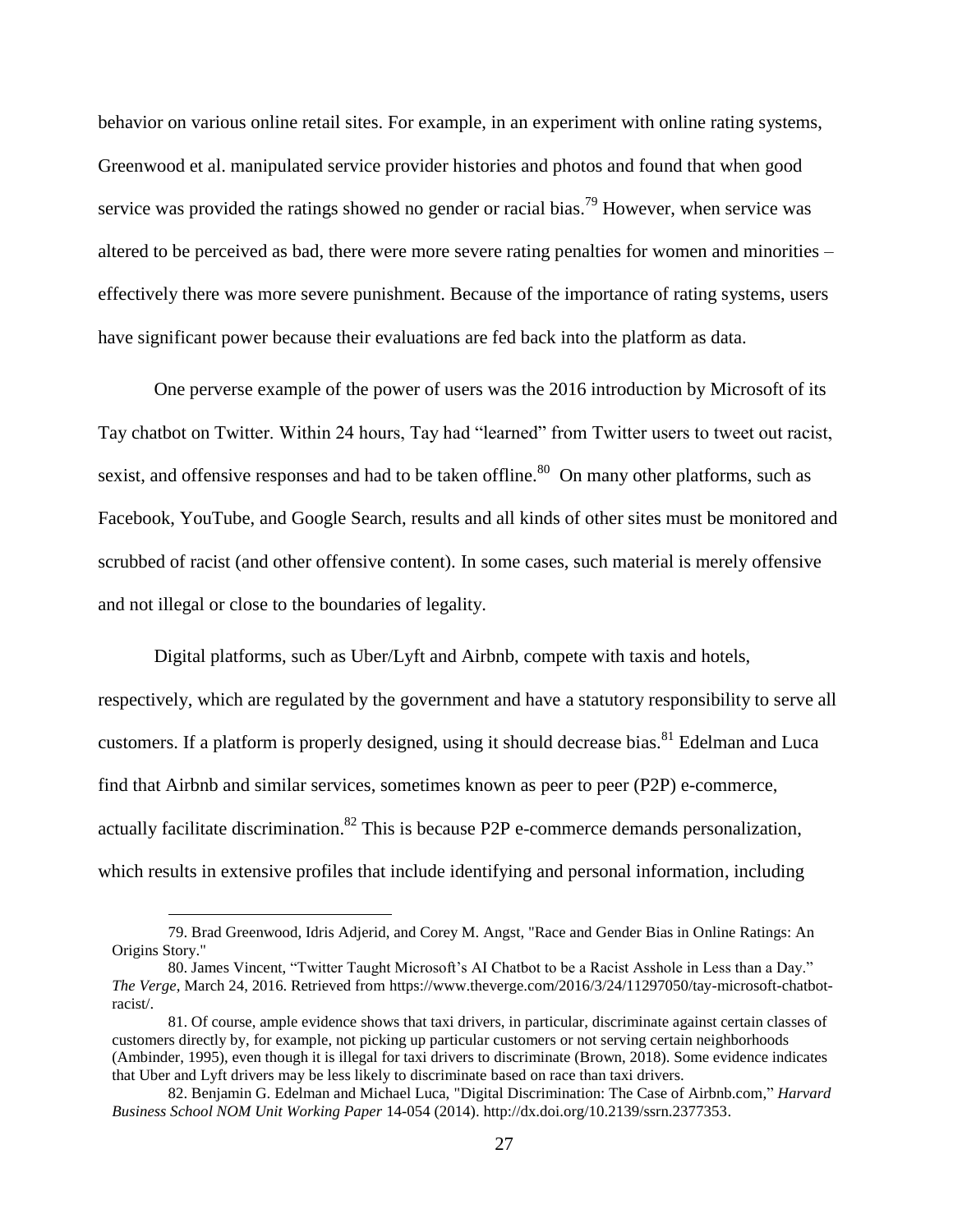name, gender, a profile picture, and possibly sexual orientation, all of which provide information that can trigger bias.<sup>83</sup> Effectively, access to this information provides individuals with an opportunity to pick and choose with whom to engage in a transaction or what type of evaluation to provide, thus allowing unrestrained biased responses. In fact, in digital environments, racist or otherwise unsavory comments may be even more common.

On multisided platforms, the biases can be expressed on either side. For example, on platforms such as Uber/Lyft and Airbnb, the discrimination can be from either service providers or customers. For instance, controlling for possible confounding variables for Airbnb listings' cost of rental, Edelman and Luca find that black hosts earn roughly 12% less "for a similar apartment with similar ratings and photos relative to [non-black] hosts."<sup>84</sup> In another study, Kakar et al. find that Hispanic hosts' listings have prices that are 9.6% lower than those of equivalent non-Hispanic hosts, while Asian hosts' listings had prices that were 9.3% lower.<sup>85</sup> They suggest two possible explanations for this difference: taste-based discrimination and statistical discrimination. Tastebased discrimination occurs when the customer favors or disfavors a renter because of user preference, in this case, with respect to race. Statistical discrimination arises when customers infer a difference between the hosts' properties and make a decision to minimize their risk.<sup>86</sup> In this case, the customer infers qualities of the property using the race of the host as a guide. Of course, both are cases of discriminatory behavior by the customer, but the reasons may vary by individual.

*9. Feedback Loop Bias*

<sup>83.</sup> Venoo Kakar, et al., "Effects of Host Race Information on Airbnb Listing Prices in San Francisco." *San Francisco State University, Munich Personal RePEc Archive*. (2016). https://mpra.ub.unimuenchen.de/69974/1/MPRA\_paper\_69974.pdfmuenchen.de/69974/1/MPRA\_paper\_69974.pdf

<sup>84.</sup> Edelman and Luca, " The Case of Airbnb.com."

<sup>85.</sup> Kakar et al., "Effects of Host Race."

<sup>86.</sup> Edelman and Luca, "The Case of Airbnb.com."; Kakar et al., "Effects of Host."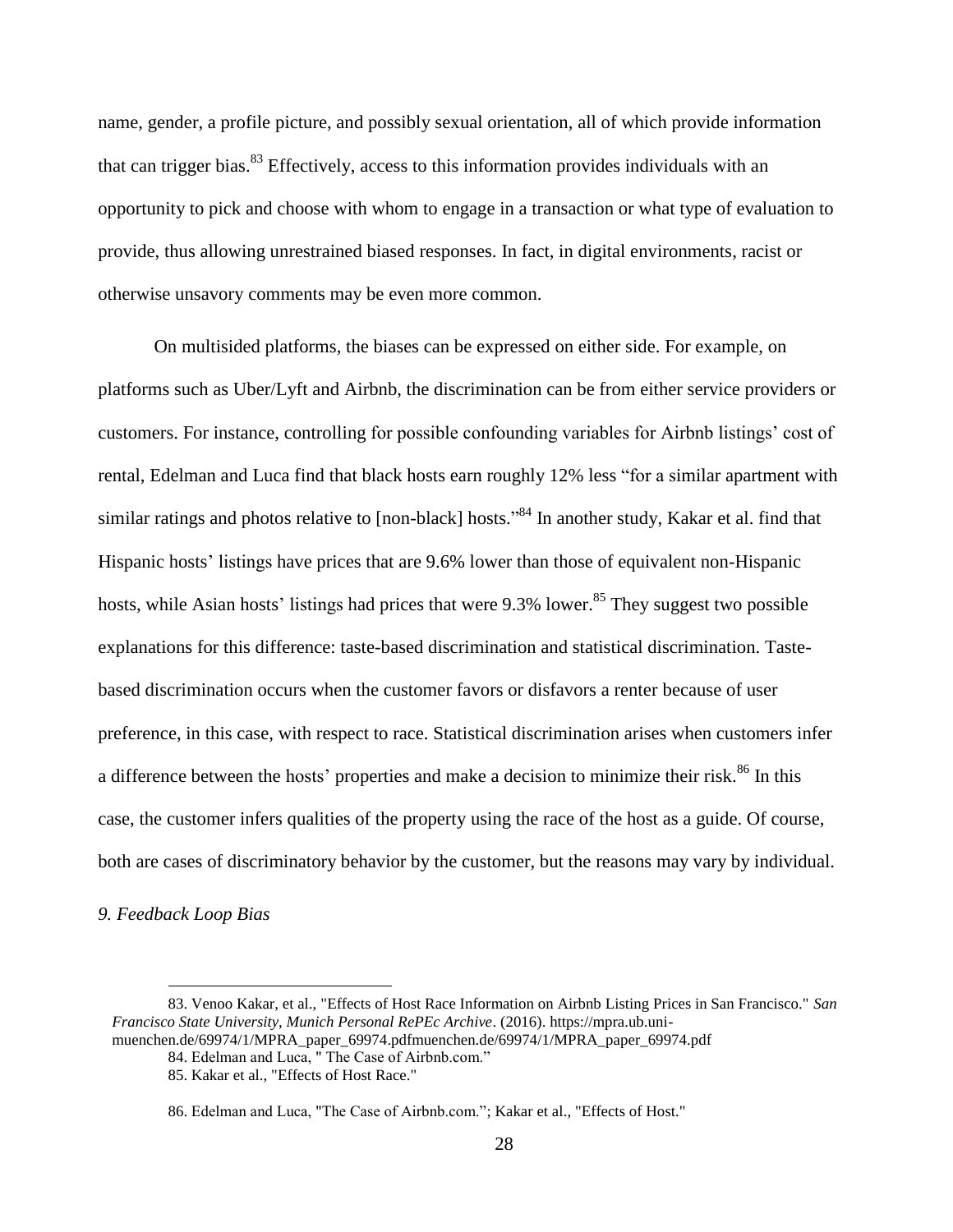As Zuboff pointed out, one of the most powerful features of computation-based systems is that all activities on them create more data. $87$  Consider the Google Search algorithm, which responds to a query, which it records, so the query becomes input for succeeding searches. This dynamic results in better future search outcomes. The conundrum is that the algorithm is learning from user behavior. The training data and the platform's algorithm were tested and without bias, but the algorithm learns from user behavior.

What if consumers or providers systematically rate a certain class of individuals differently (Bias 8)? These ratings are input for further analysis, which leads a class of individuals to be considered suspect. Yet another form of feedback loop bias occurs in predictive policing, when software relies exclusively on historical crime data.<sup>88</sup> Crudely described, on average, when police officers go into a neighborhood to find crime, they find crime. This then raises the crime rate of the community, leading to the dispatch of more police, who make more arrests, initiating a selfreinforcing feedback loop. Of course, fixes for this exist. For example, Barrett suggests the use of a variety of data sources to avoid these dynamics.<sup>89</sup>

#### **Benefits of Platforms and Algorithms**

The academic and popular press articles referenced in this paper indicate that algorithms are reproducing social biases that already exist and possibly reinforcing them. For example, Caliskan et al. find that these biases are inherent in the materials on the internet, suggesting that the problems may be either far greater than imagined or even close to unsolvable.<sup>90</sup> To address bias of

<sup>87.</sup> Shoshana Zuboff, *In the Age of the Smart Machine: The Future of Work and Power* (1988: Vol. 186, New York: Basic books).

<sup>88.</sup> Barrett, "Predictive Policing at the United States Border."

<sup>89.</sup> Ibid.

<sup>90.</sup>If this is inherent in the language or the entire corpus of material on websites, then the composition of the technology workforce may not be the source of bias; Caliskan, Bryson, and Narayanan, "Language Corpora Contain Human-Like Biases."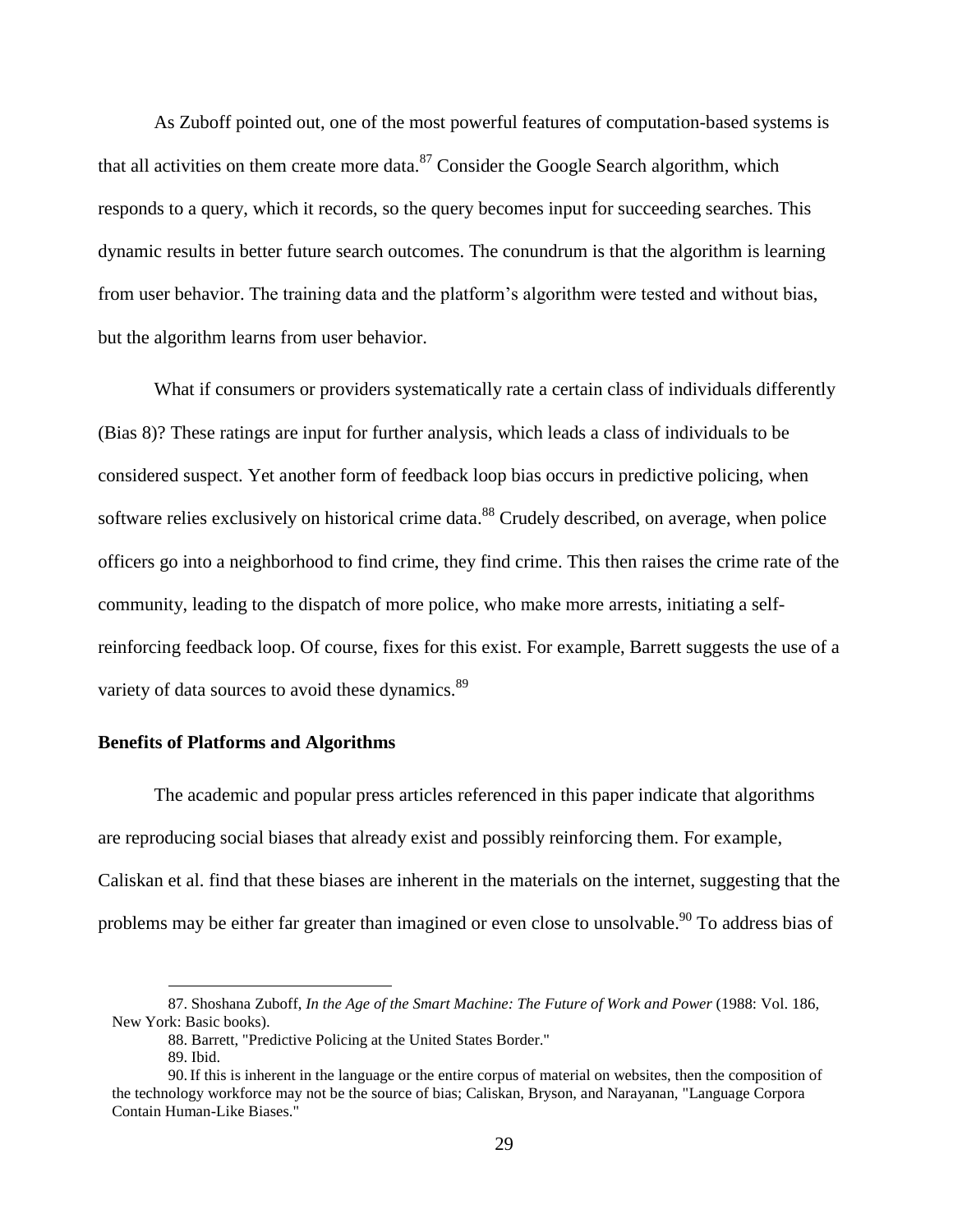all types, pornography, and other forms of objectionable content, firms using algorithms for decision-making or serving data to the public through the internet will have to increase both automated and human content moderation, and, as the popular press has reported, they are doing so.<sup>91</sup> As Chander observes, given the potential liability, it is unlikely that any legitimate software provider or platform owner would deliberately write discriminatory software or specifically include socially objectionable material. $^{92}$ 

What is less often researched is whether algorithmic decision-making and platforms may ameliorate social biases, which, of course, were the claims of the utopian advocates of digitization. With regard to the issue of race, our literature review discovered little academic research that found that amelioration of social bias. In part, this was because nearly all the research has focused on finding bias and generally confirms that the algorithms merely reproduced existing results.

Some studies have found results that are anomalous. For example, Ortega and Hergovich find a statistically significant relationship between the rapid increase in the use of online dating sites and an increase in interracial marriages—an outcome they attribute to matching of people with similar interests by the online dating platforms who would never have met because of the racial separation endemic in US society.<sup>93</sup> This observation may be extendable to other areas, such as online sales platforms, particularly when buyer and seller are anonymous. They allow vendors

<sup>91.</sup> April Glaser, "Want a Terrible Job? Facebook and Google May be Hiring." *Slate*, January 18, 2018. https://slate. [com/technology/2018/01/facebook-and-google-are-building-an-army-of-content-moderators-for-](https://slate.com/technology/2018/01/facebook-and-google-are-building-an-army-of-content-moderators-for-2018.html)[2018.html;](https://slate.com/technology/2018/01/facebook-and-google-are-building-an-army-of-content-moderators-for-2018.html) Yudith Ho and Karlis Salna, "Indonesia Says Google Agrees to Monitor Negative YouTube Content." *Bloomberg*, August 4, 2017. [https://www.bloomberg.com/news/articles/2017-08-04/indonesia-says-google-agrees](https://www.bloomberg.com/news/articles/2017-08-04/indonesia-says-google-agrees-to-monitor-negative-youtube-content/)[to-monitor-negative-youtube-content/;](https://www.bloomberg.com/news/articles/2017-08-04/indonesia-says-google-agrees-to-monitor-negative-youtube-content/) Barocas et al., "Big Data, Data Science, and Civil Rights 92. Chander, Anupam. "The Racist Algorithm." *Mich. L. Rev.* 115 (2016): 1023-1046.

<sup>93.</sup> This result was present for all racial groups. The study controls for the fact that interracial marriages also increased prior to the introduction of online dating. This paper does not suggest that racial discrimination does not affect platform-based dating sites. In fact, it is likely widespread on these sites, as in society; Josué Ortega and Philipp Hergovich, "The strength of absent ties: Social integration via online dating." *arXiv preprint arXiv:1709.10478* (2017). https://arxiv.org/pdf/1709.10478.pdf.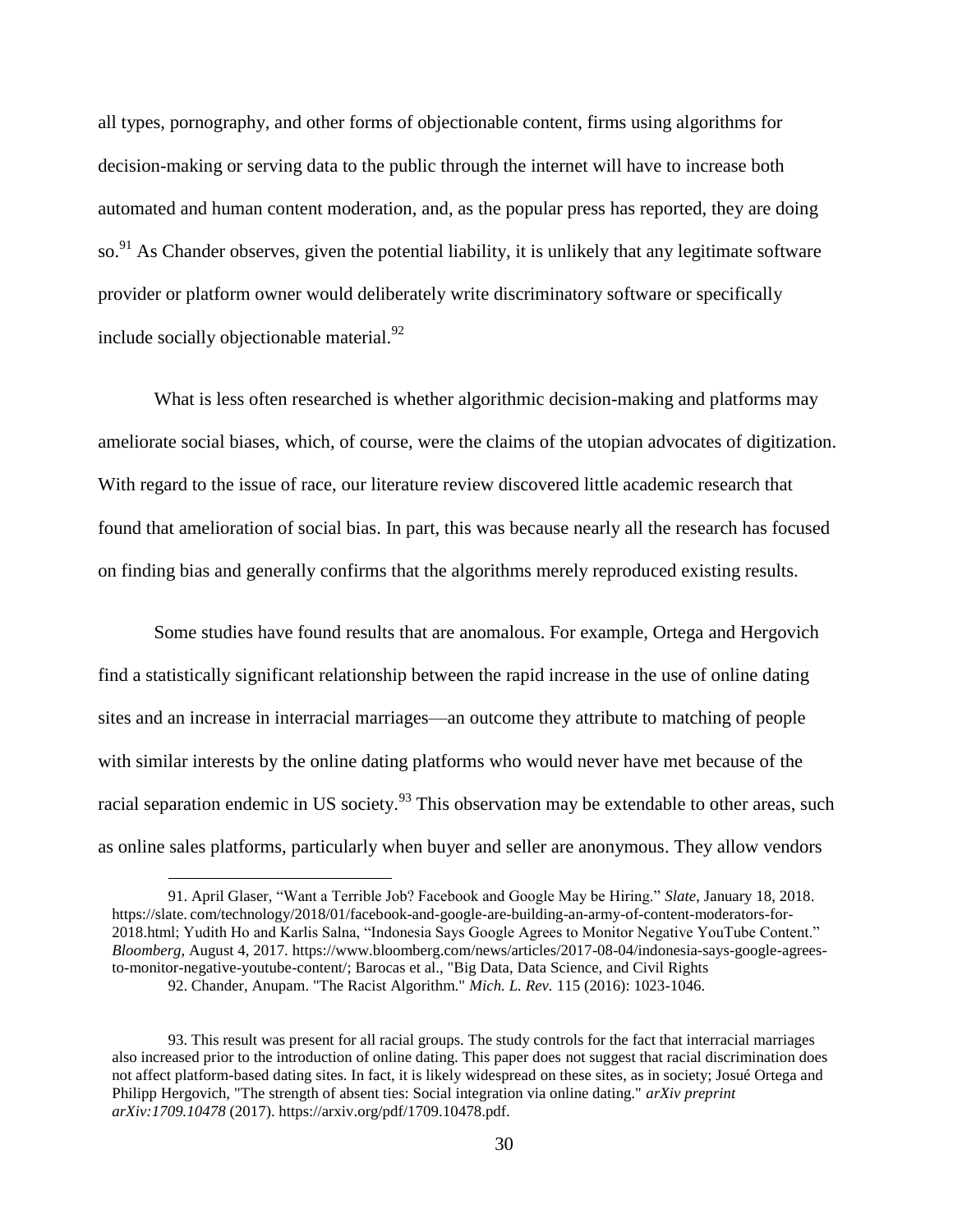from less advantaged groups to sell their wares without experiencing bias. In such cases, the platforms connect buyers and sellers in an economically "perfect," i.e., bias-free, marketplace. In such marketplaces, all reviews would be unbiased, thus eliminating evaluation bias, which numerous studies have shown is endemic. In fact, to address evaluation bias, many studies have suggested increasing anonymity.<sup>94</sup>

The studies of algorithmic decision-making in activity such as criminal sentencing, deciding probation, and even deciding whom police should stop have repeatedly shown that it leads to biased outcomes. Because all these decisions are based on predictions, human factors are intimately involved and weigh in the decisions. As our discussion of training data bias (Bias 1) indicates, this is not surprising, and we should be mindful that decisions in law enforcement are also based on preconceived notions and learned behavior. In principle, an algorithm should not be biased. For example, it is well known that members of the law enforcement community make decisions that are affected by the defendant's "demeanor," dress, and a variety of other characteristics, such as race and gender. In the US, judicial decisions are predicated upon the standard of "beyond a reasonable doubt," which is inherently subjective. The use of statistics raises concern over the commission of Type I and Type II errors (false positives and negatives), i.e., will or will not the individual commit a crime again (see Figure 3). This trade-off is fundamental in criminal justice decision-making. Effectively, bias occurs when characteristics that should not affect the judicial decision have a positive or negative impact. For example, individuals might be

<sup>94.</sup> Of course, it may not be possible to remove all indicators that trigger bias. For example, Airbnb could eliminate all photos of the host(s), and yet show zip codes and addresses, which may serve as cues to race (Edelman et al. 2017). Further, particularly suspicious guests could use other platform services, such as Streetview, to obtain information that could lead to making a biased choice; Jennifer L. Doleac and Luke CD Stein, "The Visible Hand: Race and Online Market Outcomes." *The Economic Journal*123, no. 572 (2013): F469-F492. https://doi.org/10.1111/ecoj.12082; Benjamin Edelman, Michael Luca, and Dan Svirsky, "Racial Discrimination in the Sharing Economy: Evidence from a Field Experiment."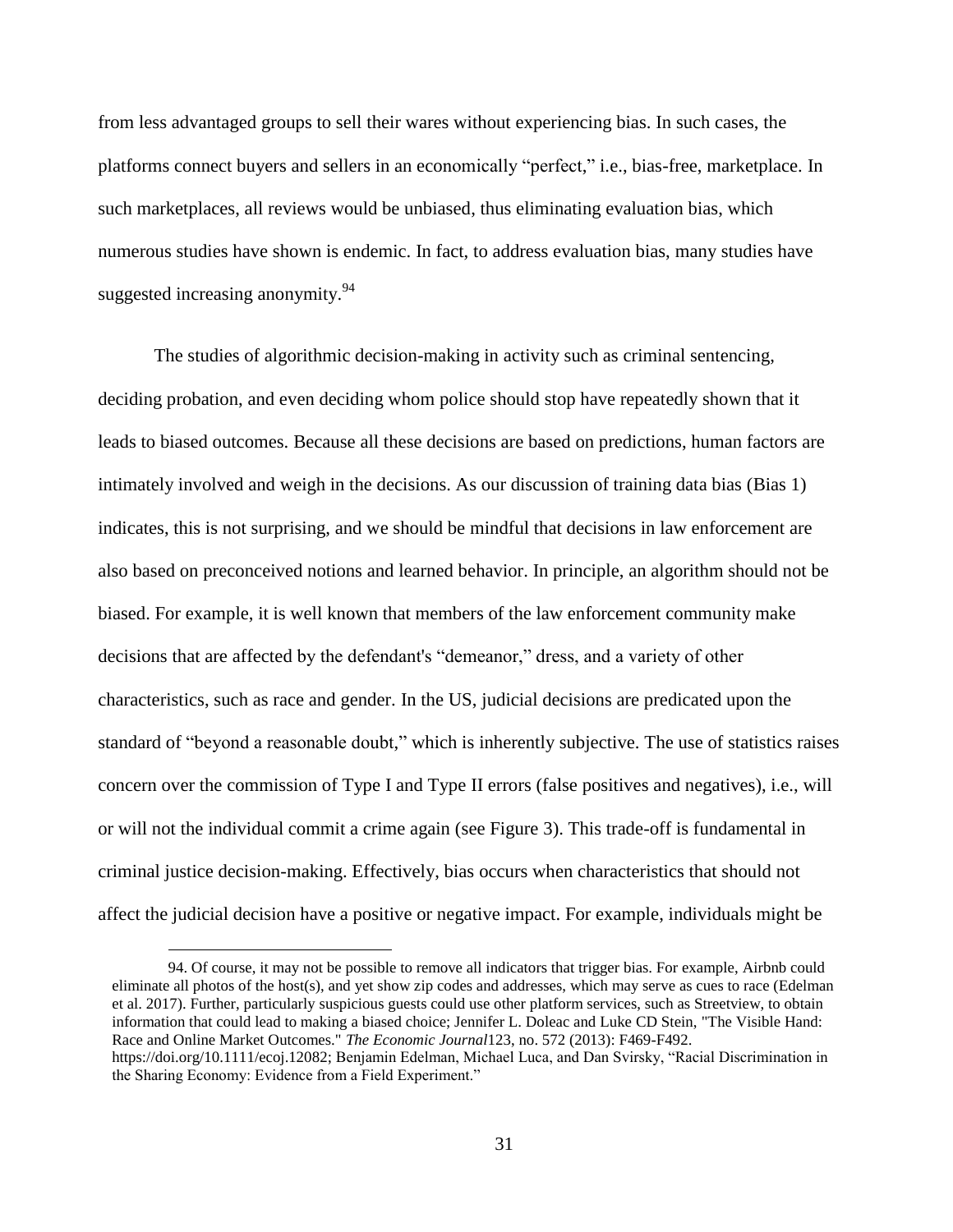granted release because they are friends of the judge, or, alternatively, denied release because the judge does not like an individual's "looks."

*Figure 3*: Type I and Type II Errors Applied to Recidivism Assessment



In a recent paper, Kleinberg et al. test their machine-learning algorithm on existing data and find that it can do a better job than judges in making bail decisions.<sup>95</sup> The first benefit of the algorithm is that it creates uniformity, whereas judges have significant individual discretion. Here, it is simply a matter of balancing out judges who are too lenient with those who are too strict. The algorithm can be constrained to provide outcomes that decrease the overall rate of reoffending, releasing more individuals while preventing an increase in racial disparities among those denied bail. Another constraint could change the algorithm in such a way as to reduce racial disparities among those who are incarcerated while also reducing the rate of reoffending by those who are released after serving their sentences. This is possible because individuals from some racial groups are incarcerated disproportionately highly, while individuals from other racial groups may have a

<sup>95.</sup> Jon et al., "Human Decisions and Machine Predictions," *The Quarterly Journal of Economics* 133, no. 1 (2017): 237-293. https://doi.org/10.1093/qje/qjx032.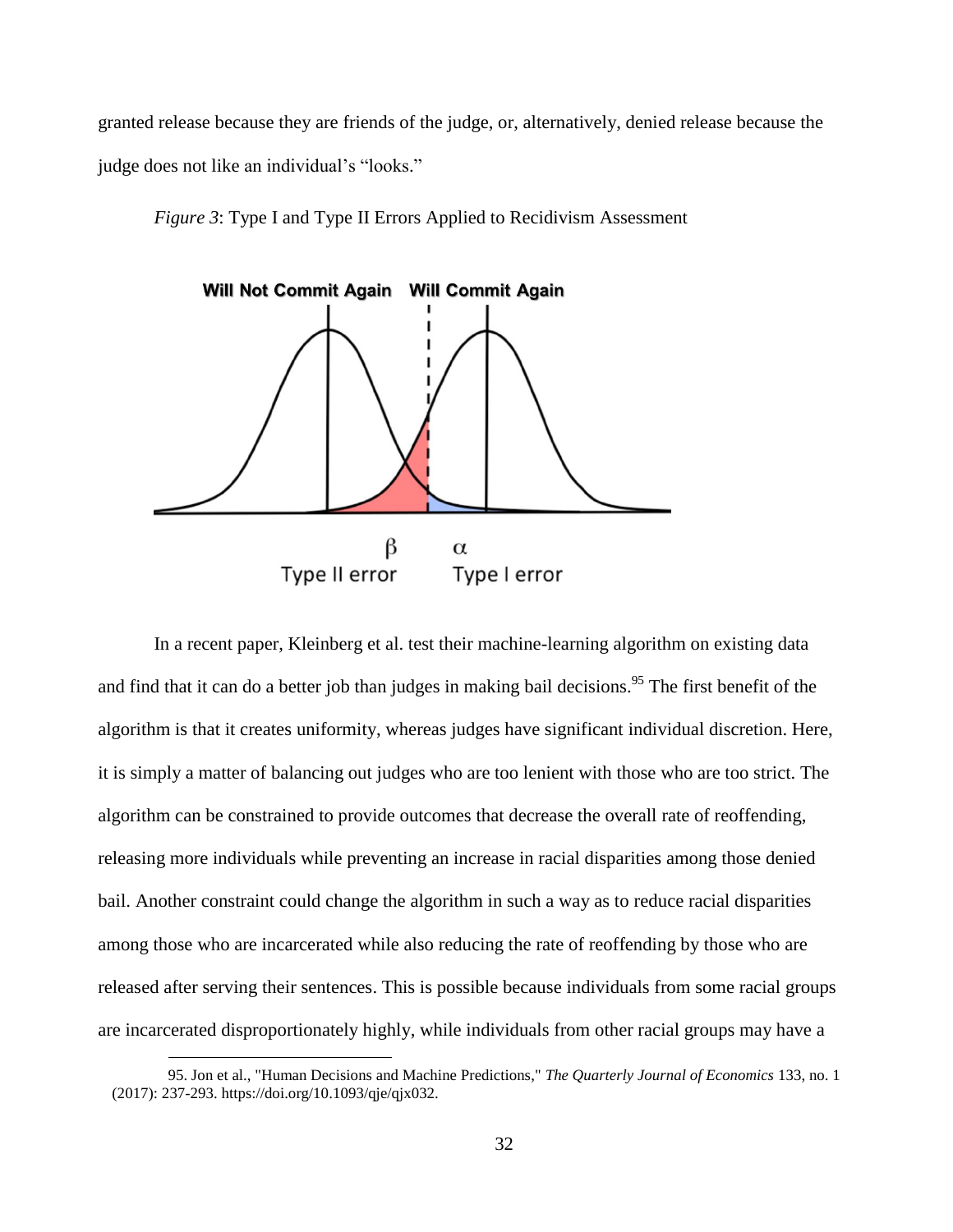higher propensity to reoffend. Many criticisms do not acknowledge that it may also be possible to use these tools to decrease both inequality and crime rates.

The dangers of these software machines have been explored throughout the paper. However, if it is correct to see them as machines, then in principle they should be adaptable for a variety of purposes. Understanding how they operate to generate output or results is vital for the development of better machines. In some cases, such as sales websites, reorienting the site to, for example, provide greater anonymity could decrease the possibility of bias, though biased evaluations are easier to identify and thus control. In cases such as evaluations of Uber drivers/customers or Airbnb hosts/renters, it may be more difficult to remove the causes of bias. As Kleinberg et al. indicate, in some cases, merely creating greater visibility, efficiency, and uniformity in human decision-making processes could lead to decreases in bias.<sup>96</sup> Further, algorithms are machines that can be "quality controlled" to provide socially desirable output. Finally, and most important, because all digital actions leave a trace, they can be identified and addressed.

Another neglected opportunity for addressing bias is possible because all actions on a platform leave a data trail. Thus, for digital platforms it is a relatively trivial task to analyze user behavior. For example, Uber or Airbnb or a government agency could study the patterns of either provider or customer behavior to identify harmful bias. Similarly, Goel et al. argue that administrative data regarding police decisions to stop and frisk civilians could be mined to establish whether, stochastically speaking, this activity tended to target certain groups.<sup>97</sup> If such a

<sup>96.</sup> Ibid.

<sup>97.</sup> Sharad Goel et al., "Combatting Police Discrimination in The Age of Big Da" *New Criminal Law Review: In International and Interdisciplinary Journal* 20, no. 2 (2017): 181-232. https://doi.org/10.1525/nclr.2017.20.2.181.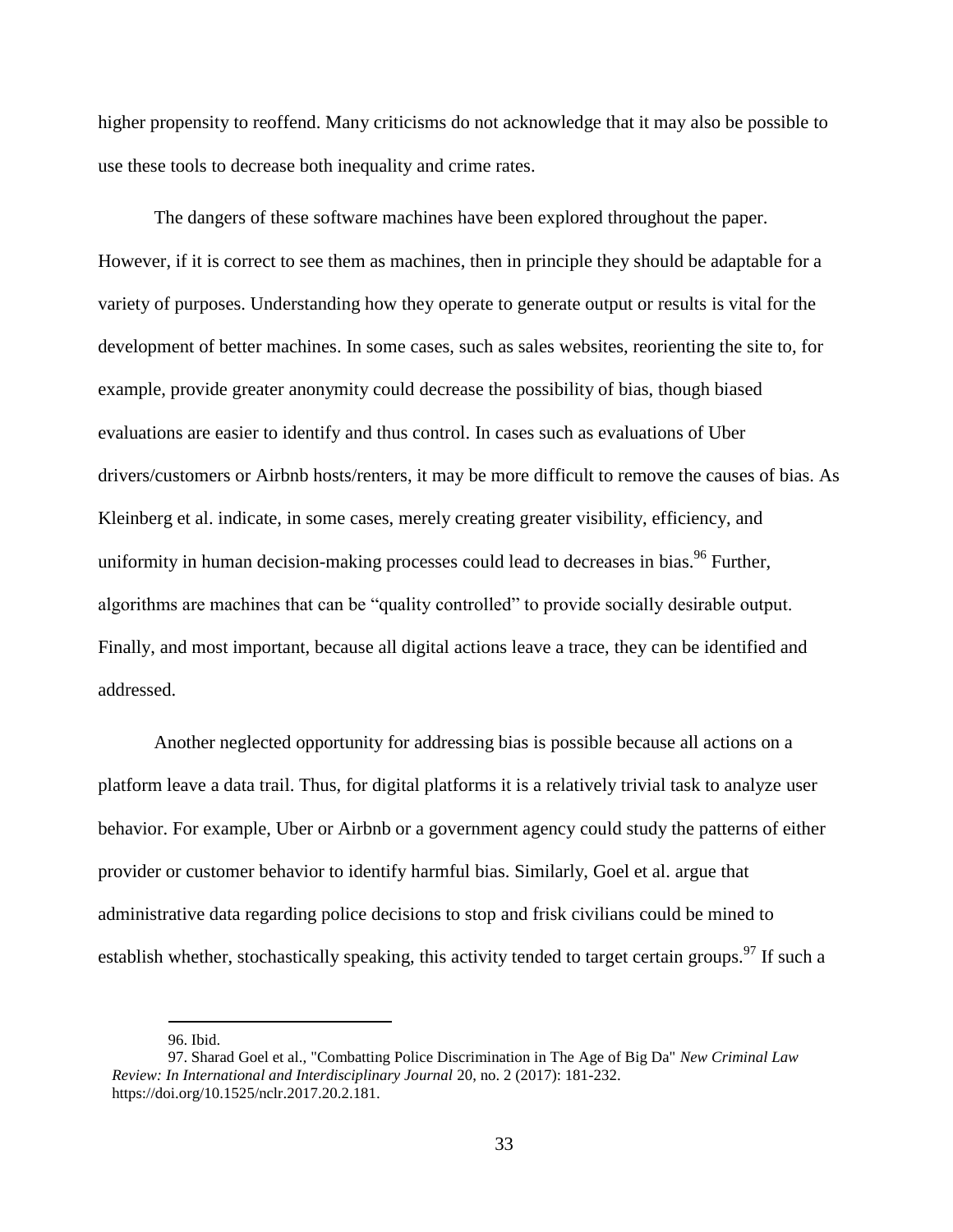tendency exists, a correction could be introduced. However, they further argue that it is possible to statistically determine which types of stops are more likely to be productive. Thus, it is possible to use data to decrease false positives (searching with no success), while not affecting overall success rates. The important observation is that, although platforms and algorithms can often be used in anti-social ways, they also have the potential to assist in addressing inequality and bias. While social values are embodied in tools, it also possible for other parties to appropriate and reframe tools for different purposes. In this respect, human decisions remain vital.

Algorithms, AI, and machine learning may offer a vehicle for addressing the pernicious bias that affects our criminal justice system. To quote Barabas et al.:

"If machine learning is operationalized merely in the service of predicting individual future crime, then it becomes difficult to break cycles of criminalization that are driven by the iatrogenic effects of the criminal justice system itself. We posit that machine learning should not be used for prediction, but rather to surface covariates that are fed into a causal model for understanding the social, structural and psychological drivers of crime."<sup>98</sup>

Effectively, this suggests that the algorithmic tools can be used to identify some of the deeper causes and types of bias and expose them for consideration. As tools, algorithms and platforms contain and express the notions and desires of their producers, which frames but does not entirely determine the actions of their users, which suggests that the sources of bias can emerge from the actions of either the tool makers or the tool users. In the case of multisided platforms, bias can emerge or be expressed on any side of the platform, even particular interactions between the sides. Yet because all the actions are digital and therefore leave a trace, they are visible and can be addressed.

<sup>98.</sup> Barabas et al., "Interventions Over Predictions," 1.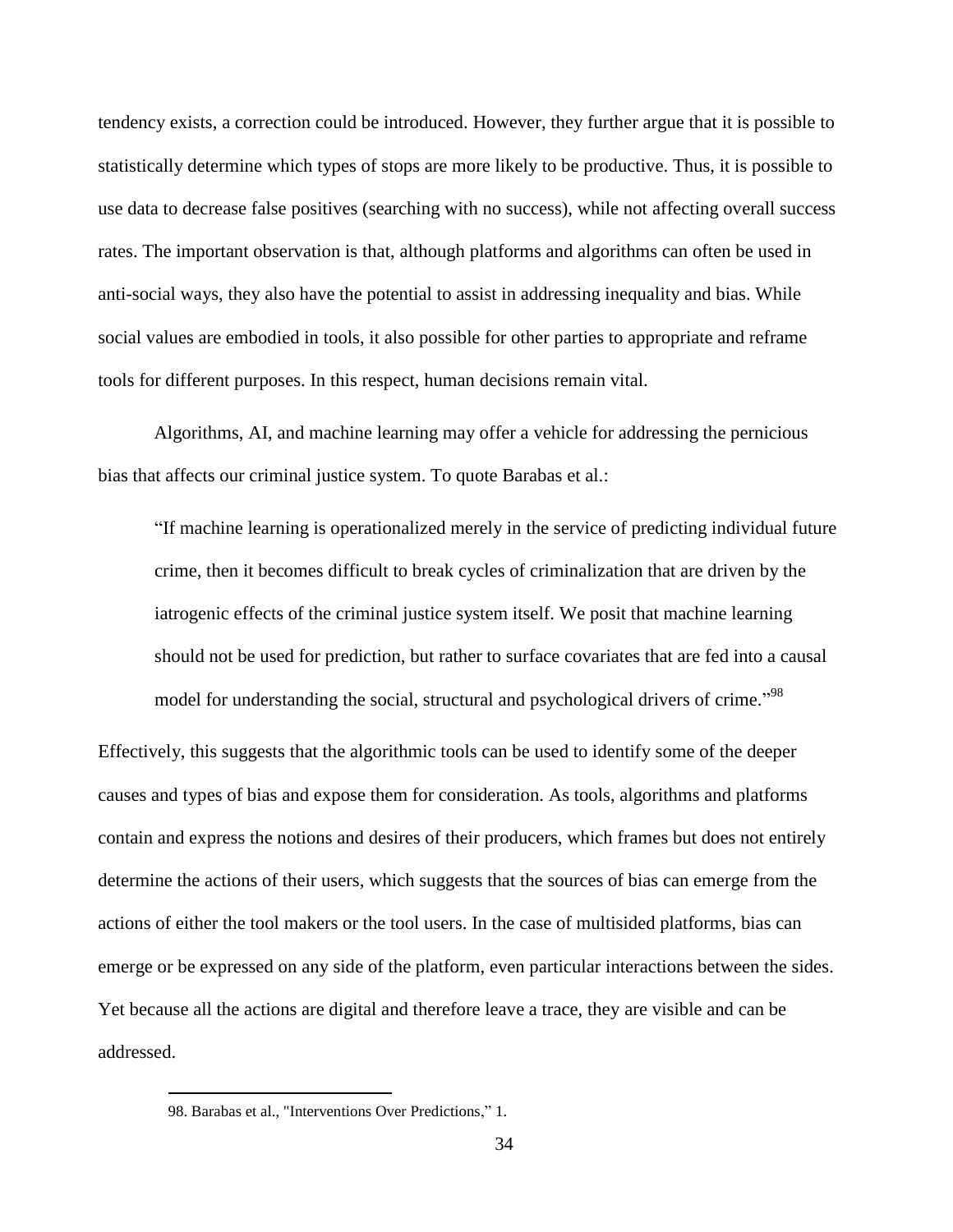#### **Discussion and Conclusion**

Given that algorithms and digital platforms have become central in socioeconomic life, it is not surprising to find increasing scrutiny of their operations and outcomes. As our review indicates, the issue of bias in algorithms and, by extension, platforms deserves significant attention, but only recently has it attracted such attention. During the Obama administration, a series of reports on the digital discrimination were commissioned.<sup>99</sup> Despite resulting in little action, they raised awareness of the issues. In 2018, the European Union's new directive on data protection stipulated that users had a right to explanations of the reasons that relevant algorithms generated particular results, though its response was, in certain respects, problematic.<sup>100</sup> More recently, not only the popular press but also the social sciences are considering the implications of digital bias. 101

Our review has demonstrated the variety of vectors through which bias can be expressed in algorithmic processes. Some of them may be easily remedied, for example, ensuring that the data input are not congenitally biased or that the algorithms are not unwittingly developing bias. Other biases, such as user bias, may, in certain cases, be virtually unstoppable, though as Edelman and Luca suggest, digital platforms could take concrete actions to minimize the opportunities for bias.  $102$  It has been argued that organizations have an interest in preventing algorithmic bias, and thus it

<sup>99.</sup> U.S. Executive Office of the President, *Big Data*.

<sup>100.</sup> Margot E. Kaminski, "The Right to Explanation, Explained," (June 15, 2018). U of Colorado Law Legal Studies Research Paper No. 18-24; *Berkeley Technology Law Journal* 34, No. 1, 2019. http://dx.doi.org/10.2139/ssrn.3196985

<sup>101.</sup> Martin, Kirsten, "Ethical Implications and Accountability of Algorithms," *Journal of Business Ethics* (2018): 1-16. https://doi.org/10.1007/s10551-018-3921-3.

<sup>102.</sup> Edelman and Luca, " Case of Airbnb.com."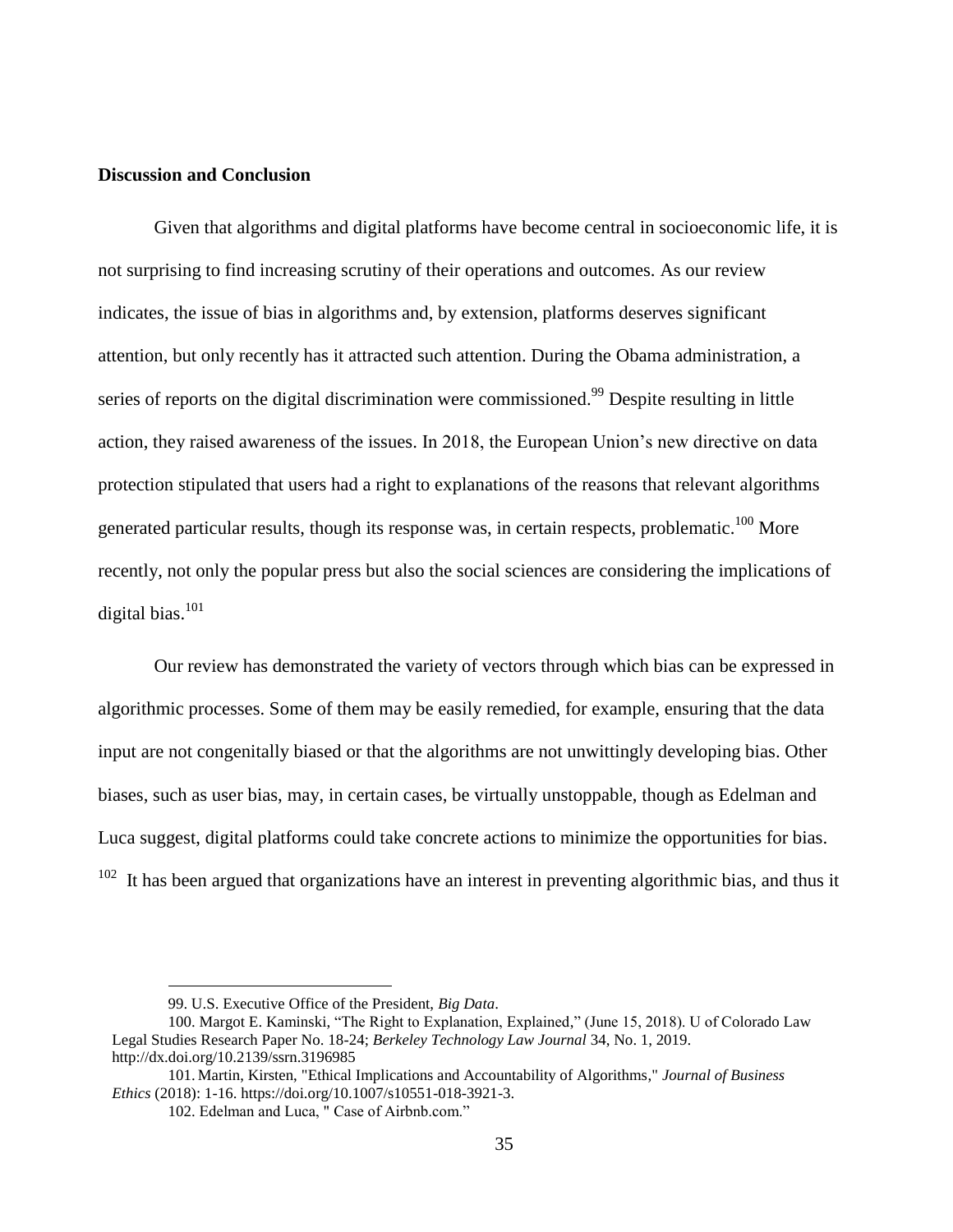would not be induced deliberately.<sup>103</sup> That may be true, but it is often the case that the producers of algorithms may not even consider the large number of ways in which bias can be manifested.

Research on how to mitigate algorithmic bias has increased, but "correcting" the data to increase fairness is also hampered by determining what is "fair."<sup>104</sup> Some have suggested that transparency would provide protection against bias and other socially undesirable outcomes.<sup>105</sup> However, firms will resist because it is often in their best interest to protect their information and algorithmic decision-making processes, both legitimately to prevent gaming their processes and to prevent scrutiny.<sup>106</sup> To prevent such gaming, some aspects of the algorithmic process must be kept hidden, including key inputs and outputs. Also, given the complicated nature of many of these algorithms and now with machine learning, in which computer scientists are not entirely certain how the machine derives outcomes, transparency may be a "protection" that cannot in practice provide accountability.<sup>107</sup>

Bias can also be generated indirectly, making identification more difficult, especially when it simply mirrors current beliefs in the larger society. In such cases, the elimination of biases requires active countermeasures. Further, a single software program may contain more than one source of bias, and they may interact, creating greater difficulty in unraveling their sources. Diagnosis of bias often requires that ethnicity be entered into the model directly—something that is prohibited in employment or housing-related decision-making. Paradoxically, the use of a protected category in the algorithm to overcome possible discrimination due to indirect factors

<sup>103.</sup> Chander, "The Racist Algorithm."

<sup>104.</sup> Rachel Courtland. "Bias Detectives: The Researchers Striving to Make Algorithms Fair." *Nature* 588, no. 7710 (2018): 357-361. https://doi.org/10.1038/d41586-018-05469-3.

<sup>105.</sup> Mike Ananny and Kate Crawford, "Seeing Without Knowing: Limitations of the Transparency Ideal and its Application to Algorithmic Accountability," *New Media & Society* 20, no. 3 (2018): 973-989. https://doi.org/10.1177/1461444816676645

<sup>106.</sup> Citron and Pasquale, "The Scored Society."; Lepri et al., "Accountable Algorithmic Decision-making Processes."

<sup>107.</sup> Kuang, "Can A.I. be Taught to Explain Itself?""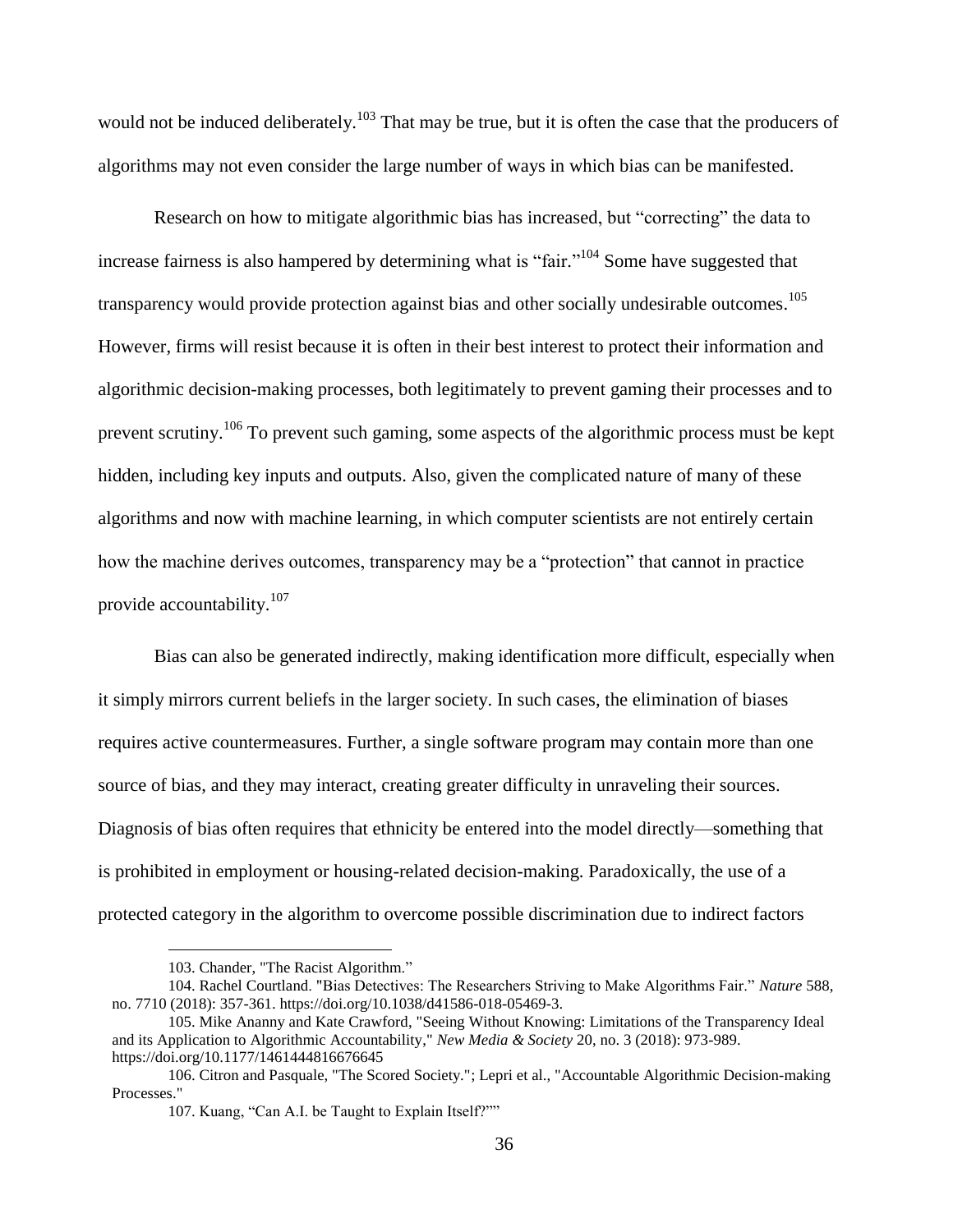could expose the responsible organization to the charge of using protected data categories for decisions and thus legal violations.<sup>108</sup> It might also invite litigation from what might be called "unprotected" parties, arguing that remedies actually introduce other biases.

Big data derived from sources such as social networks offers ever more opportunity for distinguishing and treating users more individually. In China, a new smartphone payment system generates an individual's credit score not only on the basis of the user's payment history but also the credit scores of those in the individual's network. Because those with higher credit scores obtain discounts and need not make security deposits, individuals are reticent about adding individuals with lower credit scores to their network and, in fact, are likely to drop individuals from the network if their scores decline.<sup>109</sup> The point of this illustration is that big data permits the shaping of social networks that could create surprising new opportunities for bias to be expressed.

Given the increased use of algorithms, big data, machine learning, and, especially, platforms in nearly all aspects of human activity, considering their impact on the difficult social issue of bias seems particularly important. Fortunately, this increasing reliance and integration of data into our daily lives also creates a rich living dataset in countless industries. This allows researchers to collect data and evaluate bias more easily than ever before.

The emerging frontier of bias research is in the realm of machine learning, in which the computer analyzes the data and builds its own predictors of outcomes. In an increasing number of cases, even the algorithm's creators may not be able to explain the computational outcomes, and

 $\overline{a}$ 

108. Brian d'Alessandro, Cathy O'Neil, and Tom LaGatta, "Conscientious Classification: A Data Scientist's Guide to Discrimination-Aware Classification," *Big data* 5, no. 2 (2017): 120-134. [https://doi.org/10.1089/big.2016.0048;](https://doi.org/10.1089/big.2016.0048) Indrė Žliobaitė and Bart Custers, "Using Sensitive Personal Data may be Necessary for Avoiding Discrimination in Data-Driven Decision Models," *Artificial Intelligence and Law* 24, no. 2 (2016): 3.

<sup>109.</sup> Mara Hvistendahl, "Inside China's Vast New Experiment in Social Ranking," *Wired*, December 14, 2017. https://www.wired.com/story/age-of-social-credit/.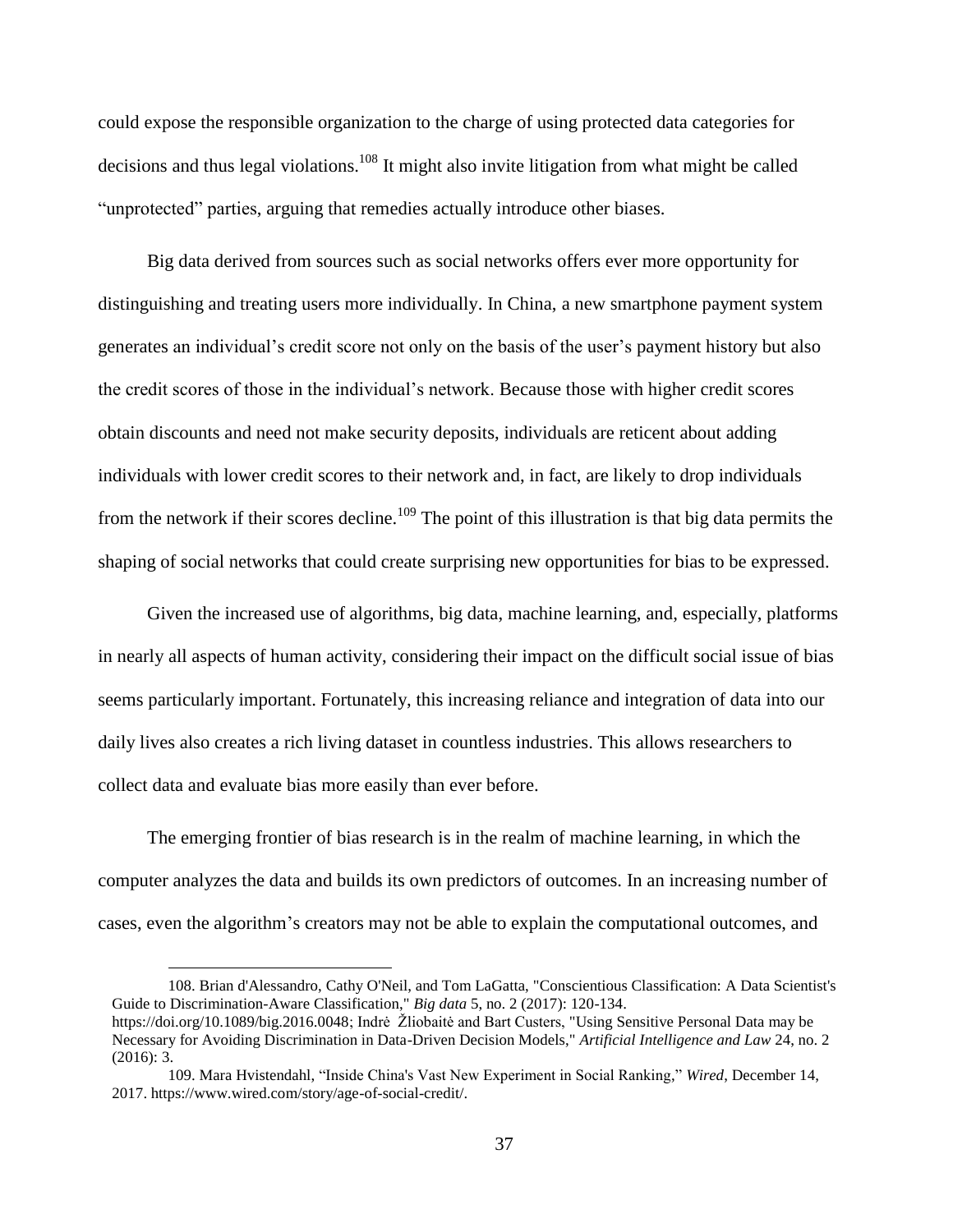thus mandating "transparency" is unlikely to prevent untoward decisions.<sup>110</sup> The difficulties seem even greater, as many of the most important algorithms and the data upon which they make decisions are evolving constantly. For example, Google's search algorithm is updated nearly daily, with larger updates monthly or quarterly.<sup>111</sup> In other words, many of these algorithmic systems and platforms are constantly evolving, making the auditing of their results perpetually contingent.

Platforms, algorithms, big data, and machine learning have become more important in our lives, shaping choices, alternatives, and outcomes. It is more important than ever to understand where and how social ills such as ethnic bias can be expressed and reinforced through these digital technologies. However, the critics who suggest that these technologies necessarily exacerbate bias may be too pessimistic. Although machine learning may reproduce bias in previously unforeseen ways, it is also true that all the inputs and activities on digital platforms create a digital record that can be examined with software tools. Whereas ethnic or other types of discrimination in the analog world were difficult and expensive to reveal and identify, in the digital world, they are both permanent and easier to analyze. For a society or researchers, this new world offers new dangers for reinforcing old biases with new tools but also tools that can facilitate identifying and addressing the continuing social problems related to ethnic and other types of bias.

<sup>110.</sup> Paul B. De Laat, "Algorithmic Decision-Making Based on Machine Learning from Big Data: Can Transparency Restore Accountability?" *Philosophy & Technology* (2017): 1-17. https://doi.org/10.1007/s13347-017- 0293-z.

<sup>111.</sup> SEO PowerSuite, "8 Major Google Algorithm Updates, explained," *Search Engine Land.* September 19, 2017. https://searchengineland.com/8-major-google-algorithm-updates-explained-282627/.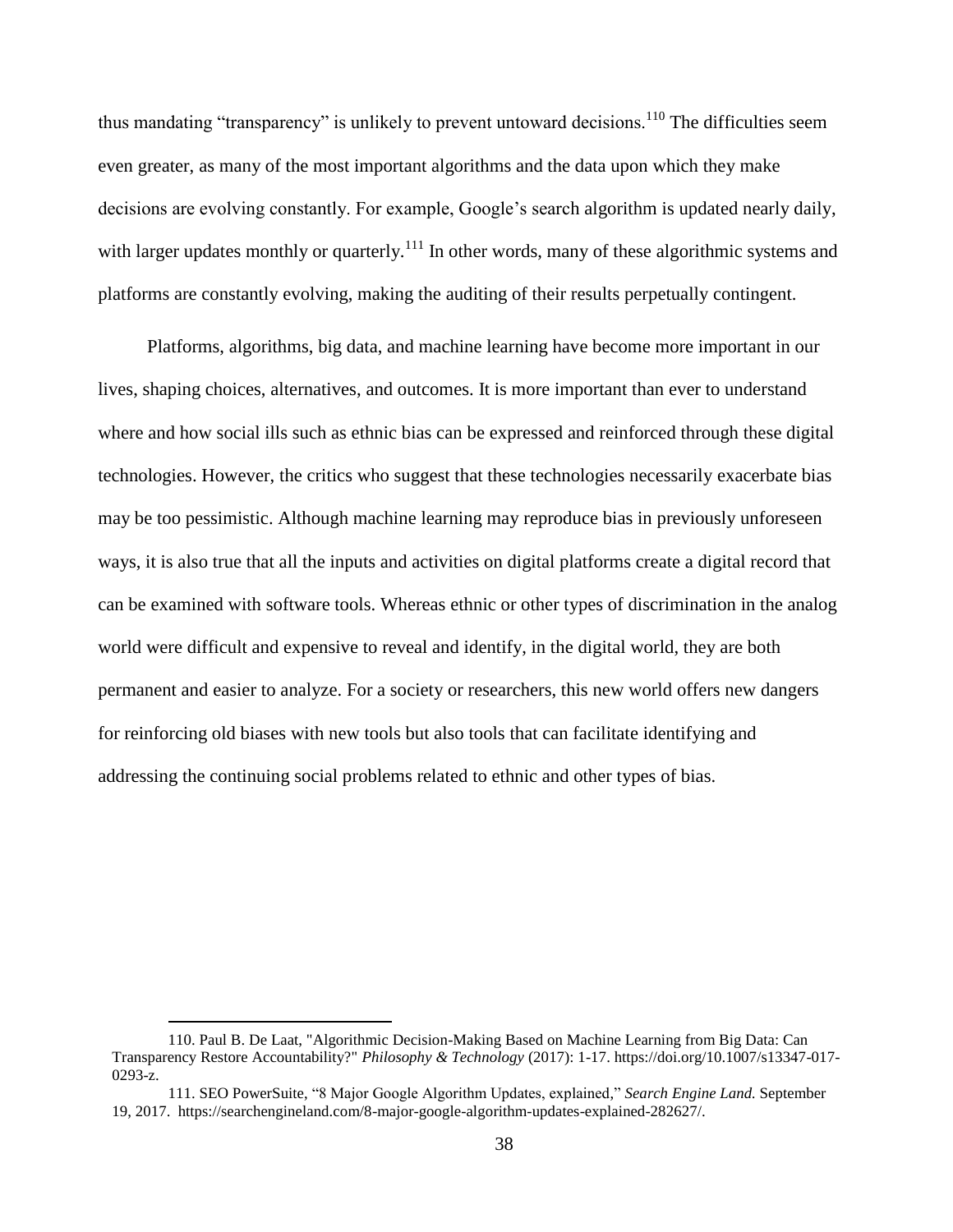## Bibliography

Ajunwa, Ifeoma, Sorelle Friedler, Carlos Scheidegger, and Suresh Venkatasubramanian. "Hiring by Algorithm: Predicting and Preventing Disparate Impact." (2016). Available at SSRN, https://friedler.net/papers/SSRN-id2746078.pdf.

Ambinder, Loren P. "Dispelling the Myth of Rationality: Racial Discrimination in Taxicab Service and the Efficacy of Litigation under 42 USC 1981." *George Washington Law Review* 64, no. 2 (1995): 342-378.

Ananny, Mike, and Kate Crawford. "Seeing Without Knowing: Limitations of the Transparency Ideal and its Application to Algorithmic Accountability." *New Media & Society* 20, no. 3 (2018): 973-989. https://doi.org/10.1177/1461444816676645

Angwin, Julia, Jeff Larson, Surya Mattu, and Lauren Kirchner. "Machine bias: There's Software Used Across the Country to Predict Future Criminals and It's Biased Against Blacks." *ProPublica*, May 23, 2016. https://www.propublica.org/article/machine-bias-risk-assessments-in-criminalsentencing.

Angwin, Julia, and Terry Parris Jr. "Facebook Lets Advertisers Exclude Users by Race." *ProPublica*, October 28, 2016. https://www.propublica.org/article/facebook-lets-advertisersexclude-users-by-race.

Angwin, Julia, and Ariana Tobin. "Facebook (Still) Letting Housing Advertisers Exclude Users by Race." *ProPublica*, November 21, 2017. https://www.propublica.org/article/facebook-advertisingdiscrimination-housing-race-sex-national-origin.

Barabas, Chelsea, Karthik Dinakar, Joichi Ito Virza, and Jonathan Zittrain. "Interventions Over Predictions: Reframing the Ethical Debate for Actuarial Risk Assessment." *arXiv preprint arXiv:1712.08238* (2017).

Barley, Stephen R. "Why the Internet Makes Buying a Car Less Loathsome: How Technologies Change Role Relations." *Academy of Management Discoveries* 1, no. 1 (2015): 5-35. https://doi.org/10.5465/amd.2013.0016.

Barocas, Solon, Elizabeth Bradley, Vasant Honavar, and Foster Provost. "Big Data, Data Science, and Civil Rights." *arXiv preprint arXiv:1706.03102* (2017).

Barrett, Lindsey. "Reasonably Suspicious Algorithms: Predictive Policing at the United States Border." *NYU Rev. L. & Soc. Change* 41, no. 3 (2017): 327-365.

Barry-Jester, Anna M., Ben Casselman, and Dana Goldstein."The New Science of Sentencing." *The Marshall Project,* August 8, 2015. https://www.themarshallproject.org/2015/08/04/the-new-scienceof-sentencing/.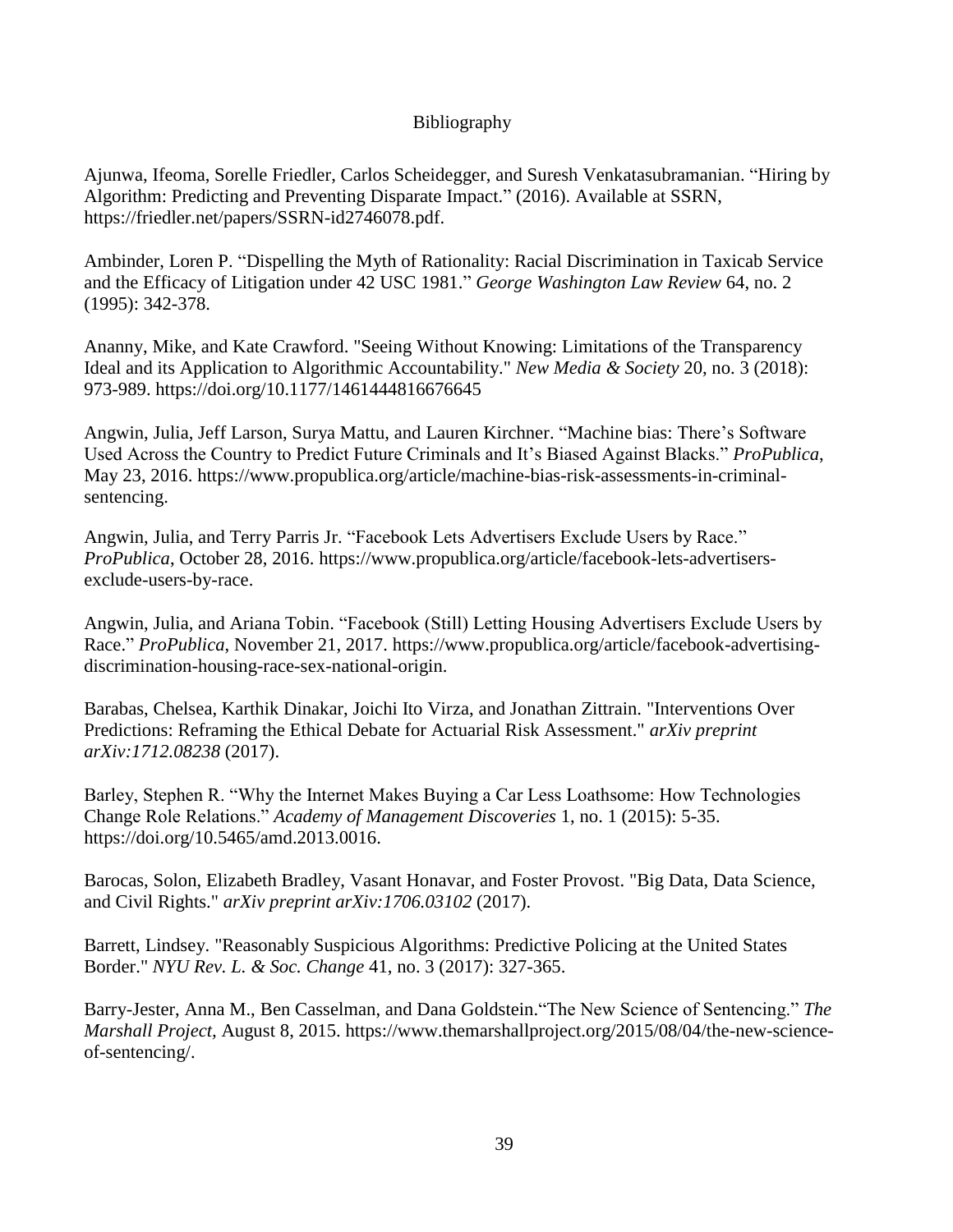Brown, Anne Elizabeth. "Ridehail Revolution: Ridehail Travel and Equity in Los Angeles." PhD diss., UCLA, 2018. https://escholarship.org/uc/item/4r22m57k.

Caliskan, Aylin, Joanna J. Bryson, and Arvind Narayanan. "Semantics derived automatically from language corpora contain human-like biases." *Science* 356, no. 6334 (2017): 183-186. https://doi.org/10.1126/science.aal4230.

Chander, Anupam. "The Racist Algorithm." *Mich. L. Rev.* 115 (2016): 1023-1046.

Christin, Agnèle, Alex Rosenblat, and Danah Boyd. "Courts and Predictive Algorithms." *Data & CivilRight* (2015). https://www.law.nyu.edu/sites/default/files/upload\_documents/Angele%20Christin.pdf.

Citron, Danielle Keats, and Frank Pasquale. "The Scored Society: Due Process for Automated Predictions." *Wash. L. Rev.* 89 (2014): 1-33.

Conger, Kate. (2017). "How Apple Says it Prevented Face ID from Being Racist." *Gizmodo*, July 27, 2017. https://gizmodo.com/how-apple-says-it-prevented-face-id-from-being-racist-1819557448/.

Courtland, Rachel. "Bias Detectives: The Researchers Striving to Make Algorithms Fair." *Nature* 588, no. 7710 (2018): 357-361. https://doi.org/10.1038/d41586-018-05469-3.

d'Alessandro, Brian, Cathy O'Neil, and Tom LaGatta. "Conscientious Classification: A Data Scientist's Guide to Discrimination-Aware Classification." *Big data* 5, no. 2 (2017): 120-134. https://doi.org/10.1089/big.2016.0048.

Danks, David, and Alex John London. "Algorithmic Bias in Autonomous Systems." In *Proceedings of the Twenty-Sixth International Joint Conference on Artificial Intelligence*, 2017, pp. 4691-4697. IJCAI. https://doi.org/10.24963/ijcai.2017/654.

Datta, Amit, Anupam Datta, Jael Makagon, Deirdre K. Mulligan, and Michael Carl Tschantz. "Discrimination in Online Advertising: A Multidisciplinary Inquiry." *Proceedings of the 1st Conference on Fairness, Accountability and Transparency, PMLR* 81, (2018): 20-34*.*

Datta, Amit, Michael Carl Tschantz, and Anupam Datta. "Automated Experiments on Ad Privacy Settings." *Proceedings on Privacy Enhancing Technologies* 2015, no. 1 (2015): 92-112. https://doi.org/10.1515/popets-2015-0007.

De Laat, Paul B. "Algorithmic Decision-Making Based on Machine Learning from Big Data: Can Transparency Restore Accountability?." *Philosophy & Technology* (2017): 1-17. https://doi.org/10.1007/s13347-017-0293-z.

Doleac, Jennifer L., and Luke CD Stein. "The Visible Hand: Race and Online Market Outcomes." *The Economic Journal*123, no. 572 (2013): F469-F492. https://doi.org/10.1111/ecoj.12082.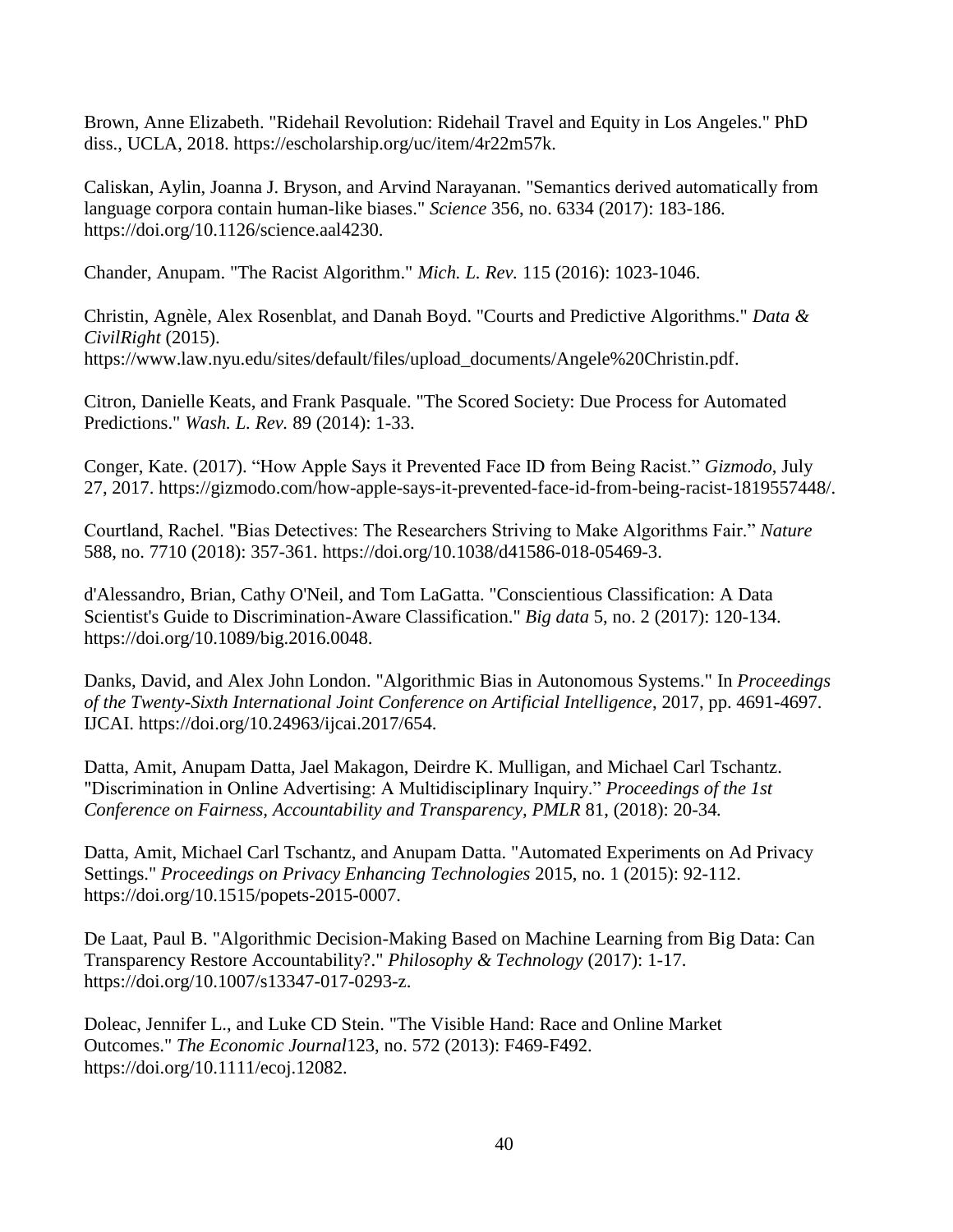Dormehl, Luke. "Facial Recognition has a Race Problem — Here's how Gyfcat is Fixing That." *Digital Trends,* January 25, 2018. https://www.digitaltrends.com/cool-tech/facial-recognition-gyfcatrace/.

Dressel, Julia, and Hany Farid. "The Accuracy, Fairness, and Limits of Predicting Recidivism." Science advances 4, no. 1 (2018): eaao5580. https://doi.org/10.1126/sciadv.aao5580

Eaglin, Jessica M. "Constructing Recidivism Risk." *Emory LJ* 67, no. 1 (2017): 59-122.

Edelman, Benjamin G., and Michael Luca. "Digital Discrimination: The Case of Airbnb.com." *Harvard Business School NOM Unit Working Paper* 14-054 (2014). http://dx.doi.org/10.2139/ssrn.2377353.

Edelman, Benjamin, Michael Luca, and Dan Svirsky. "Racial Discrimination in the Sharing Economy: Evidence from a Field Experiment." *American Economic Journal: Applied Economics* 9, no. 2 (2017): 1-22. https://doi.org/10.1257/app.20160213.

Eslami, Motahhare, Kristen Vaccaro, Karrie Karahalios, and Kevin Hamilton. "Be Careful; Things Can Be Worse than They Appear: Understanding Biased Algorithms and Users' Behavior Around Them in Rating Platforms." In *ICWSM*, pp. 62-71. 2017.

Gallagher, Kelly. "Rethinking the Fair Credit Reporting Act: When Requesting Credit Reports for Employment Purposes Goes Too Far." *Iowa L. Rev.* 91 (2005): 1593-1620.

Garvie, Clare. *The Perpetual Line-up: Unregulated Police Face Recognition in America*. Georgetown Law, Center on Privacy & Technology, 2016.

Gershgorn, David. "AI is Now so Complex its Creators Can't Trust Why it Makes Decisions." *Quartz Media*, December 7, 2017. https://qz.com/1146753/ai-is-now-so-complex-its-creators-canttrust-why-it-makes-decisions/.

Gillespie, Tarleton. "The relevance of algorithms." *Media technologies: Essays on communication, materiality, and society,* edited by Tarleton Gillespie, Pablo J. Boczkowski, and Kirsten A. Foot, 167-194. Cambridge, MA: MIT Press, 2014.

Gillespie, Tarleton. "Platforms are Not Intermediaries." *GEO. L. TECH. REV.* 2 (2018): 198.

Glaser, April. (2018). "Want a Terrible Job? Facebook and Google May be Hiring." *Slate*, January 18, 2018. https://slate.com/technology/2018/01/facebook-and-google-are-building-an-army-ofcontent-moderators-for-2018.html.

Goel, Sharad, Maya Perelman, Ravi Shroff, and David Alan Sklansky. "Combatting Police Discrimination in The Age of Big Data." *New Criminal Law Review: In International and Interdisciplinary Journal* 20, no. 2 (2017): 181-232. https://doi.org/10.1525/nclr.2017.20.2.181.

Goodman, Bryce W. "Economic Models of (Algorithmic) Discrimination." In *29th Conference on Neural Information Processing Systems*, vol. 6. 2016.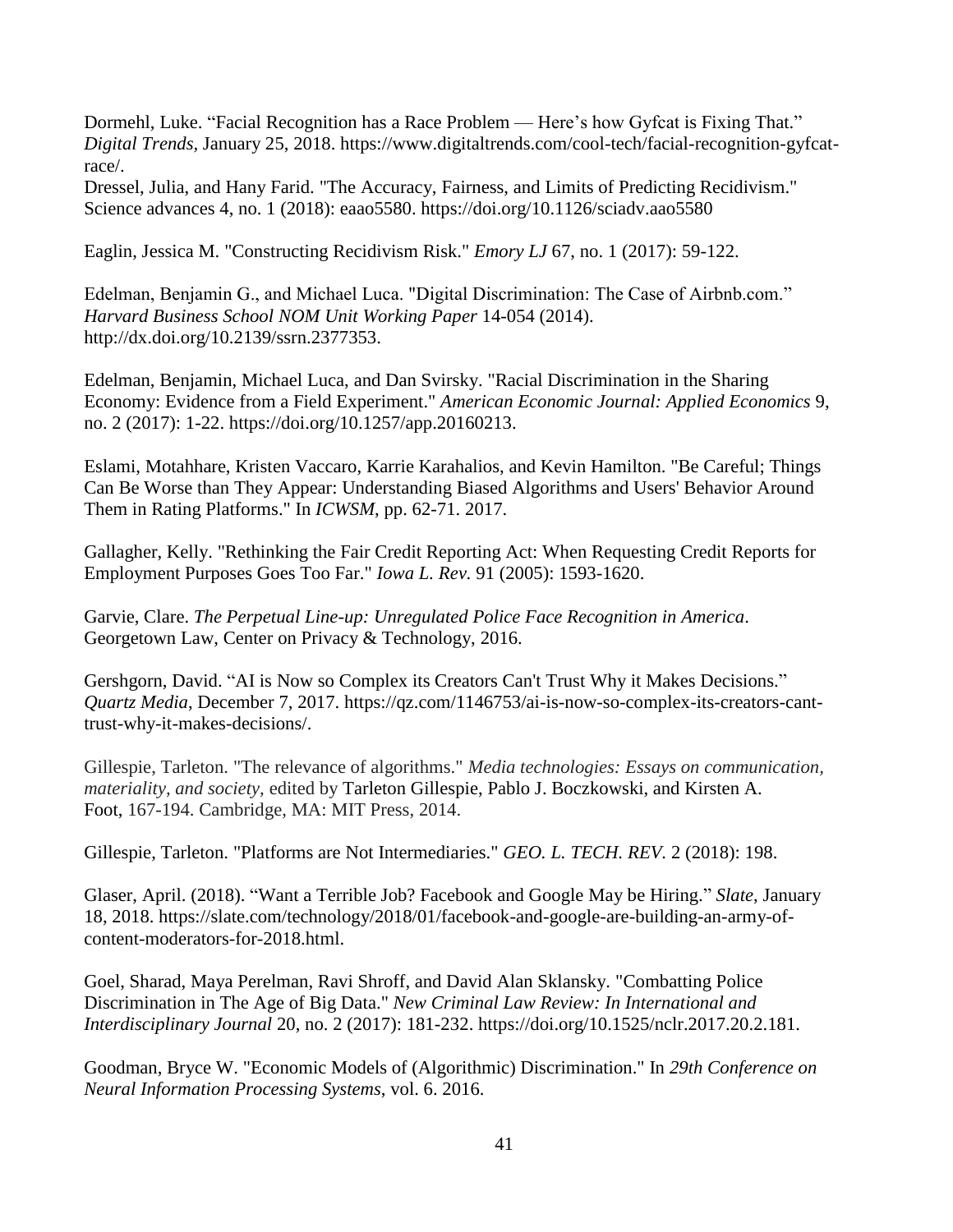Greenwood, Brad, Idris Adjerid, and Corey M. Angst. "Race and Gender Bias in Online Ratings: An Origins Story." *ICIS 2017 Proceedings*, 5. (2017). http://aisel.aisnet.org/icis2017/IT-and-Social/Presentations/5.

Guskey, Thomas R., and Lee Ann Jung. "GRADING: Why You Should Trust Your Judgment." *Educational Leadership* 73, no. 7 (2016): 50-54.

Ho, Yudith and Karlis Salna. (2017). "Indonesia Says Google Agrees to Monitor Negative YouTube Content." *Bloomberg*, August 4, 2017. https://www.bloomberg.com/news/articles/2017-08- 04/indonesia-says-google-agrees-to-monitor-negative-youtube-content/.

Hvistendahl, Mara. (2017). "Inside China's Vast New Experiment in Social Ranking." *Wired*, December 14, 2017. https://www.wired.com/story/age-of-social-credit/.

Jackson, Brian A., Duren Banks, Dulani Woods, Justin C. Dawson, and RAND. *Future-Proofing Justice: Building a Research Agenda to Address the Effects of Technological Change on the Protection of Constitutional Rights*. RAND, 2017.

Kakar, Venoo, Julisa Franco, Joel Voelz, and Julia Wu. "Effects of Host Race Information on Airbnb Listing Prices in San Francisco." *San Francisco State University, Munich Personal RePEc Archive*. (2016). https://mpra.ub.uni-muenchen.de/69974/1/MPRA\_paper\_69974.pdf

Kaminski, Margot E. "The Right to Explanation, Explained." (June 15, 2018). U of Colorado Law Legal Studies Research Paper No. 18-24; *Berkeley Technology Law Journal* 34, No. 1, 2019. http://dx.doi.org/10.2139/ssrn.3196985

Kenney, Martin, and John Zysman. "The Rise of the Platform Economy." *Issues in Science and Technology* 32, no. 3 (2016): 61-69.

King, Allan G., and Marko J. Mrkonich. "Big Data and the Risk of Employment Discrimination." *Okla. L. Rev*. 68 (2015): 555-584.

Klare, Brendan F., Mark J. Burge, Joshua C. Klontz, Richard W. Vorder Bruegge, and Anil K. Jain. "Face Recognition Performance: Role of Demographic Information." *IEEE Transactions on Information Forensics and Security* 7, no. 6 (2012): 1789-1801.

Kleinberg, Jon, Himabindu Lakkaraju, Jure Leskovec, Jens Ludwig, and Sendhil Mullainathan. "Human Decisions and Machine Predictions." *The Quarterly Journal of Economics* 133, no. 1 (2017): 237-293. https://doi.org/10.1093/qje/qjx032.

Knight, Will. "Intelligent Machines: The Dark Secret at the Heart of AI." *Technology Review*, April 11, 2017. https://www.technologyreview.com/s/604087/the-dark-secret-at-the-heart-of-ai/.

Kuang, C. "Can A.I. be Taught to Explain Itself?" *New York Times*, November 21. 2017. https://www.nytimes.com/2017/11/21/magazine/can-ai-be-taught-to-explain-itself.html.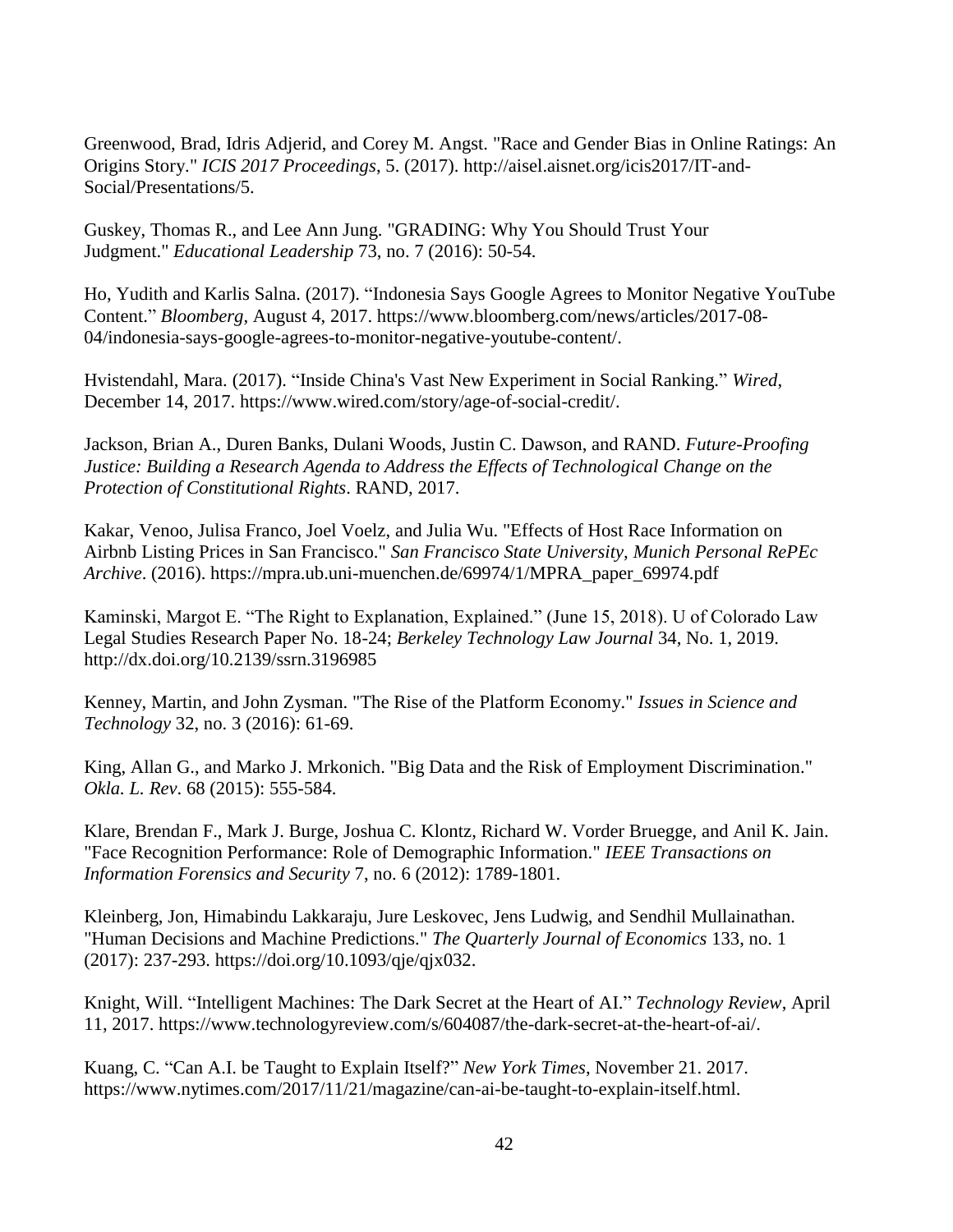Lepri, Bruno, Nuria Oliver, Emmanuel Letouzé, Alex Pentland, and Patrick Vinck. "Fair, Transparent, and Accountable Algorithmic Decision-making Processes." *Philosophy & Technology* (2017): 1-17. https://doi.org/10.1007/s13347-017-0279-x

Lessig, Lawrence. *Code: And Other Laws of Cyberspace.* New York: Basic Books*,* 2009.

Lum, Kristian, and William Isaac. "To Predict and Serve?" *Significance* 13, no. 5 (2016): 14-19. https://doi.org/10.1111/j.1740-9713.2016.00960.x.

Martin, Kirsten. "Ethical Implications and Accountability of Algorithms." *Journal of Business Ethics* (2018): 1-16. https://doi.org/10.1007/s10551-018-3921-3

Mayer-Schönberger, Viktor, and Kenneth Cukier. *Big Data–A Revolution That Will Transform How We Live, Think and Work*. Boston, MA: Houghton Mifflin Harcourt, 2013.

Ma, Alexandra. "China Has Started Ranking Citizens with A Creepy 'Social Credit' System — Here's What You Can Do Wrong, and the Embarrassing, Demeaning Ways They Can Punish You." *Business Insider*, April 8, 2018. https://www.businessinsider.com/china-social-credit-systempunishments-and-rewards-explained-2018-4.

Mitchell, Margaret. "The Seen and Unseen Factors Influencing Knowledge in AI Systems." Lecture, 2017 Conference on Fairness, Accountability, and Transparency in Machine Learning, Halifax, Canada, August 14, 2017.

Noble, David. *Forces of Production: A Social History of Industrial Automation*. New York: Routledge, 2017.

O'Neil, Cathy. *Weapons of Math Destruction: How Big Data Increases Inequality and Threatens Democracy*. New York: Broadway Books, 2016.

Orlikowski, Wanda J. "Digital Work: A Research Agenda." In *A Research Agenda for Management and Organization Studies*. Ed. Barbara Czarniawska, 88-96. Northampton, MA: Edward Elgar Publishing, 2016. http://hdl.handle.net/1721.1/108411.

Ortega, Josué, and Philipp Hergovich. "The strength of absent ties: Social integration via online dating." *arXiv preprint arXiv:1709.10478* (2017). https://arxiv.org/pdf/1709.10478.pdf.

Peck, Don. "They're Watching You at Work." *The Atlantic*, December 2013. https://www.theatlantic.com/magazine/archive/2013/12/theyre-watching-you-at-work/354681/.

Phillips, P. Jonathon, Fang Jiang, Abhijit Narvekar, Julianne Ayyad, and Alice J. O'Toole. "An Other-Race Effect for Face Recognition Algorithms." *ACM Transactions on Applied Perception (TAP)* 8, no. 2 (2011): 14. http://doi.acm.org/10.1145/1870076.1870082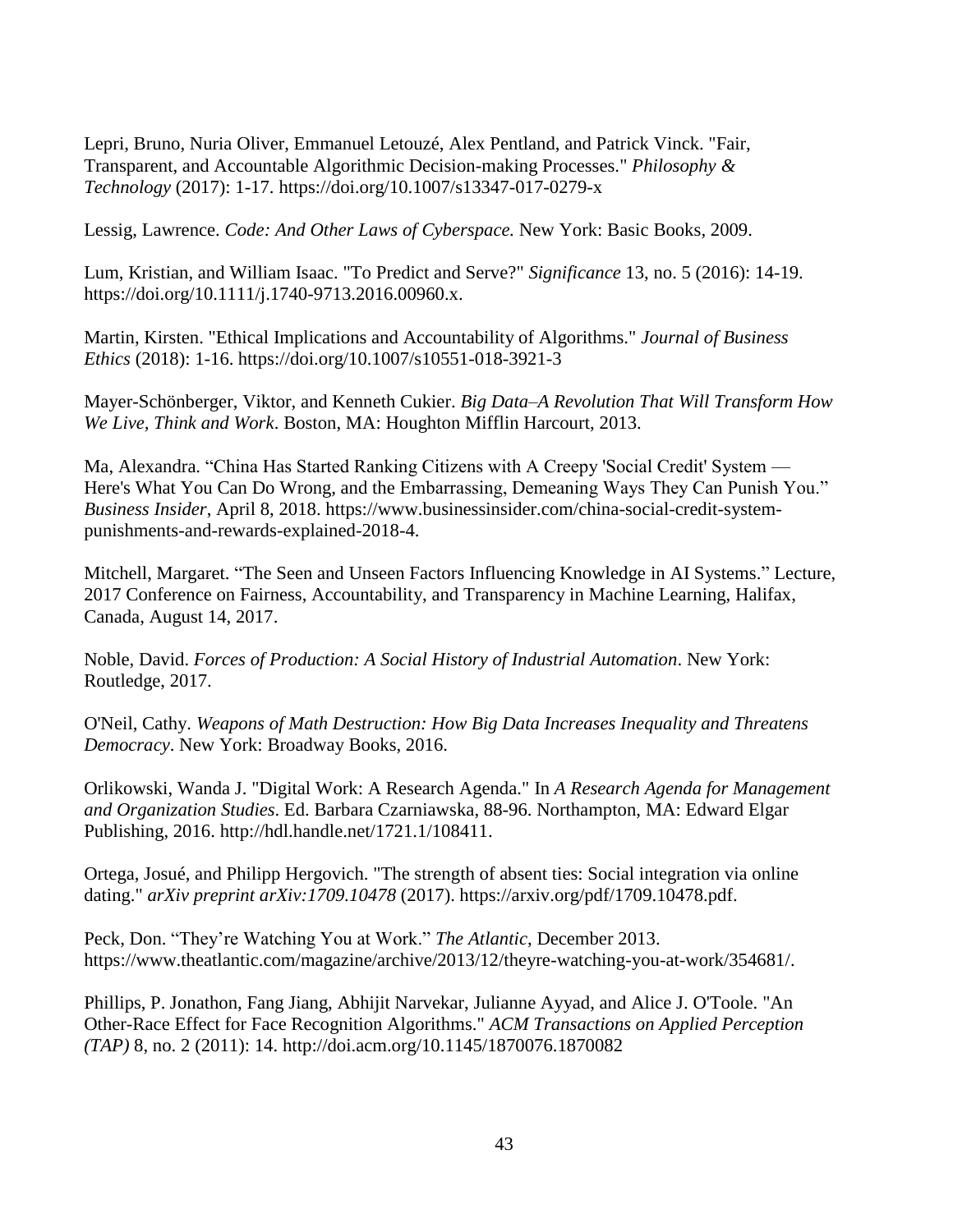Piskorski, Mikolaj Jan. *A Social Strategy: How We Profit from Social Media*. Princeton University Press, 2014.

Pulliam-Moore, Charles. "Google Photos Identified Black People as "Gorillas," but Racist Software Isn't New." *Splinter,* July 1, 2015. https://splinternews.com/google-photos-identified-black-peopleas-gorillas-but-1793848829/.

Rainie, Lee, & Janna Anderson. "Theme 7: The Need Grows for Algorithmic Literacy, Transparency and Oversight." *Pew Research Foundation*, February 8, 2017. https://www.pewinternet.org/2017/02/08/theme-7-the-need-grows-for-algorithmic-literacytransparency-and-oversight/.

Romei, Andrea, and Salvatore Ruggieri. "A Multidisciplinary Survey on Discrimination Analysis." *The Knowledge Engineering Review* 29, no. 5 (2014): 582-638. https://doi.org/10.1017/S0269888913000039.

Scott, Susan V., and Wanda J. Orlikowski. "Reconfiguring Relations of Accountability: Materialization of Social Media in the Travel Sector." *Accounting, Organizations and Society* 37, no. 1 (2012): 26-40. https://doi.org/10.1016/j.aos.2011.11.005.

SEO PowerSuite. "8 Major Google Algorithm Updates, explained." *Search Engine Land.* September 19, 2017. https://searchengineland.com/8-major-google-algorithm-updates-explained-282627/.

Seaver, Nick. "Algorithmic Recommendations and Synaptic Functions." *Limn* 1, no. 2 (2012). https://escholarship.org/uc/item/7g48p7pb

Solon, Olivia. "Facebook is Hiring Moderators. But is the Job too Gruesome to Handle?" *The Guardian*, May 4, 2017. https://www.theguardian.com/technology/2017/may/04/facebook-contentmoderators-ptsd-psychological-dangers/.

Speicher, Till, Muhammad Ali, Giridhari Venkatadri, Filipe Nunes Ribeiro, George Arvanitakis, Fabrício Benevenuto, Krishna P. Gummadi, Patrick Loiseau, and Alan Mislove. "Potential for Discrimination in Online Targeted Advertising." In *Conference on Fairness, Accountability and Transparency*, pp. 5-19. 2018.

Starr, Sonja B. "Evidence-Based Sentencing and the Scientific Rationalization of Discrimination." *Stan. L. Rev.* 66 (2014): 803.

Surden, Harry. "Values Embedded in Legal Artificial Intelligence." *U of Colorado Law Legal Studies Research Paper No. 17-17.* (2017). [http://dx.doi.org/10.2139/ssrn.2932333.](https://dx.doi.org/10.2139/ssrn.2932333)

Sweeney, Latanya. "Discrimination in Online Ad Delivery." *Queue* 11, no. 3 (2013): 1-19. https://doi.org/10.1145/2460276.2460278.

U.S. Executive Office of the President, and John Podesta. *Big data: Seizing Opportunities, Preserving Values.* White House, Executive Office of the President, 2014. Retrieved from